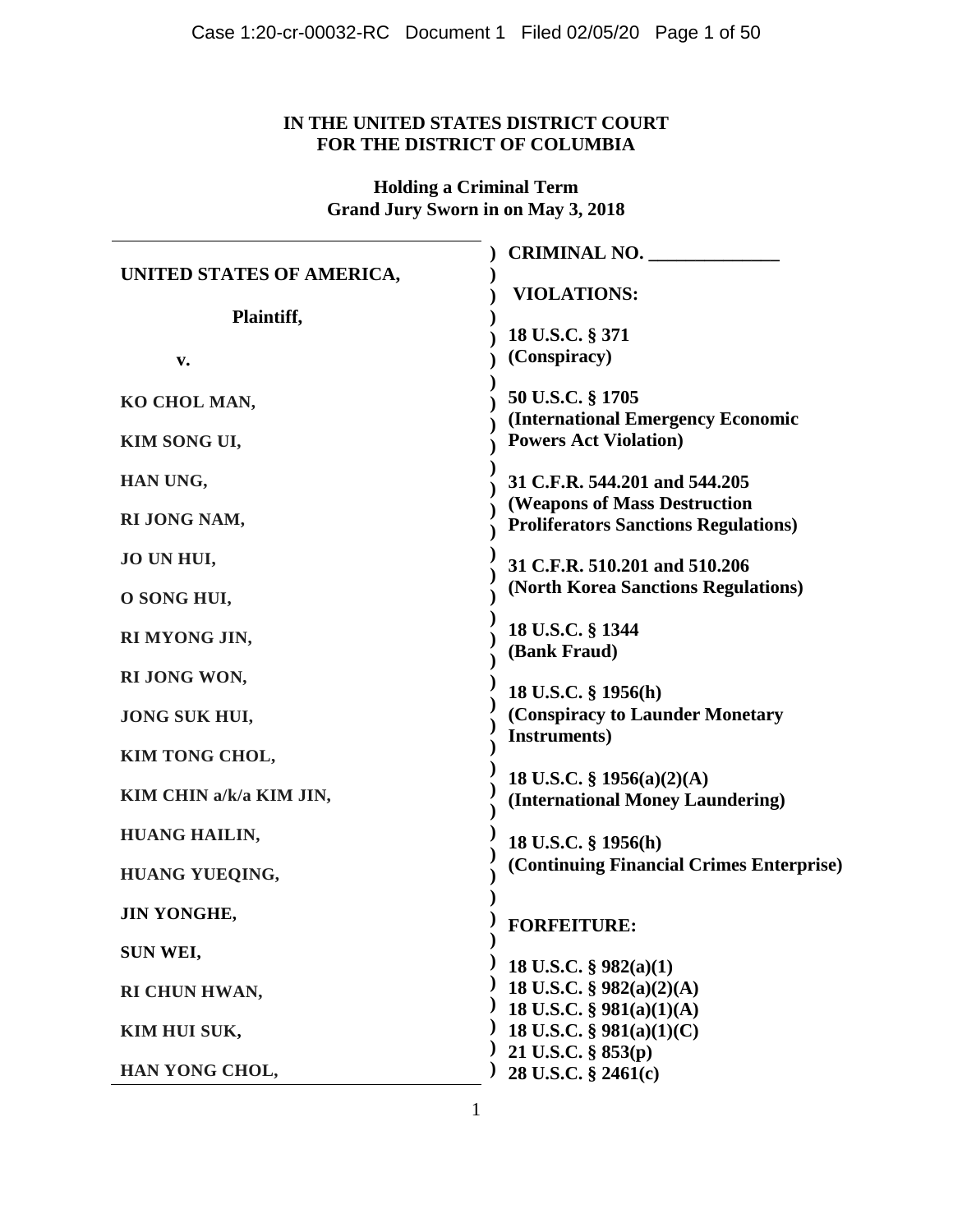| and KIM HYOK JU,<br>Defendants. |  |
|---------------------------------|--|
|                                 |  |
| KIM KYONG NAM,                  |  |
| RI MYONG HUN,                   |  |
| HAN JANG SU,                    |  |
| HAN KI SONG,                    |  |
| HWANG WON JUN,                  |  |
| HYON YONG IL,                   |  |
|                                 |  |
| RYU MYONG IL,                   |  |
| KWON SONG IL,                   |  |
| <b>JIN YONGHUAN,</b>            |  |
| KU JA HYONG,                    |  |
| RI YONG SU,                     |  |
| KIM KWANG CHOL,                 |  |
| RI JONG CHOL,                   |  |
|                                 |  |
| RI CHUN SONG,                   |  |

## **INDICTMENT**

The Grand Jury charges that:

At times material to this Indictment:

# **Introduction**

1. The charges alleged in this Indictment arise from a multi-year scheme to covertly access the U.S. financial system in spite of sanctions which are intended to deal with unusual and extraordinary threats to the national security, foreign policy, and economy of the United States.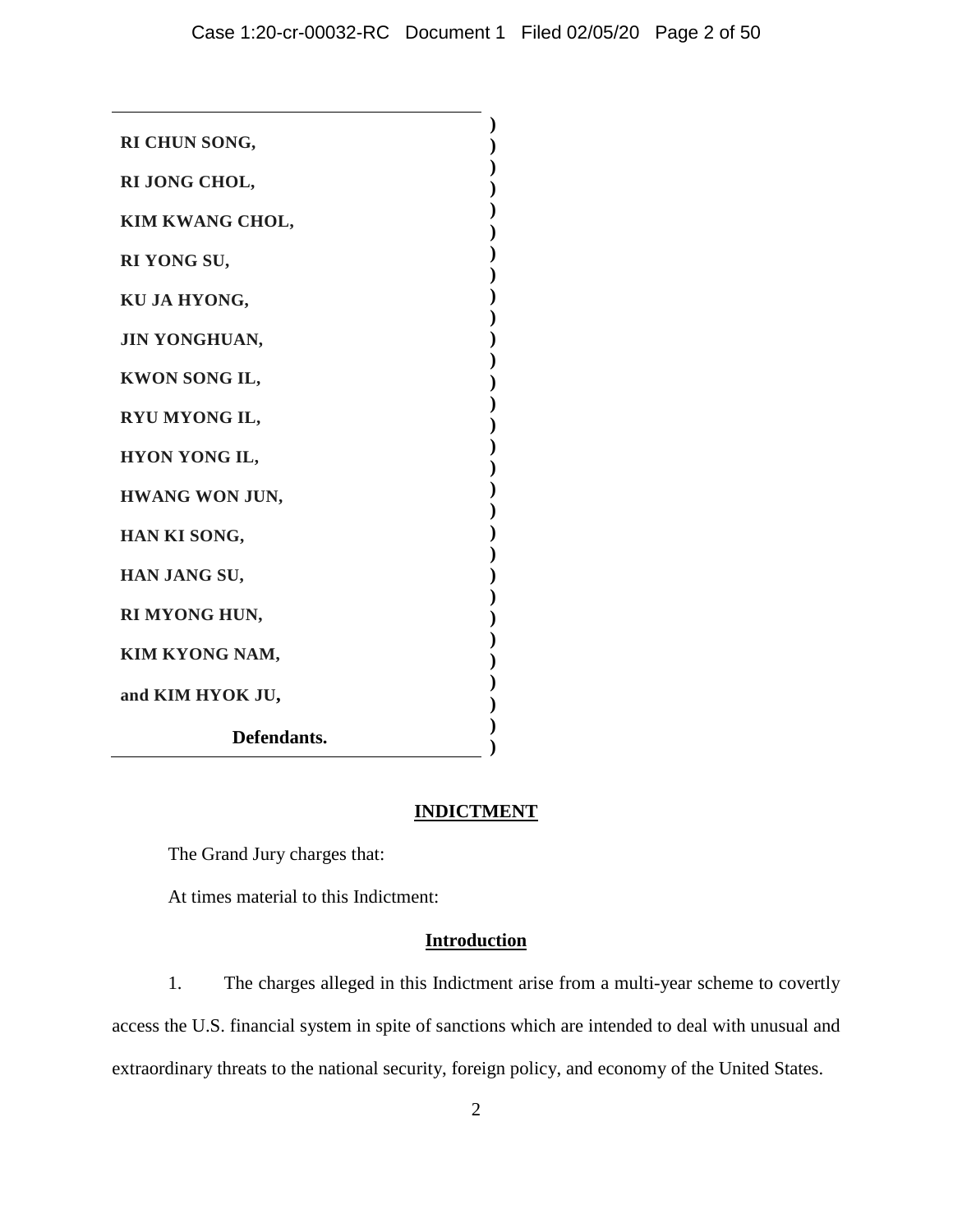### Case 1:20-cr-00032-RC Document 1 Filed 02/05/20 Page 3 of 50

2. The conduct alleged in this Indictment began outside of the jurisdiction of any particular State or district, and later occurred within the District of Columbia and elsewhere, and was therefore within the venue of the United States District Court for the District of Columbia, as provided by Title 18, United States Code, Sections 3237(a) and 3238.

3. FOREIGN TRADE BANK OF THE DEMOCRATIC PEOPLE'S REPUBLIC OF KOREA ("FTB"), headquartered in Pyongyang, Democratic People's Republic of Korea North Korea ("North Korea"), was North Korea's primary foreign exchange bank. FTB was a wholly state-owned institution that represented the government of North Korea in international, inter-bank communications. FTB maintained correspondent relationships with different financial institutions in many countries, and has offices in several regions of the world. FTB had more than 600 employees in its head office located in Pyongyang, and approximately 300 employees worked in its branches and subsidiaries. FTB performed functions for the North Korean government including, but not limited to, facilitating credit loans, making investments, regulating the use of foreign currency, setting the exchange rate for the North Korean Won, negotiating with foreign banks, facilitating foreign banking for North Koreans, buying and selling foreign currency, and facilitating the export and import of various commodities.

4. On March 11, 2013, the U.S. Department of the Treasury's Office of Foreign Assets Control ("OFAC") added FTB to the Specially Designated Nationals and Blocked Persons ("SDN") list as part of the United States' efforts to impede North Korea's ballistic missile and weapons of mass destruction programs, pursuant to Presidential Executive Order 13382. OFAC noted in its designation that North Korea used FTB to facilitate transactions on behalf of actors linked to North Korea's proliferation network.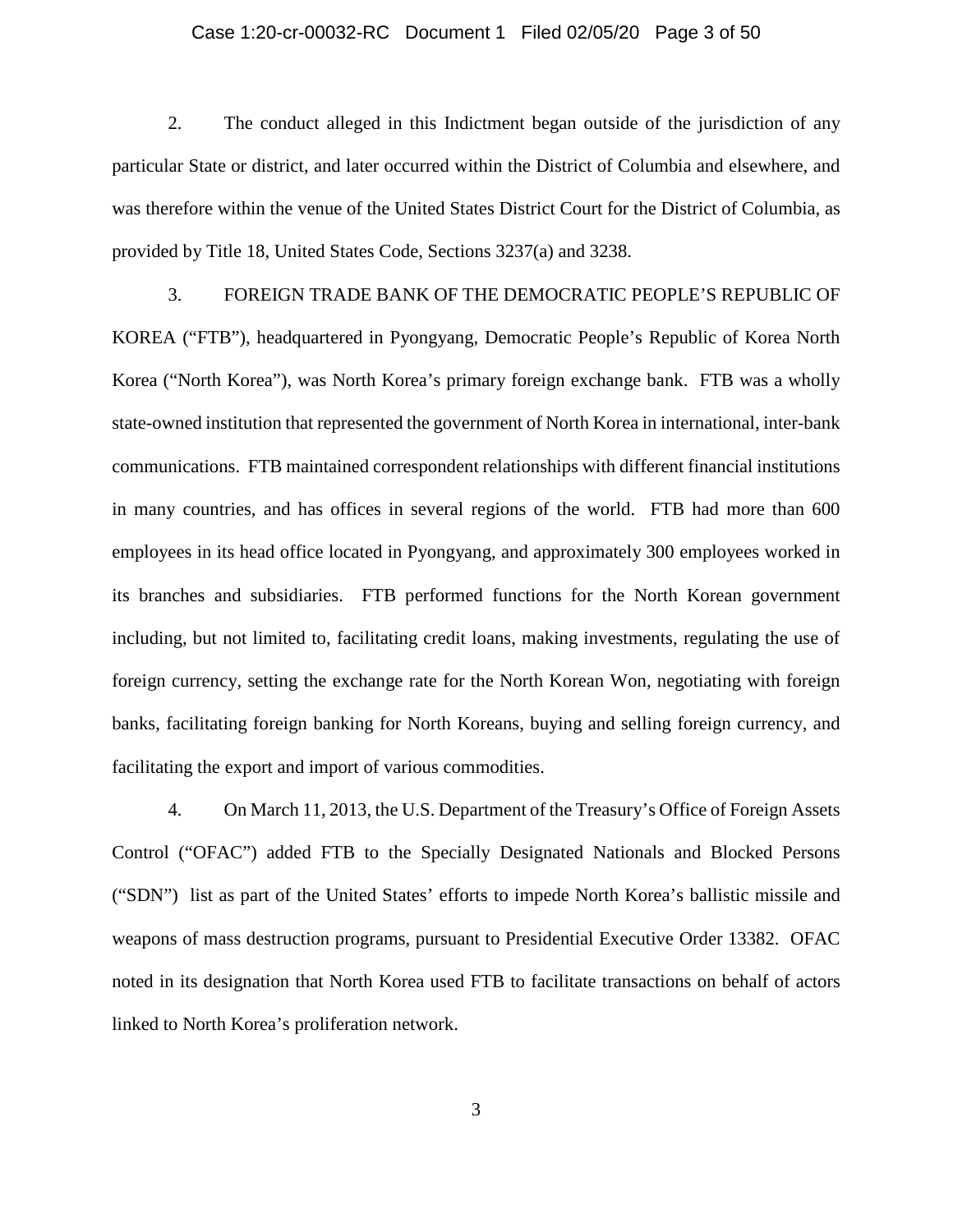### Case 1:20-cr-00032-RC Document 1 Filed 02/05/20 Page 4 of 50

5. KO CHOL MAN, KIM SONG UI, HAN UNG, RI JONG NAM, JO UN HUI, O SONG HUI, RI MYONG JIN, RI JONG WON, JONG SUK HUI, KIM TONG CHOL, KIM CHIN a/k/a KIM JIN, HUANG HAILIN, HUANG YUEQING, JIN YONGHE, SUN WEI, RI CHUN HWAN, KIM HUI SUK, HAN YONG CHOL, RI CHUN SONG, RI JONG CHOL, KIM KWANG CHOL, RI YONG SU, KU JA HYONG, JIN YONGHUAN, KWON SONG IL, RYU MYONG IL, HYON YONG IL, HWANG WON JUN, HAN KI SONG, HAN JANG SU, RI MYONG HUN, KIM KYONG NAM, and KIM HYOK JU worked in various capacities to provide services and effect prohibited U.S. dollar transactions for FTB.

6. KO CHOL MAN and KIM SONG UI were North Korean citizens who respectively acted at various times as the President of FTB. HAN UNG and RI JONG NAM were North Korean citizens and acted at various times as the co-Vice Presidents of FTB. In these roles, these defendants oversaw the operations of FTB's primary headquarter branch in North Korea ("FTB Headquarters"). On September 26, 2017, OFAC designated KO CHOL MAN for being an official of the government of North Korea.

7. JO UN HUI, O SONG HUI, RI MYONG JIN, RI JONG WON, and JONG SUK HUI were North Korean citizens who were agents of FTB Headquarters.

8. KIM TONG CHOL and KIM CHIN a/k/a KIM JIN were North Korea citizens who operated FTB's covert branch in Shenyang, China. HUANG HAILIN, HUANG YUEQING, JIN YONGHE, and SUN WEI were Chinese citizens who operated FTB's covert branch in Shenyang, China. KIM TONG CHOL, HUANG HAILIN and HUANG YUEQING managed FTB front companies Sumer International Group Ltd ("Sumer") and Headsoon Trading ("Headsoon"). Defendants KIM TONG CHOL and KIM CHIN a/k/a KIM JIN managed FTB front company Shenyang Bright Century. KIM TONG CHOL, JIN YONGHE, and SUN WEI managed FTB front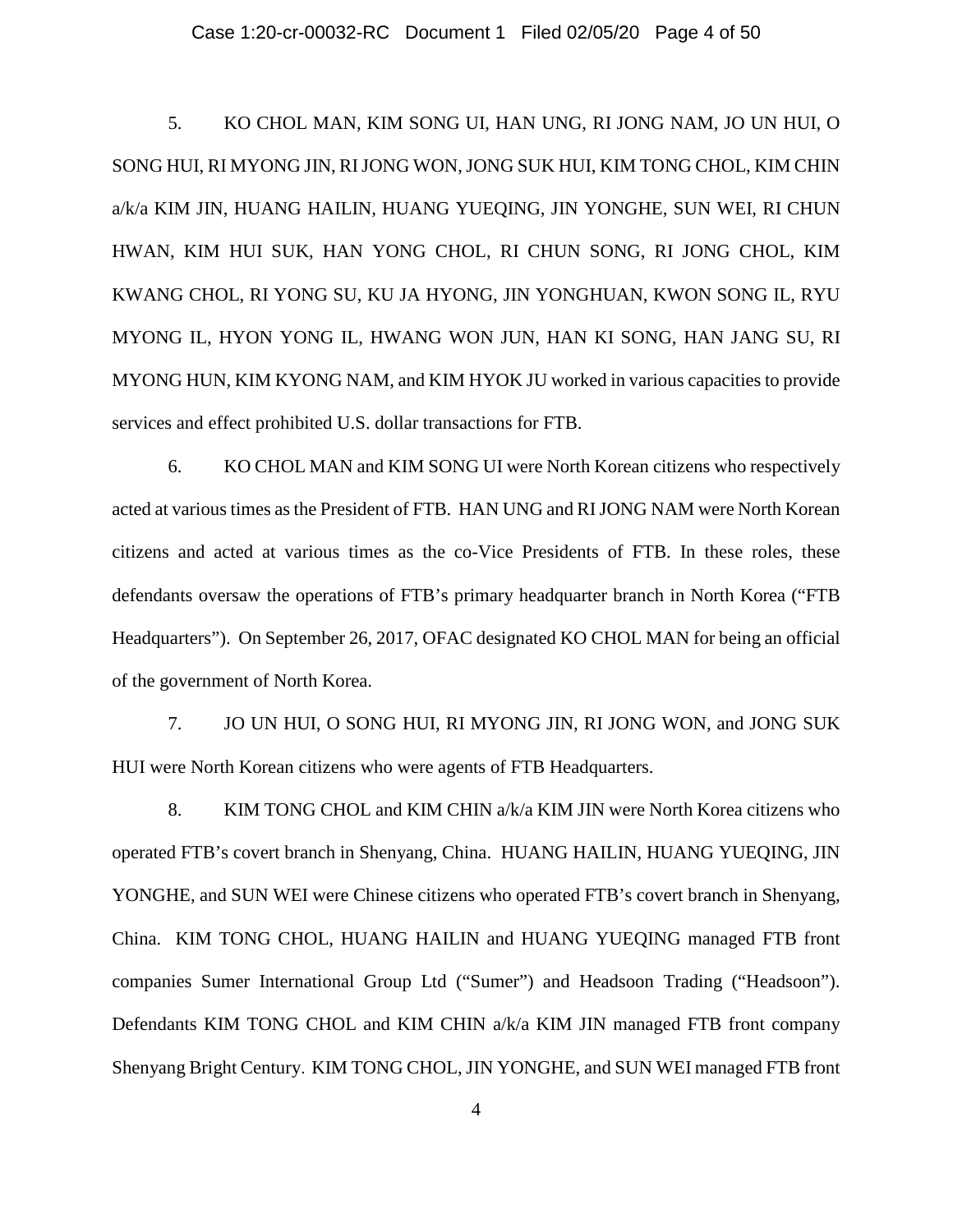### Case 1:20-cr-00032-RC Document 1 Filed 02/05/20 Page 5 of 50

company Mingzheng International Trading Ltd (Mingzheng). On September 26, 2017, OFAC designated KIM TONG CHOL for being an official for the government of North Korea. OFAC noted his role as a FTB representative in Shenyang, China. On June 29, 2017, OFAC designated SUN WEI for acting on behalf of FTB. OFAC noted his work involved establishing and running a front company on behalf of FTB. On August 22, 2017, OFAC designated Mingzheng for having provided material support to, and acting on behalf of, FTB.

9. RI CHUN HWAN and KIM HUI SUK were North Korean citizens who operated FTB's covert branch in Zhuhai, China. On September 26, 2017, OFAC designated RI CHUN HWAN for being an official for the government of North Korea. OFAC noted his role as a FTB representative in Zhuhai, China.

10. HAN YONG CHOL and RI CHUN SONG were North Korean citizens who operated FTB's covert branch in Beijing, China. On September 26, 2017, OFAC designated RI CHUN SONG for being an official for the government of North Korea. OFAC noted his role as a FTB representative in Beijing, China.

11. RI JONG CHOL was a North Korean citizen who operated FTB's covert branch in Austria. KIM KWANG CHOL and RI YONG SU, who were North Korean citizens, and RI JONG CHOL managed the Korea Ungum Corporation. On August 3, 2018, OFAC designated the Korea Ungum Corporation for having provided material support to, and acting on behalf of, FTB.

12. KU JA HYONG was a North Korean citizen who operated FTB's covert branch in Libya. On September 26, 2017, OFAC designated KU JA HYONG for being an official for the government of North Korea. OFAC noted his role as a FTB representative in Libya. JIN YONGHUAN was a Chinese citizen who operated FTB's covert branch in Libya. KU JA HYONG

5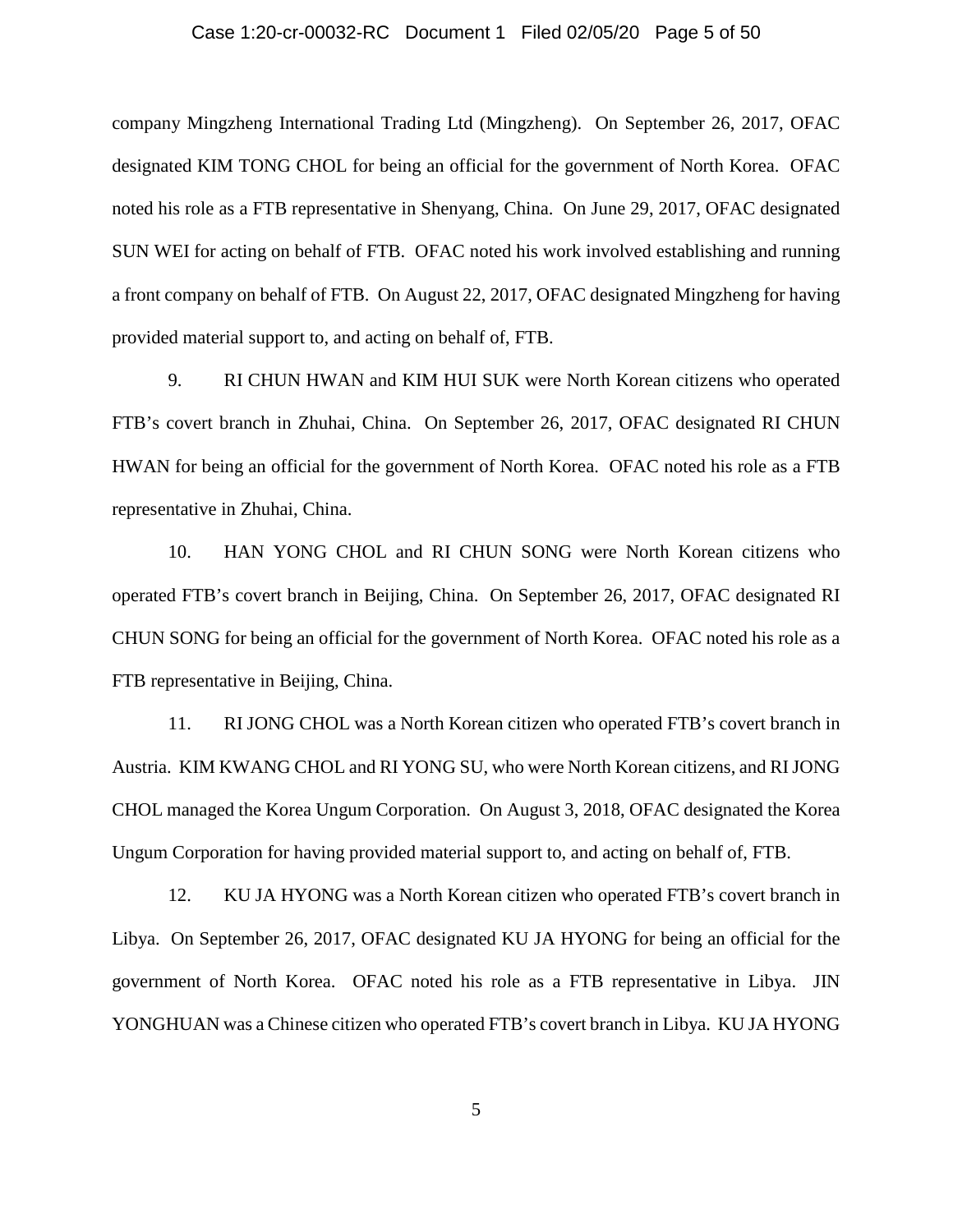### Case 1:20-cr-00032-RC Document 1 Filed 02/05/20 Page 6 of 50

and JIN YONGHUAN managed FTB front companies Liaoning Yuzheng and Hong Kong Yuzheng.

13. KWON SONG IL and RYU MYONG IL were North Korean citizens who operated FTB's covert branch in Kuwait.

14. HYON YONG IL, HWANG WON JUN, and HAN KI SONG were North Korean citizens who operated FTB's covert branch in Thailand. HAN KI SONG also served as a member of the U.S.- and UN-designated Reconnaissance General Bureau, which is North Korea's primary intelligence bureau.

15. HAN JANG SU was a North Korean citizen who operated FTB's covert branch in Moscow, Russia. On March 31, 2017, OFAC designated HAN JAN SU for having provided material support to, and acting on behalf of, FTB. OFAC noted his role as a FTB representative in Moscow, Russia.

16. RI MYONG HUN and KIM KYONG NAM were North Korean citizens who operated FTB's covert branch in Khabarovsk, Russia.

17. KIM HYOK JU was a North Korean citizen who operated FTB's covert branch in Vladivostok, Russia.

## International Emergency Economic Powers Act

18. The International Emergency Economic Powers Act ("IEEPA"), enacted in 1977, authorizes the President to impose economic sanctions in response to an unusual or extraordinary threat, which has its source in whole or substantial part outside the United States, to the national

6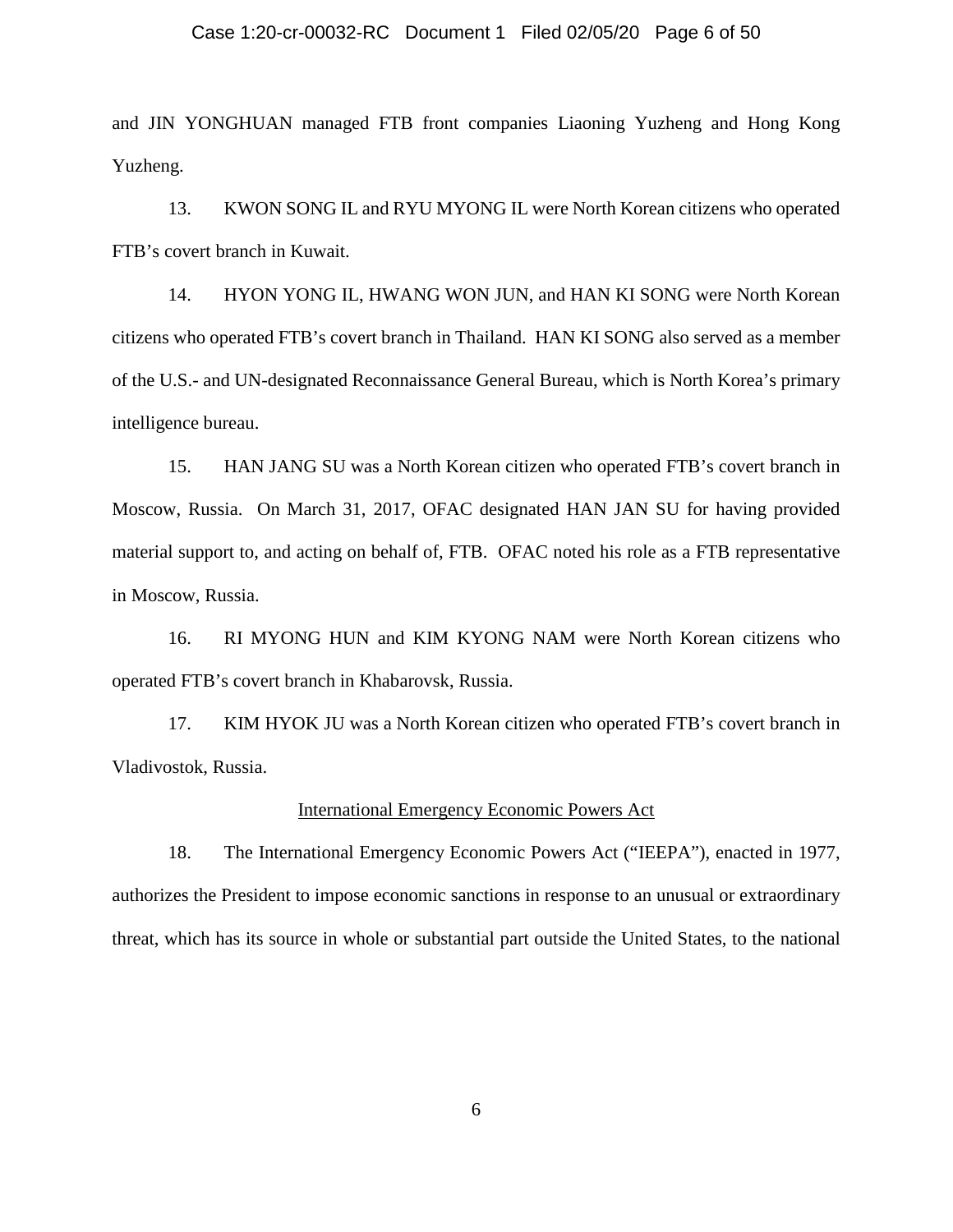### Case 1:20-cr-00032-RC Document 1 Filed 02/05/20 Page 7 of 50

security, foreign policy, or economy of the United States when the President declares a national emergency with respect to that threat.

19. The Departments of the Treasury, Commerce, and State enforce and administer economic sanctions under their respective authorities, to accomplish U.S. foreign policy and national security goals. In particular, the Department of the Treasury publishes a publicly available list of individuals and entities ("Specially Designated Nationals and Blocked Persons" or "SDNs") targeted by U.S. economic sanctions. SDNs' property and interests in property, subject to U.S. jurisdiction or in the possession and control of U.S. persons, are blocked when they are placed on the SDN list. U.S. persons, including U.S. financial institutions, are generally prohibited from dealing with SDNs and their property and interests in property.

20. Using the powers conferred by IEEPA, the President and the Executive Branch have issued orders and regulations governing and prohibiting certain transactions with countries, individuals, and entities suspected of proliferating Weapons of Mass Destruction ("WMD"). On November 14, 1994, the President issued Executive Order 12938, finding "that the proliferation of nuclear, biological, and chemical weapons ('weapons of mass destruction') and of the means of delivering such weapons, constitutes an unusual and extraordinary threat to the national security, foreign policy, and economy of the United States, and [declaring] a national emergency to deal with that threat."

21. On June 28, 2005, the President, to take additional steps with respect to the national emergency described and declared in Executive Order 12938, issued Executive Order 13382 ("Blocking Property of Weapons of Mass Destruction Proliferators and Their Supporters") to target proliferators of WMD and their support networks and to deny designated proliferators access to the U.S. financial and commercial systems. Executive Order 13382 authorized the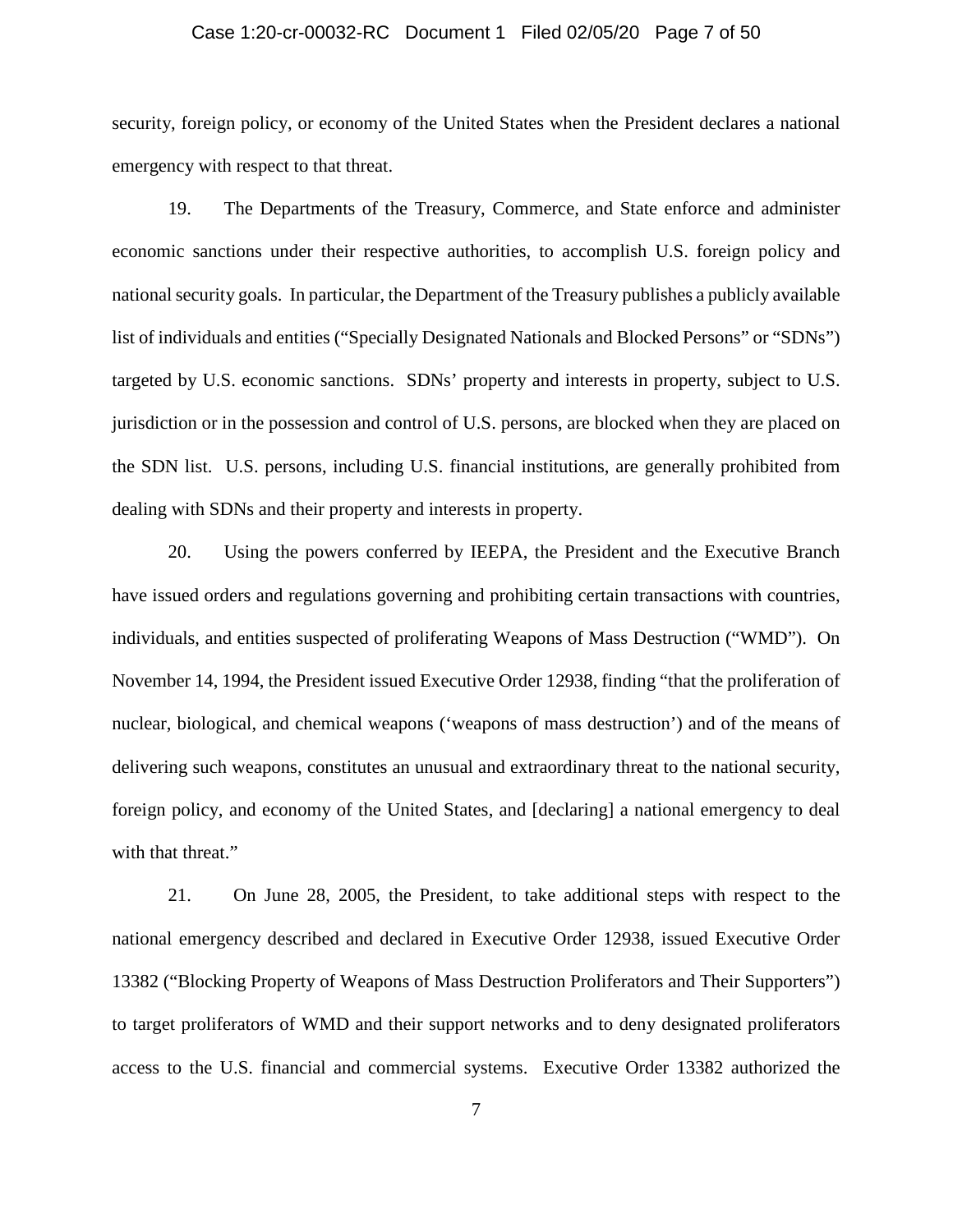### Case 1:20-cr-00032-RC Document 1 Filed 02/05/20 Page 8 of 50

United States Secretary of the Treasury, in consultation with the Secretary of State, "to take such actions, including the promulgation of rules and regulations, as may be necessary to carry out the purposes" of the Executive Order. Pursuant to that authority, on April 13, 2009, the Secretary of the Treasury promulgated the "Weapons of Mass Destruction Proliferators Sanctions Regulations." See 31 C.F.R. § 544.101 *et seq*. Executive Order 13382 and the Weapons of Mass Destruction Proliferators Sanctions Regulations prohibit transactions or dealings by any U.S. person or within the United States with individuals and entities placed on the SDN list, unless exempt or authorized by OFAC.

22. On March 15, 2016, the President, to take additional steps with respect to the previously described national emergency, issued Executive Order 13722 to address the Government of North Korea's continuing pursuit of its nuclear and missile programs. Pursuant to that authority, on March 16, 2016, the Secretary of the Treasury promulgated the "North Korea Sanctions Regulations." See 31 C.F.R. § 510.101 *et seq*. Executive Order 13722 and the North Korea Sanctions Regulations prohibit the export of financial services from the United States or by any U.S. person to North Korea, unless exempt or authorized by OFAC.

23. Executive Orders 13382 and 13722, the Weapons of Mass Destruction Proliferators Sanctions Regulations, and North Korea Sanctions Regulations also prohibited any transaction by any U.S. person or within the United States that evaded or avoided, or had the purpose of evading or avoiding, any prohibition set forth in these regulations.

24. Executive Orders 13382 and 13722, the Weapons of Mass Destruction Proliferators Sanctions Regulations, and North Korea Sanctions Regulations also prohibit any transaction by any U.S. person or within the United States that evades or avoids, or has the purpose of evading or avoiding, any prohibition set forth in these regulations.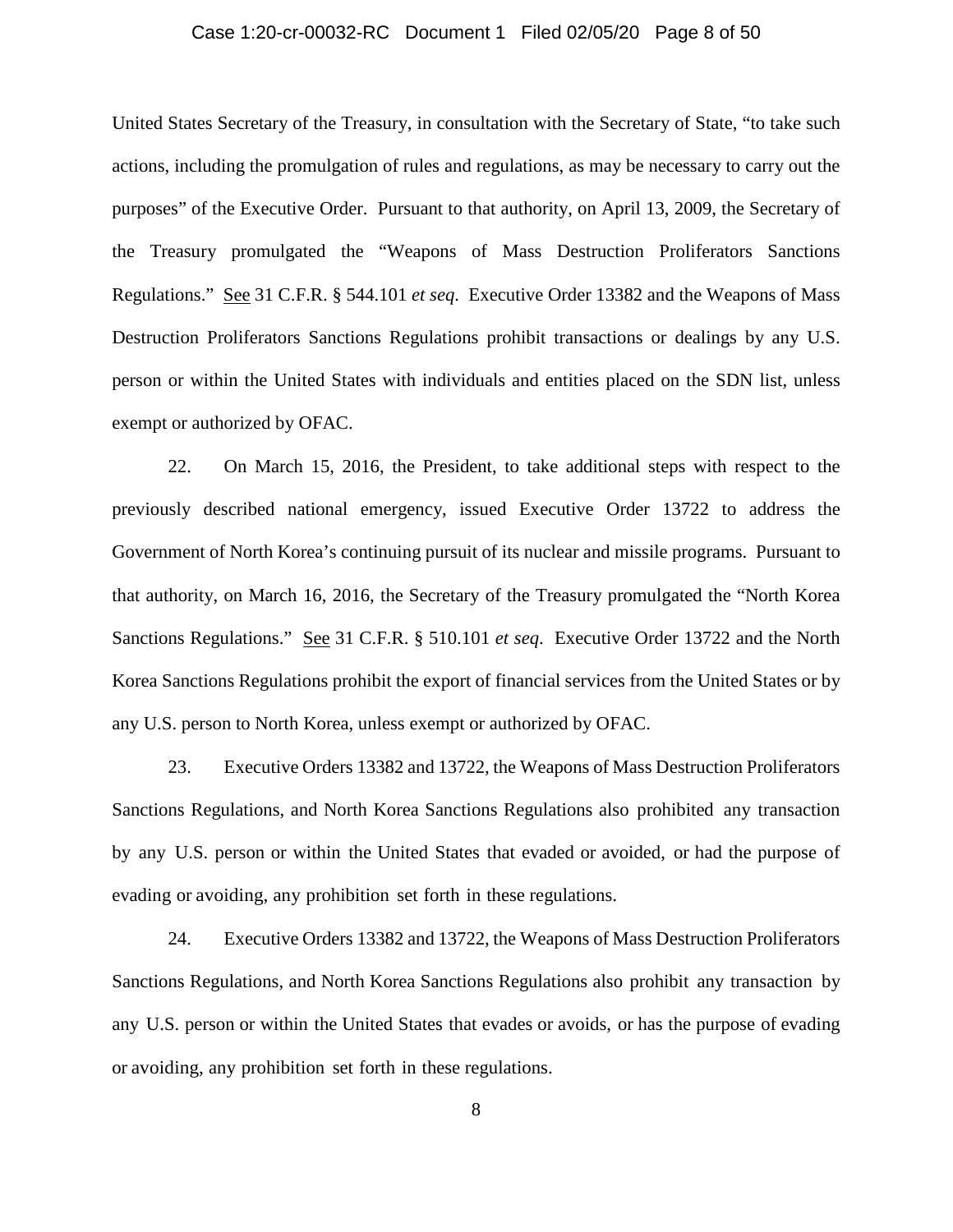### Case 1:20-cr-00032-RC Document 1 Filed 02/05/20 Page 9 of 50

25. Foreign financial institutions regularly maintain accounts in the United States at banks that process U.S. dollar transactions ("Correspondent Banks"). Correspondent Banks accounts are broadly defined to include any account established for a foreign financial institution to receive deposits from, or to make payments or disbursements on behalf of, the foreign financial institution, or to handle other financial transactions related to such foreign financial institution. See 31 C.F.R. § 1010.605. Correspondent Banks serve to support international wire transfers for foreign customers in a currency that the foreign customer's overseas financial institution normally does not hold on reserve, such as U.S. dollars. It is through these accounts that the funds used in U.S. dollar transactions clear. SDNs are, among other things, prohibited from accessing Correspondent Banks in the United States through foreign financial institutions, either directly or indirectly.

26. The Export Administration Regulations contain a list of names of certain foreign persons – including businesses, research institutions, government and private organizations, individuals, and other types of legal persons – that are subject to specific license requirements for the export, reexport and/or transfer (in-country) of specified items. These persons comprise the U.S. Department of Commerce's Entity List, which is found at Title 15 Code of Federal Regulations, Part 744, Supplement No. 4. The Department of Commerce first published the Entity List in February 1997 as part of its efforts to inform the public of entities who have engaged in activities that could result in an increased risk of the diversion of exported, reexported and transferred (in-country) items to WMD programs. Since its initial publication, grounds for inclusion on the Entity List have expanded to include activities sanctioned by the U.S. State Department and activities contrary to U.S. national security and/or foreign policy interests. On an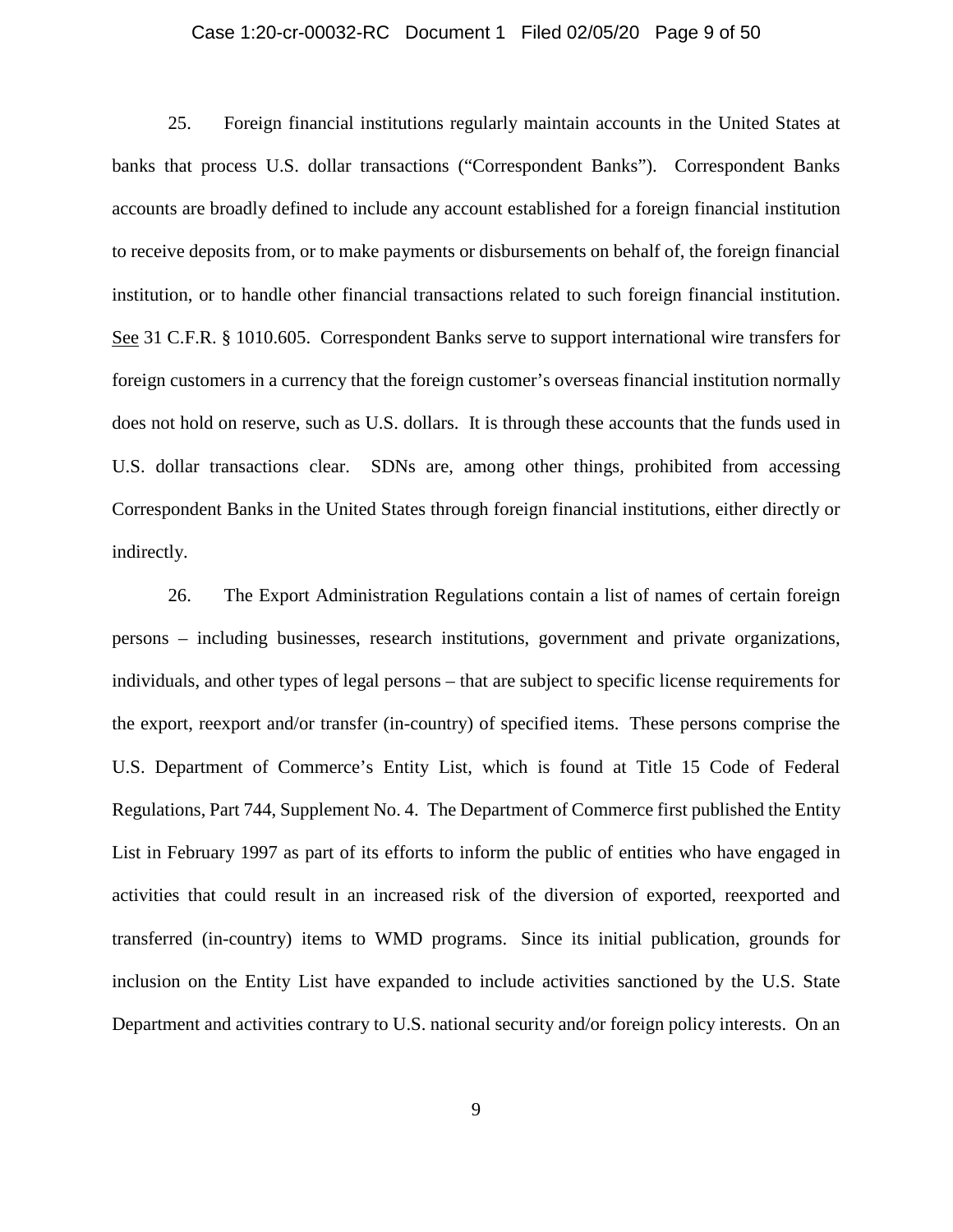### Case 1:20-cr-00032-RC Document 1 Filed 02/05/20 Page 10 of 50

individual basis, the persons on the Entity List are subject to export licensing requirements and policies supplemental to those found elsewhere in the Export Administration Regulations.

#### Bank Secrecy Act and the USA PATRIOT Act

27. According to the U.S. Department of the Treasury ("Treasury"), the global financial system, trade flows, and economic development rely on correspondent banking relationships. To protect this system from abuse, U.S. financial institutions must comply with national anti-money laundering requirements set forth in the Bank Secrecy Act as well as sanctions programs administered by OFAC. The Financial Crimes Enforcement Network ("FinCEN") was responsible for administering the Bank Secrecy Act in furtherance of its mission to safeguard the U.S. financial system from illicit use.

28. The Bank Secrecy Act required U.S. financial institutions to take anti-money laundering measures for foreign financial institutions engaged in correspondent banking of U.S. dollar transactions.

29. The Bank Secrecy Act broadly defined foreign financial institutions to include dealers of foreign exchange and money transmitters in a manner not merely incidental to their business. See 31 C.F.R. § 1010.605(f).

30. Section 311 of the USA PATRIOT Act, codified at Title 31, United States Code, Section 5318A as part of the Bank Secrecy Act, gave FinCEN a range of options, called "special measures," that could be adapted to target specific money laundering and terrorist financing concerns. A Section 311 finding and the related special measure were implemented through various orders and regulations incorporated into Title 31, Code of Federal Regulations, Chapter X. In order to protect the integrity of the U.S. financial system, a special measure imposed under Section 311 prevented financial institutions from causing U.S. financial institutions from engaging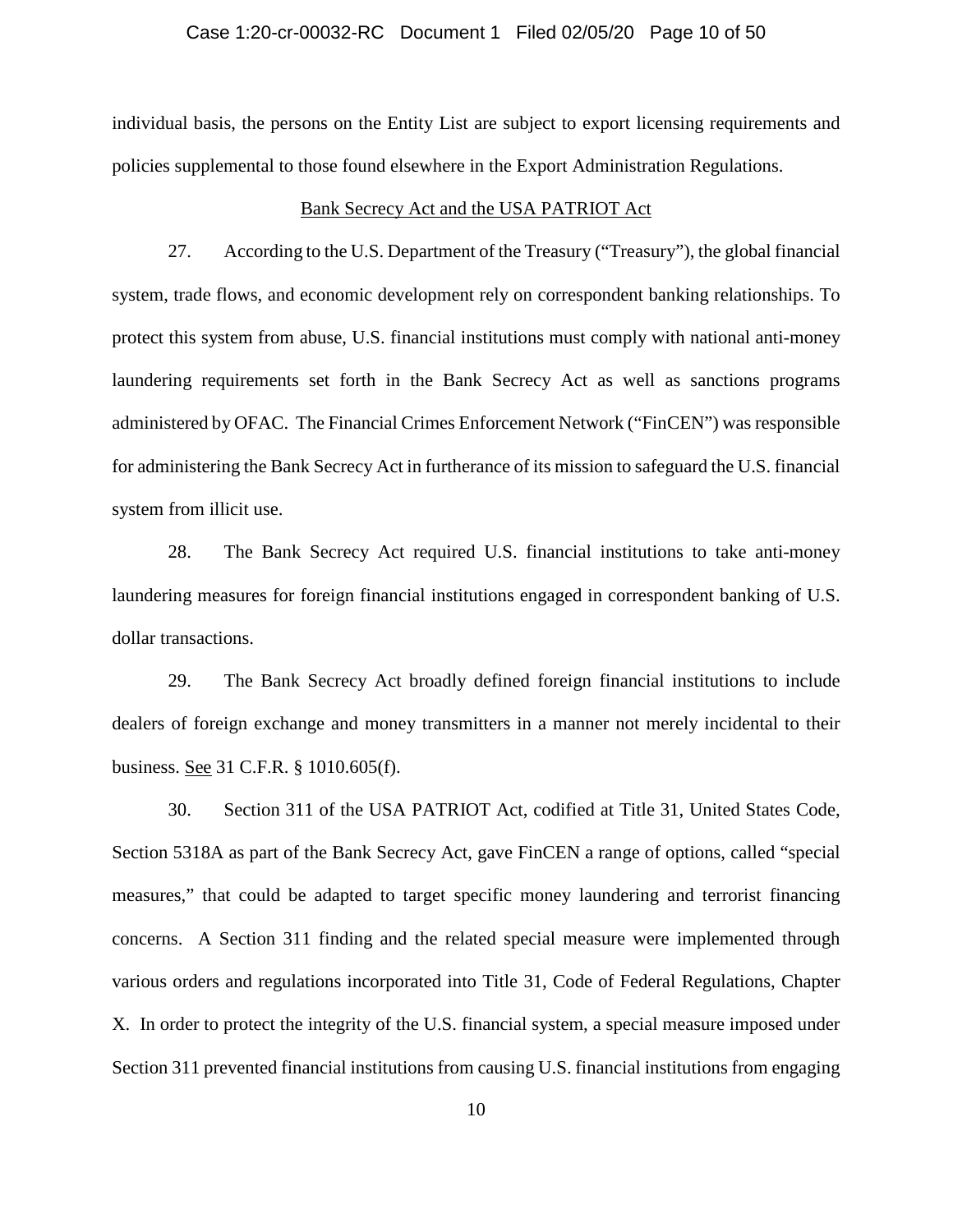### Case 1:20-cr-00032-RC Document 1 Filed 02/05/20 Page 11 of 50

in any type of financial transaction with an entity within the jurisdiction deemed an area of money laundering concern.

31. In May 2016, FinCEN made a Section 311 finding against North Korea. Specifically, FinCEN's finding deemed the entire North Korean financial sector as a jurisdiction of primary money laundering concern. See Federal Register, Vol. 81, No. 107 (June 3, 2016).

32. In November 2016, FinCEN implemented the most severe special measure against the entire North Korean financial sector. See Federal Register, Vol. 81, No. 217 (November 9, 2016); 31 CFR § 1010.659. The "special measure" barred U.S. financial institutions from maintaining a correspondent account for any North Korean financial institution or any party acting on its behalf. The "special measure" also required covered financial institutions to take reasonable steps to not process a transaction for the correspondent account of a foreign bank in the United States if such a transaction involved a North Korean financial institution. Because of the finding that the entire North Korea financial sector was a primary money laundering concern, FinCEN cut all North Korean financial institutions—and entities acting on their behalf—off from any trade in U.S. dollar transactions via correspondent banking.

33. FinCEN noted that North Korea makes "extensive use of deceptive financial practices, including the use of shell and front companies to obfuscate the true originator, beneficiary, and purpose behind its transactions," in part "to evade international sanctions." See Federal Register, Vol. 81, No. 217 at 78716, 78718. North Korean entities have attempted to circumvent the Section 311(a) ban by using foreign front companies to engage in financial transactions on their behalf.

34. Correspondent banks in the United States that fail to comply with the Section 311 finding, are subject to criminal liability pursuant to Title 31, United States Code, Section 5322.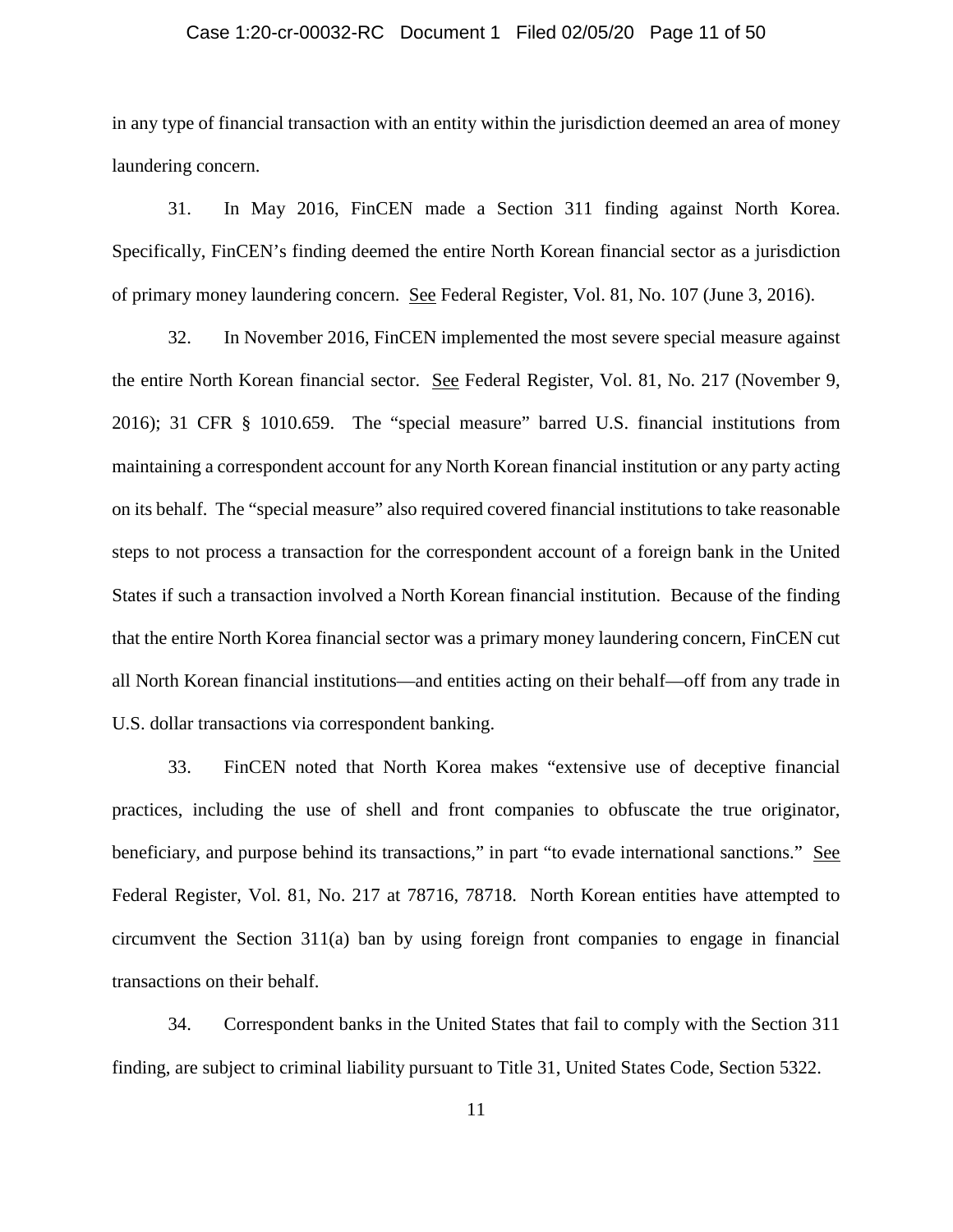## **COUNT ONE THE CONSPIRACY**

35. From on or about March 11, 2013, through the Present, within the District of Columbia and elsewhere, defendants KO CHOL MAN, KIM SONG UI, HAN UNG, RI JONG NAM, JO UN HUI, O SONG HUI, RI MYONG JIN, RI JONG WON, JONG SUK HUI, KIM TONG CHOL, KIM CHIN a/k/a KIM JIN, HUANG HAILIN, HUANG YUEQING, JIN YONGHE, SUN WEI, RI CHUN HWAN, KIM HUI SUK, HAN YONG CHOL, RI CHUN SONG, RI JONG CHOL, KIM KWANG CHOL, RI YONG SU, KU JA HYONG, JIN YONGHUAN, KWON SONG IL, RYU MYONG IL, HYON YONG IL, HWANG WON JUN, HAN KI SONG, HAN JANG SU, RI MYONG HUN, KIM KYONG NAM, and KIM HYOK JU did knowingly combine, conspire, confederate and agree with others known and unknown to the Grand Jury, to:

a. commit offenses against the United States, that is, the export of financial services from the United States to a SDN in North Korea without having first obtained the required license from OFAC, located in the District of Columbia, in violation of Title 50, United States Code, Sections 1702 and 1705, the Weapons of Mass Destruction Proliferators Sanctions Regulations, pursuant to Title 31, Code of Federal Regulations, Section 544.201, *et seq*., and North Korea Sanctions Regulations, pursuant to Title 31, Code of Federal Regulations, Section 510.201, *et seq*.;

b. defraud the U.S. Government by interfering with and obstructing a lawful government function, that is, the enforcement of: the Weapons of Mass Destruction Proliferators Sanctions Regulations; the North Korea Sanctions Regulations; and the of laws and regulations prohibiting the supply of financial services from the United States to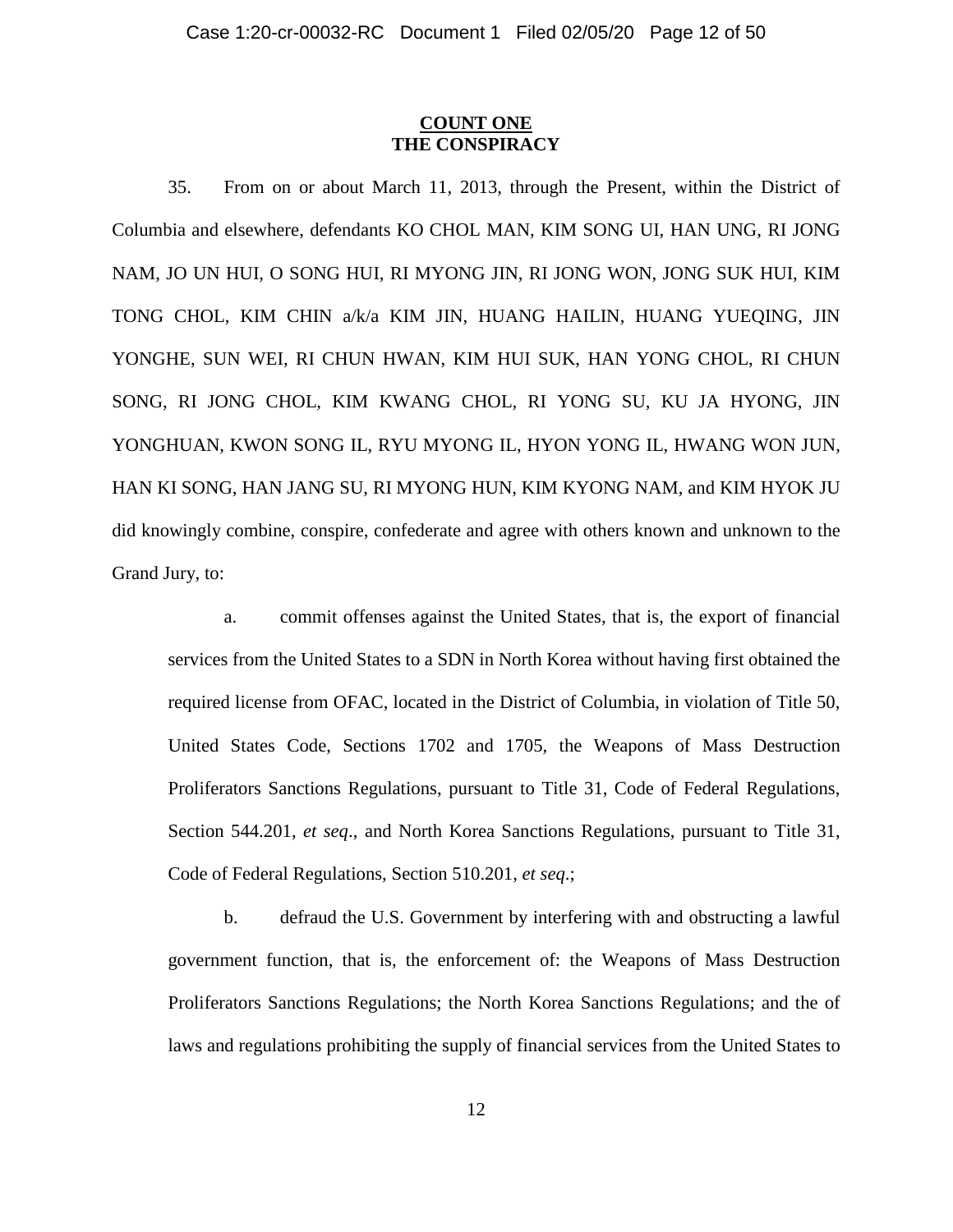### Case 1:20-cr-00032-RC Document 1 Filed 02/05/20 Page 13 of 50

a SDN in North Korea without authorization or a license, by deceit, craft, trickery, and dishonest means;

c. defraud the United States government by interfering with and obstructing a lawful government function, that is, supervision by the Federal Reserve Board and the Office of Comptroller of Currency, which are located in the District of Columbia, of banks implementation of required anti-money laundering and sanctions programs;

d. commit offenses against the United States, that is, by knowingly executing a scheme: to defraud a financial institution; and to obtain moneys and funds owned and under the custody and control of, a financial institution, by means of false and fraudulent pretenses, representations, and promises, that is by concealing from U.S. financial institutions that they were engaged in financial transactions with a North Korean financial institution, which was in a jurisdiction deemed an area of money laundering concern, in violation of Title 18, United States Code, Section 1344(1) and (2).

#### **Objects of the Conspiracy**

- 36. The objects of the conspiracy were:
	- a. to enrich the defendants and other co-conspirators;
	- b. to transact in U.S. dollars by North Korean entities otherwise barred from accessing the U.S. financial system;
	- c. to facilitate the purchase of products and services for North Korean end users; and
	- d. to evade relevant regulations, prohibitions on export of financial service, and licensing requirements.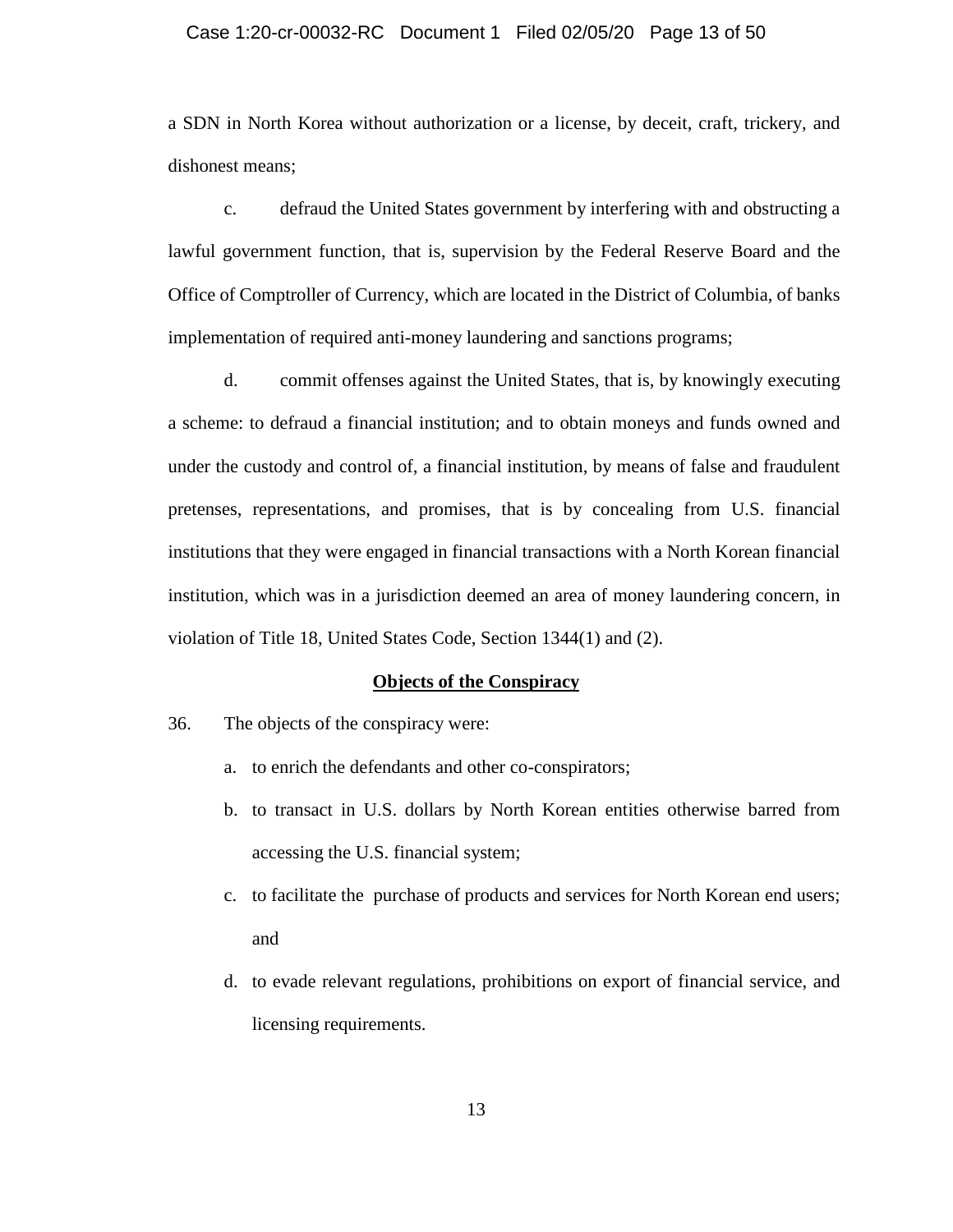## **Manner and Means of the Conspiracy**

37. The manner and means by which defendants and their co-conspirators sought to accomplish the objects of the conspiracy, included, among others, the following:

a. the defendants and other co-conspirators communicated with coconspirators inside and outside of North Korea;

b. FTB policy dictated sending the defendants and other co-conspirators abroad "in close cooperation with different financial institutions of other countries to study fast developing financial technologies and experiences of other countries."

c. the defendants and other co-conspirators opened and operated covert branches of FTB outside of North Korea, including in Thailand, Libya, Austria, Russia, Kuwait, and China, which the defendants used to engage in otherwise prohibited U.S. dollar transactions.

d. the defendants and other co-conspirators took up residence in foreign countries to operate these covert branches, from which they opened and operated front companies and worked with established third-party financial facilitators to procure commodities and facilitate payments in U.S. dollars on behalf of parties in North Korea;

e. the defendants and other co-conspirators concealed FTB's involvement in U.S. dollar payments from Correspondent Banks in order to trick the banks into processing payments that the banks otherwise would not have done;

- f. the defendants and other co-conspirators concealment tactics included:
	- i. establishing and using over 250 front companies to process U.S. dollar payments;
	- ii. repeatedly creating new front companies after the government or banks detected prior front companies' association with North Korea;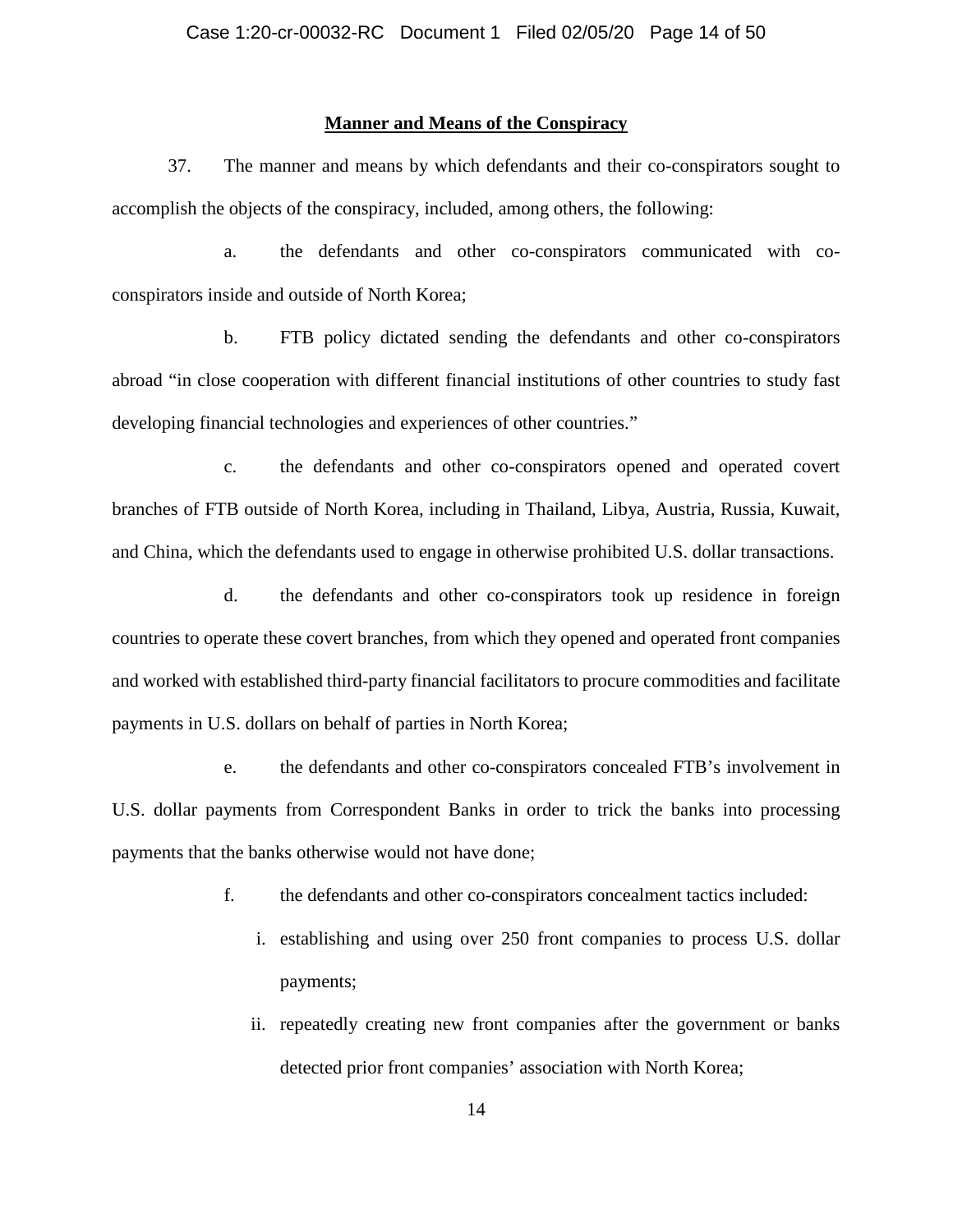- iii. listing false end destinations and customers on documents such as contracts and invoices; and
- iv. engaging in coded conversations.

g. the defendants and other co-conspirators caused Correspondent Banks to process at least \$2.5 billion in illegal payments via over 250 front companies, which payments transited through the United States during the period of the conspiracy.

#### **Overt Acts**

38. In furtherance of this conspiracy, and to accomplish its purposes and objects, at least one of the co-conspirators committed or caused to be committed, in the District of Columbia and elsewhere, at least one of the following overt acts, among others:

## **a. FTB Headquarters**

- i. On or about March 13, 2013, JO UN HUI corresponded with agents of several FTB foreign covert branches, including KIM TONG CHOL of FTB Shenyang, KU JA HYONG of FTB Libya, HYON YONG IL of FTB Thailand, KIM KYONG NAM and RI MYONG HUN of FTB Khabarovsk, and RI JONG CHOL of FTB Austria.
- ii. On or about July 19, 2013, a co-conspirator at FTB Headquarters made a coded request for  $2<sup>nd</sup>$  and  $4<sup>th</sup>$  quarter balance information from HYON YONG IL of FTB Thailand, RI JONG CHOL of FTB Austria, KU JA HYONG of Libya, RYU MYONG IL of FTB Kuwait, and KIM KYONG NAM and RI MYONG HUN of FTB Khabarovsk.
- iii. On or about February 28, 2014, JO UN HUI made a coded request to HYON YONG IL of FTB Thailand, KU JA HYONG of FTB Libya, HAN JANG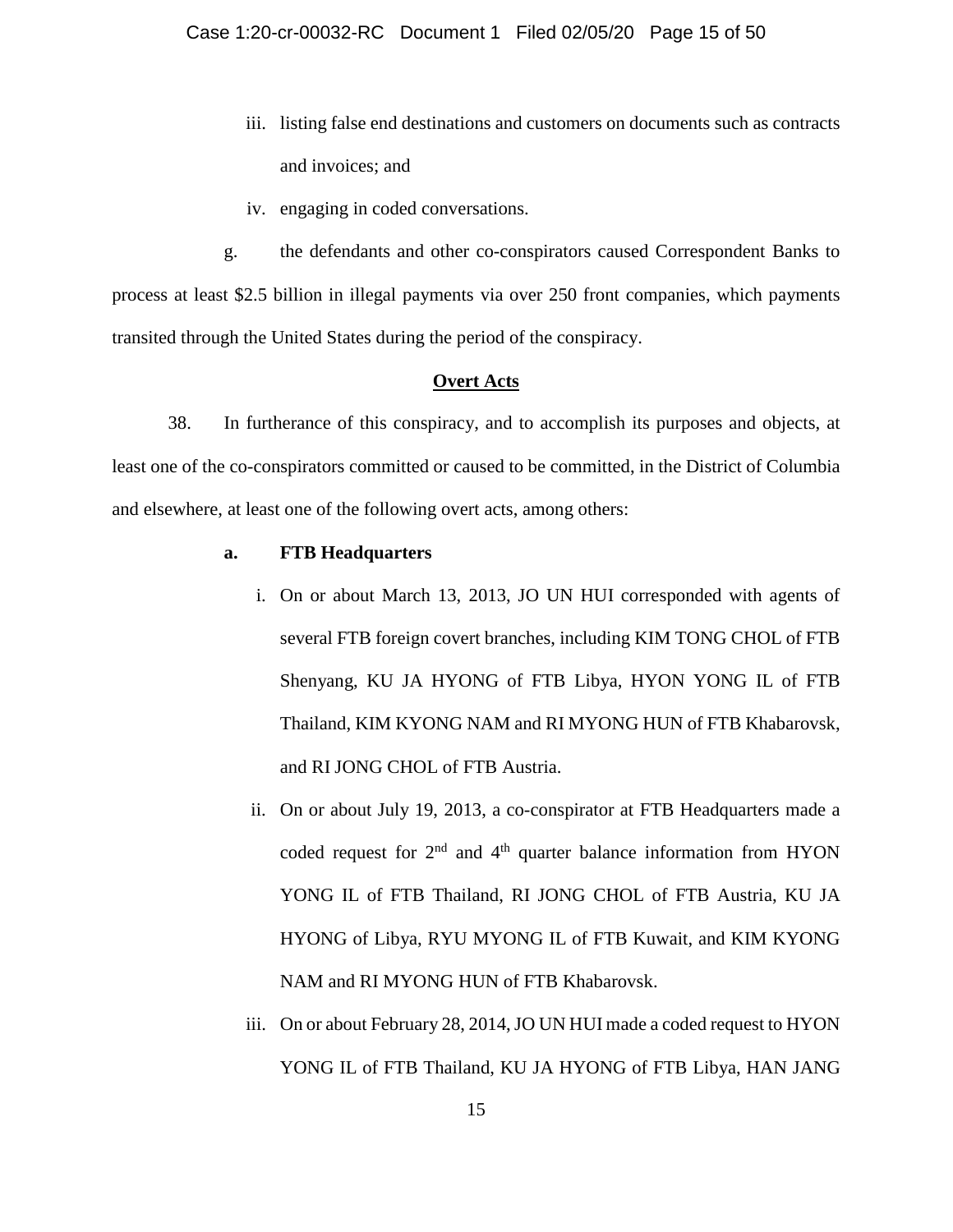SU of FTB Moscow, KIM KYONG NAM and RI MYONG HUN of FTB Khabarovsk, and RYU MYONG IL of FTB Kuwait, to send currency balance information for 2014 to FTB Headquarters.

- iv. On or about June 10, 2015, a co-conspirator at FTB Headquarters corresponded with agents of several FTB foreign covert branches, including KIM TONG CHOL of FTB Shenyang, RI CHUN SONG of FTB Beijing, KU JA HYONG of FTB Libya, RYU MYONG IL of FTB Kuwait, HYON YONG IL of FTB Thailand, KIM KYONG NAM and RI MYONG HUN of FTB Khabarovsk, RI JONG CHOL of FTB Austria, RI CHUN HWAN and KIM HUI SUK of FTB Zhuhai, HAN JANG SU of FTB Moscow, and a Dandong representative of Korea Kwangson Bank, a sanctioned North Korean bank subordinate to FTB.
- v. On or about April 25, 2017, a co-conspirator at FTB headquarters corresponded with agents of several FTB foreign covert branches, including KIM TONG CHOL of FTB Shenyang, RI JONG CHOL of FTB Austria, RI CHUN SONG of FTB Beijing, KU JA HYONG of FTB Libya, HWANG WON JUN of FTB Thailand, RI CHUN HWAN of FTB Zhuhai, and HAN JANG SU of FTB Moscow.
- vi. On or about May 29, 2017, RI MYONG JIN corresponded with agents of several FTB foreign covert branches, including KIM TONG CHOL of FTB Shenyang, RI CHUN SONG of FTB Beijing, KU JA HYONG of FTB Libya, HWANG WON JUN of FTB Thailand, RI CHUN HWAN of FTB Zhuhai, RI MYONG HUN of FTB Khabarovsk, and HAN JANG SU of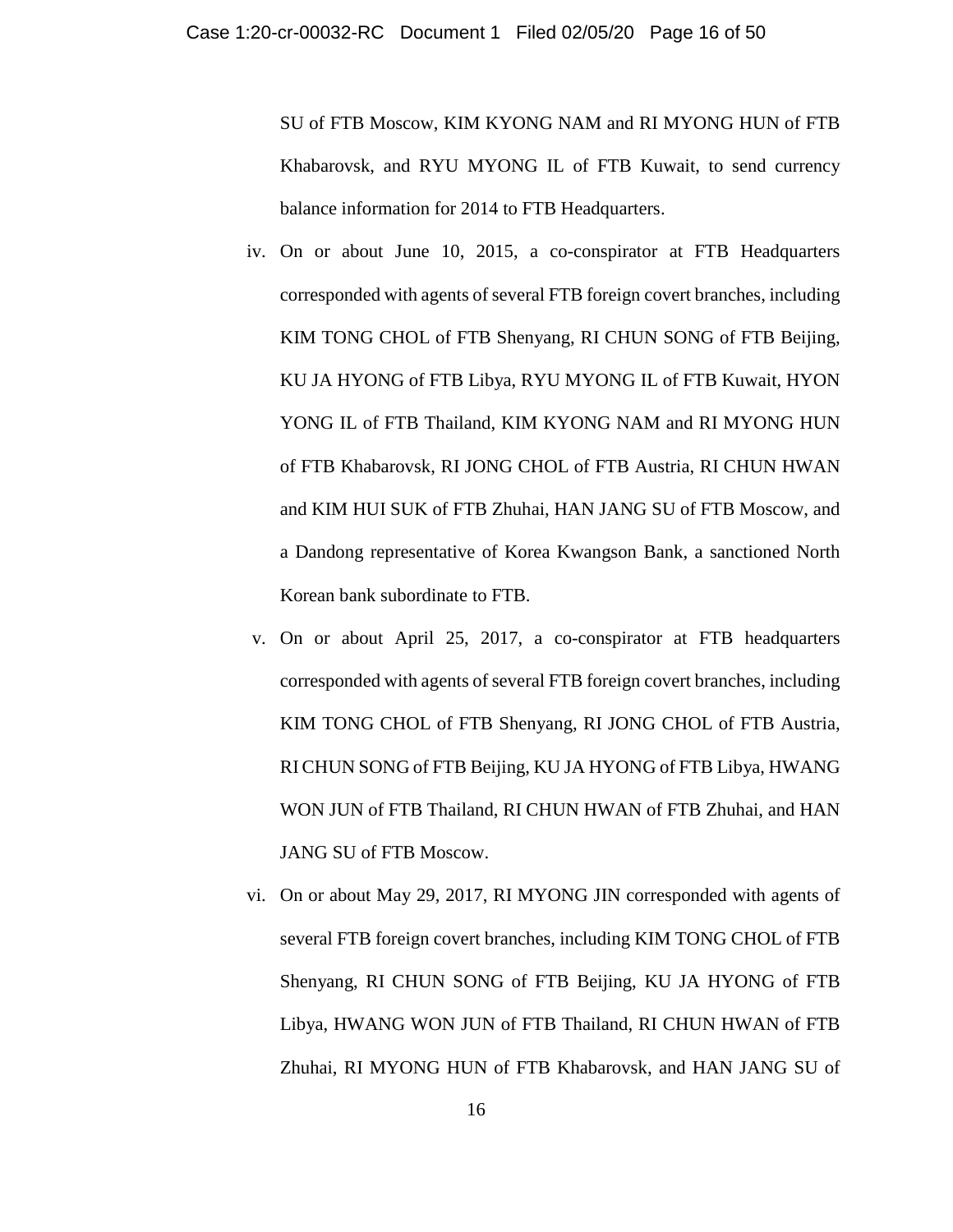FTB Moscow.

- vii. On or about June 12, 2018, KO CHOL MAN, HAN UNG, and RI JONG NAM caused a FTB front company to pay a U.S. Company approximately \$90,000.00 on behalf of the North Korean government.
- viii. On or about March 20, 2019, KO CHOL MAN, HAN UNG, and RI JONG NAM caused a FTB front company to pay a U.S. Company approximately \$195,000.00 on behalf of the North Korean government.
- ix. On or about December 24, 2019, KO CHOL MAN, HAN UNG, and RI JONG NAM caused a foreign company to pay a U.S. Company approximately \$10,000.00.
- x. On or about January 3, 2020, KO CHOL MAN, HAN UNG, and RI JONG NAM caused a foreign company to pay a U.S. Company approximately \$20,000.00.
- xi. On or about January 10, 2020, KO CHOL MAN, HAN UNG, and RI JONG NAM caused a foreign company to pay a U.S. Company approximately \$20,000.00.

## **b. FTB Shenyang**

- i. On or about June 19, 2013, SUN WEI opened a bank account at Chinese Bank 1.
- ii. On or about August 6, 2013, FTB Headquarters sent KIM TONG CHOL coded instructions to pay a Shenyang foreign trade company ("Shenyang Company") \$46,000.00 at its Chinese bank and included a coded reference number.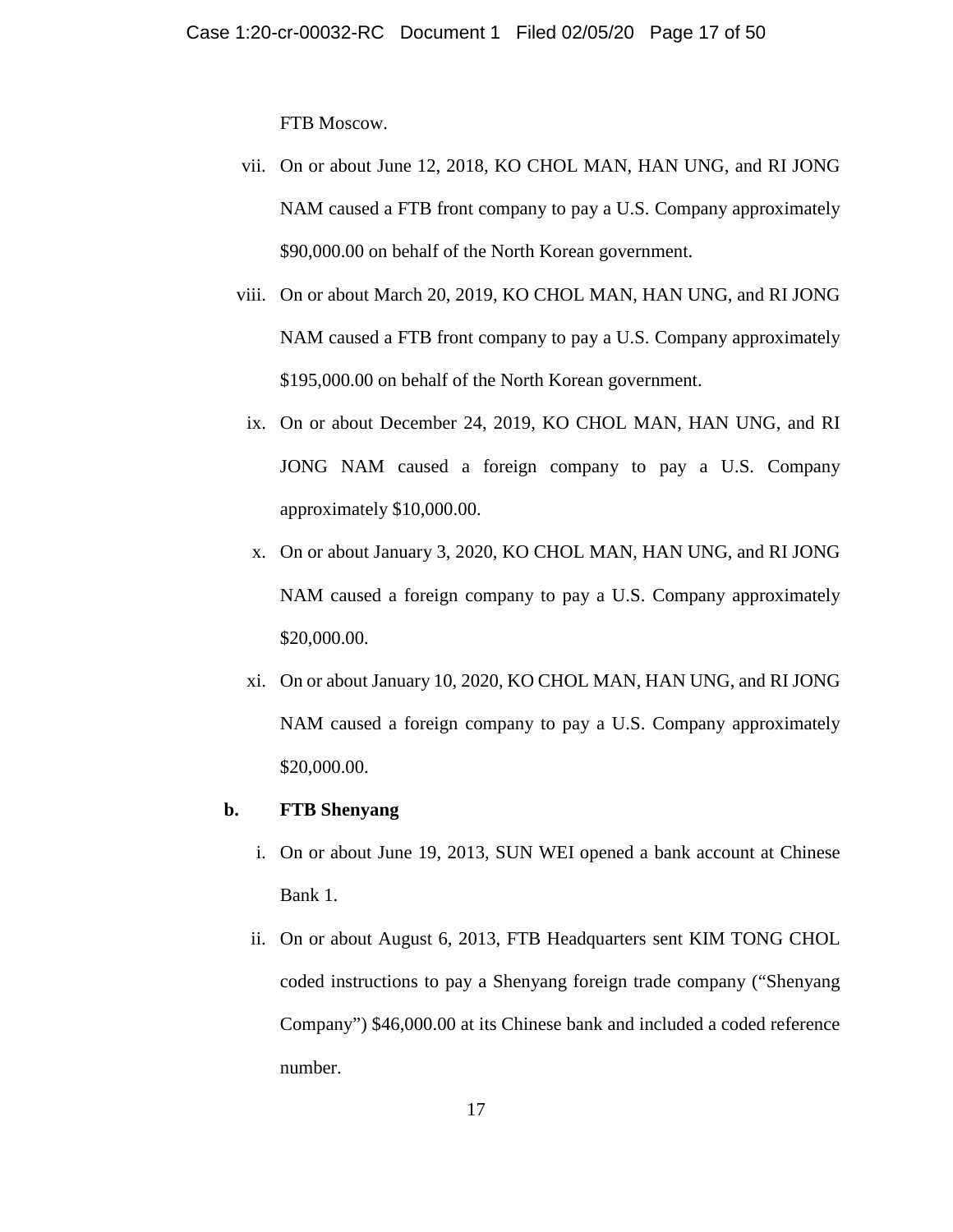- iii. On or about August 7, 2013, KIM TONG CHOL caused Sumer, a FTB Shenyang front company established by HUANG HAILIN, to wire a payment of \$45,930.00 to Shenyang Company's Chinese bank account, which payment cleared through a U.S. correspondent bank.
- iv. On or about August 21, 2013, KIM TONG CHOL directed HUANG YUEQING to amend a U.S. dollar payment instruction which contained a coded payment reference.
- v. On or about October 7, 2013, HAN JANG SU of FTB Moscow provided KIM TONG CHOL with passport information for KIM SONG UI and JONG SUK HUI of FTB HQ.
- vi. On or about November 11, 2013, KO CHOL MAN of FTB HQ sent a copy of his passport to KIM CHIN.
- vii. On or about December 3, 2013, KIM TONG CHOL directed JONG SUK HUI of FTB HQ to make a \$30,000.00 payment using Shenyang Bright Century, a FTB Shenyang front company.
- viii. On or about December 17, 2013, KIM TONG CHOL corresponded with HUANG HAILIN about a transaction fee related to Sumer, a FTB Shenyang front company.
- ix. On or about February 20, 2014, KIM TONG CHOL provided FTB Headquarters the name of a FTB front company based out of the Marshall Islands, International Silver-Bridge Commercial Group, and its Chinese bank account.
- x. On or about April 2, 2014, FTB Headquarters sent KIM TONG CHOL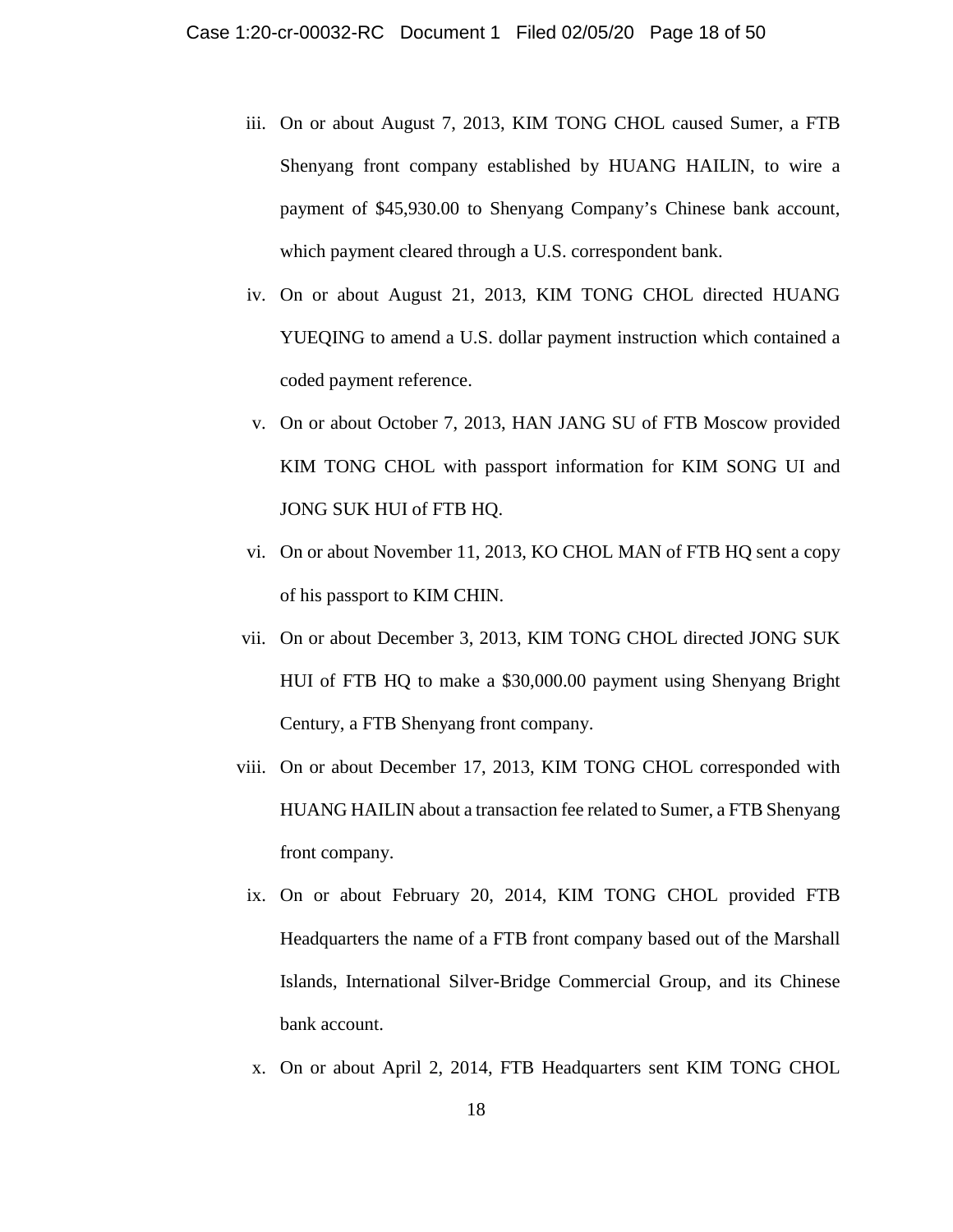coded instruction to pay \$25,000.00 to a Chinese electronics company at its Chinese bank account, and a related coded payment reference.

- xi. On or about April 3, 2014, KIM TONG CHOL caused International Silver-Bridge Commercial Group to wire payment of \$24,910.00 to a Chinese electronics company's Chinese bank account, which payment cleared through a U.S. correspondent bank.
- xii. On or about June 3, 2014, HUANG HAILIN discussed with KIM TONG CHOL a due diligence inquiry from Chinese Bank 1 about Sumer, a FTB Shenyang front company, and its wire payments to Panda International Information—a Chinese company that the U.S. Commerce Department added to the Entity List in June 2014 for activities contrary to the national security of the United States—and Dandong Kehua Economic and Trade Co—a Chinese company which OFAC later sanctioned.
- xiii. On or about June 3, 2014, KIM TONG CHOL directed HUANG HAILIN to falsely state to the Chinese Bank 1 that Sumer, a FTB Shenyang front company, wired payments to Panda International Information and Dandong Kehua Economic and Trade Co. for legitimate telecommunication equipment purchases.
- xiv. On or about July 8, 2014, HUANG YUEQING provided KIM TONG CHOL with a due diligence inquiry that a U.S. correspondent bank provided to Chinese Bank 1 in which HUANG YUEQING falsely told Chinese Bank 1 that Sumer, a FTB Shenyang front company, did not have any relationship with North Korea.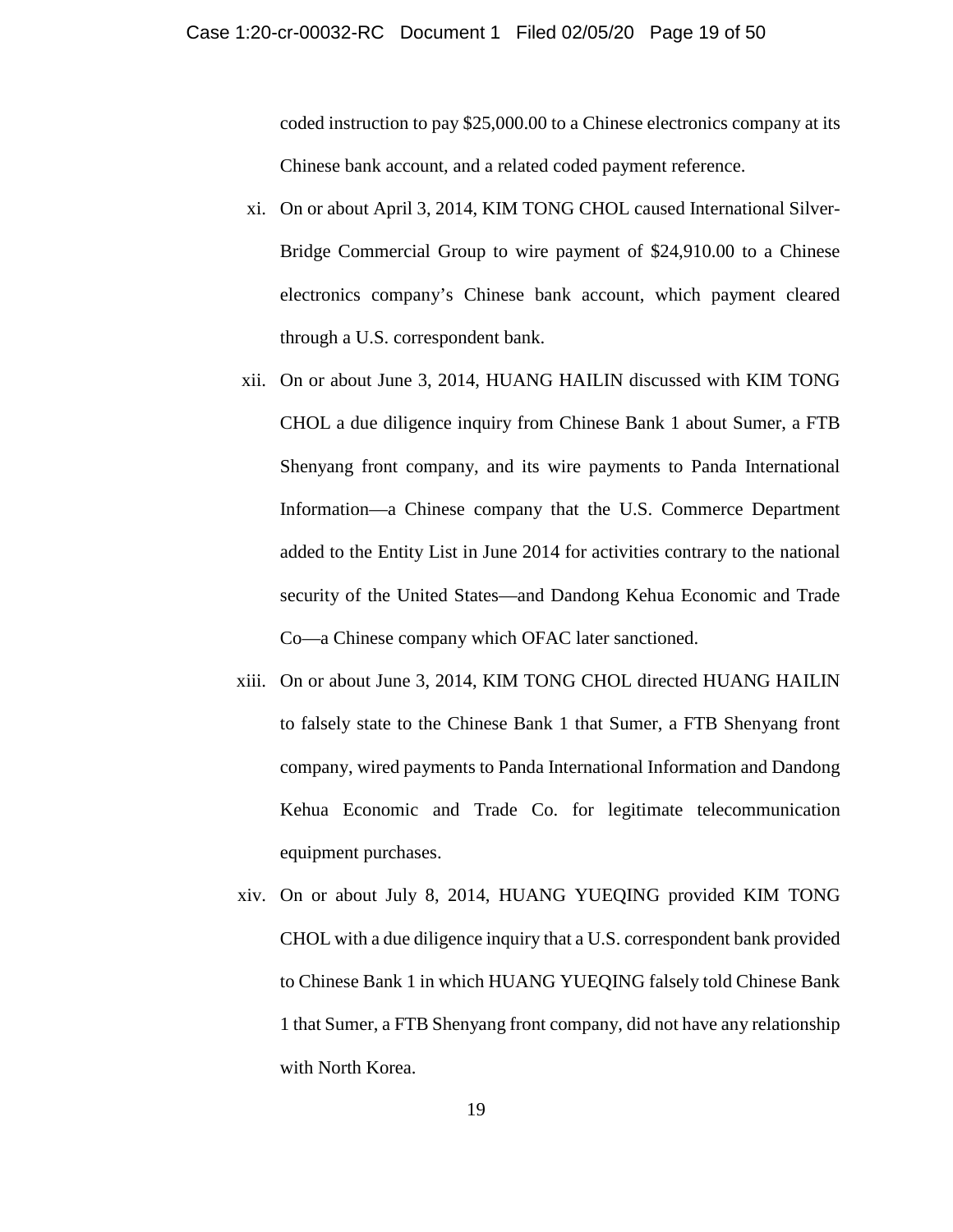- xv. On or about July 8, 2014, KIM TONG CHOL provided HUANG YUEQING with additional false statements for HUANG YUEQING to provide in regards to remaining questions on the due diligence inquiry from the U.S. correspondent bank.
- xvi. On or about July 11, 2014, KIM TONG CHOL directed HUANG YUEQING to contact Chinese Bank 2 to ask why a payment of \$19,950 from Sumer's account at Chinese Bank 2 to a Chinese electronics company's account at Chinese Bank 3 had not yet been processed.
- xvii. On or about July 18, 2104, SUN WEI made a recorded phone call to Chinese Bank 4 to inquire about opening an account and what the fees would be for international wire payments.
- xviii. On or about August 1, 2014, SUN WEI opened a bank account at Chinese Bank 4.
- xix. On or about August 15, 2014, KIM TONG CHOL and HUANG YUEQING caused Sumer's account at Chinese Bank 2 to wire \$19,930.00 to a Chinese electronics company's account at Chinese Bank 3, which payment the U.S. correspondent bank blocked, and which wire included a coded FTB payment reference.
- xx. On or about September 29, 2014, KIM TONG CHOL provided JIN YONGHE FTB's official stamp.
- xxi. On or about November 18, 2014, HUANG HAILIN sent KIM TONG CHOL payment confirmation of \$400,000.00 from Headsoon, a FTB Zhuhai front company established by HUANG HAILIN, to Sumer.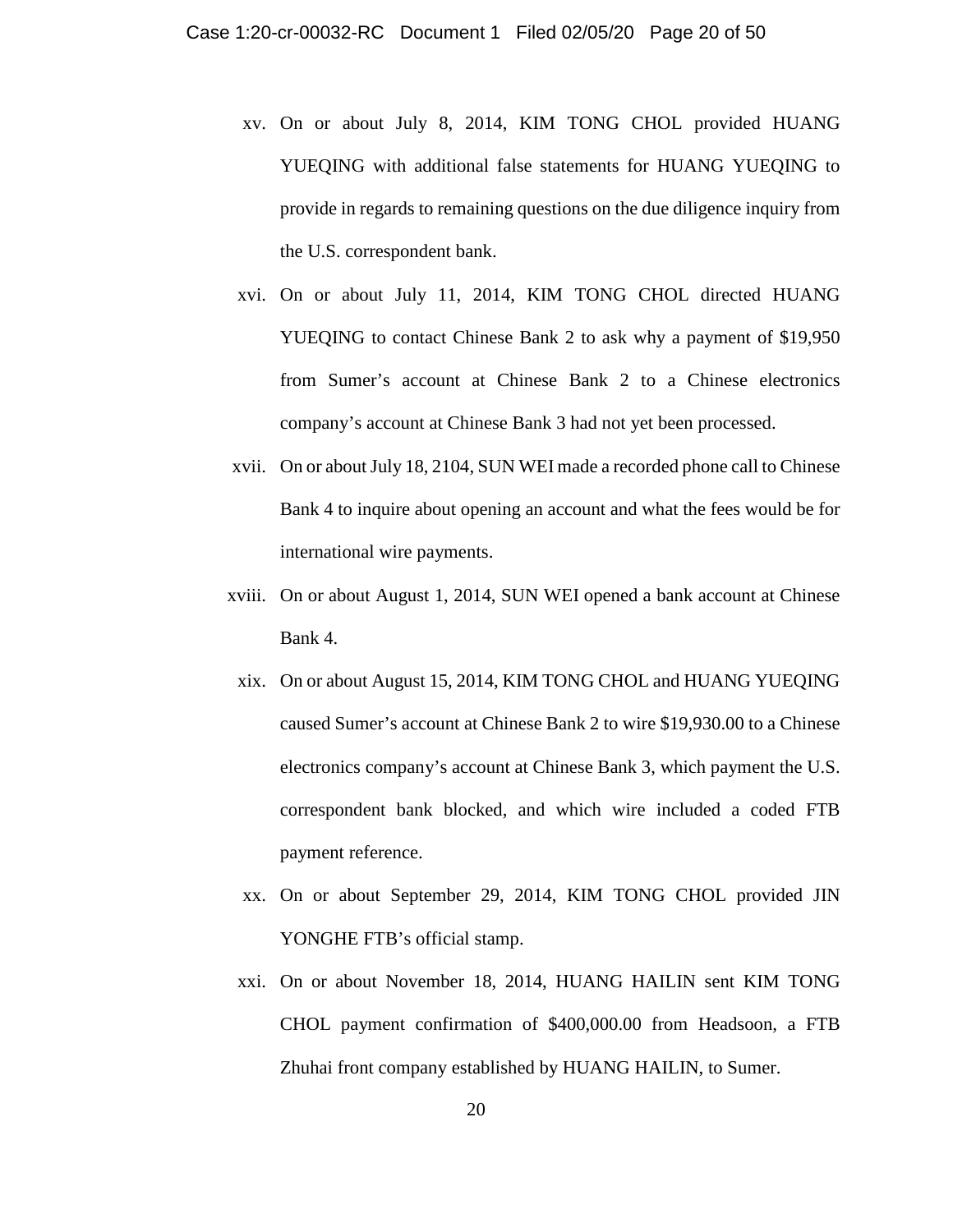- xxii. On or about February 25, 2015, SUN WEI received a Mingzheng contract with a Chinese company, which listed SUN WEI as the CEO of Mingzheng on the signature page.
- xxiii. On or about March 11, 2015, KIM CHIN sent KIM TONG CHOL U.S. dollar payment instructions to a Chinese electronics company.
- xxiv. On or about March 20, 2015, KIM CHIN sent Mingzheng's U.S. dollar bank account information at Chinese Bank 4 to RI CHUN HWAN and KIM HUI SUK of FTB Zhuhai.
- xxv. On or about March 20, 2015, RI CHUN HWAN and KIM HUI SUK of FTB Zhuhai caused China Unitech, a FTB Zhuhai front company, to wire \$100,000.00 to Mingzheng's bank account at Chinese Bank 4, which payment cleared through a U.S. correspondent bank.
- xxvi. On or about March 24, 2015, KIM CHIN confirmed to RI CHUN HWAN and KIM HUI SUK of FTB Zhuhai that FTB Shenyang had taken a loan of \$100,000.00 from FTB Zhuhai.
- xxvii. On or about June 12, 2015, JIN YONGHE directed KIM TONG CHOL to pay \$23,470.00 to a co-conspirator company.
- xxviii. On or about June 12, 2015, KIM TONG CHOL and JIN YONGHE caused Mingzheng to wire \$23,470.00 to a co-conspirator company, which payment cleared through a U.S. correspondent bank.
	- xxix. On or about November 2, 2015, KIM TONG CHOL caused Mingzheng to wire \$174,982.00 to a Chinese company's Chinese bank account, which payment the U.S. correspondent bank blocked.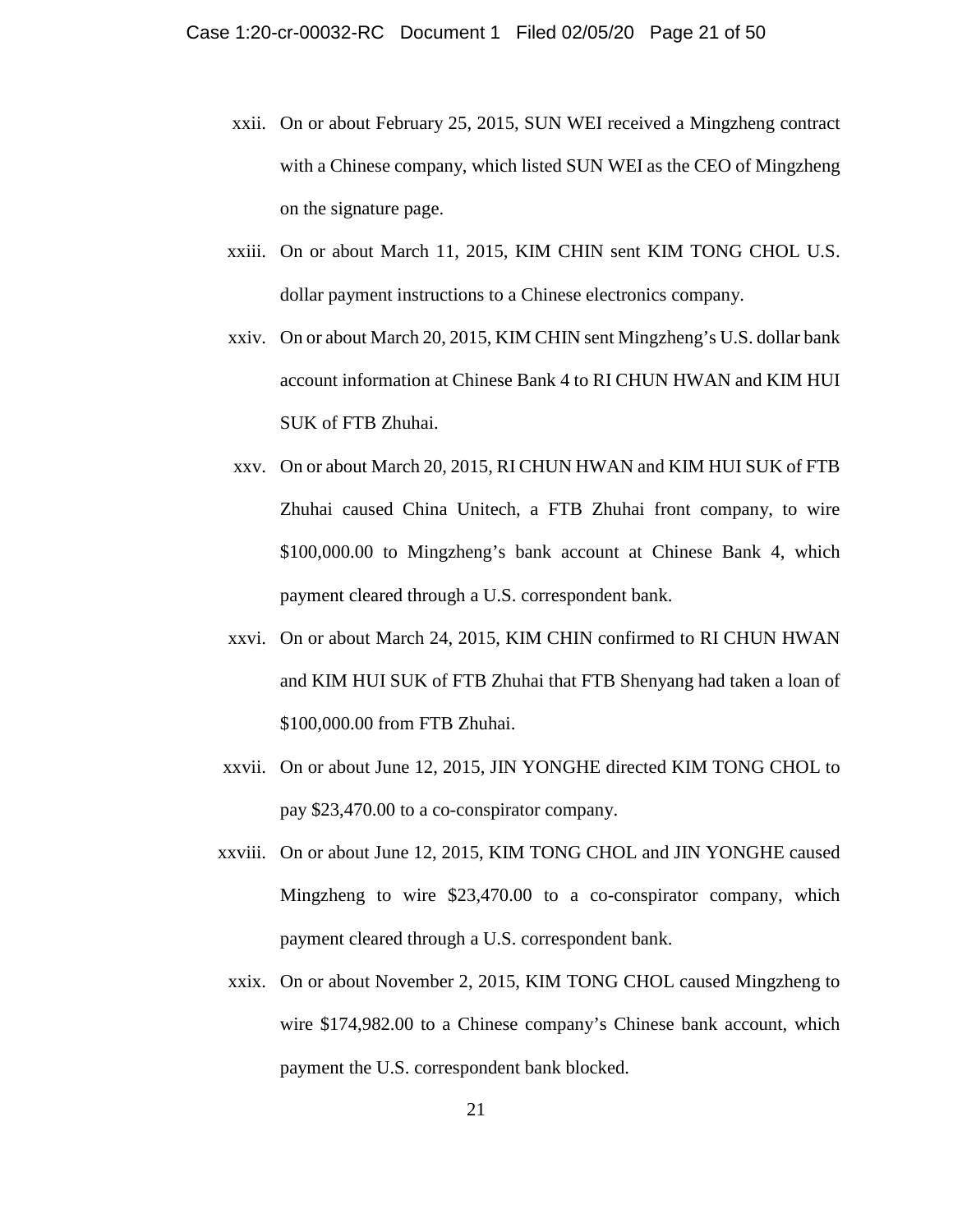- xxx. On or about November 5, 2015, KIM TONG CHOL caused Mingzheng to wire \$295,769.21 to Chinese company 2's Chinese bank account, which payment the U.S. correspondent bank blocked.
- xxxi. On or about November 11, 2015, KIM TONG CHOL and Chinese Telecommunications Company 1 employee received a contract receipt from Chinese Company 2 about the November 5, 2015 blocked payment, which contract reflected the shipment of electronic goods to North Korea.
- xxxii. On or about November 12, 2015, KIM TONG CHOL and a Chinese Telecommunications Company 1 employee received a contract receipt from Chinese Company 2 about the November 5, 2015 blocked payment, which contract falsely changed the destination of the shipment of electronic goods from North Korea to Hong Kong.
- xxxiii. On or about November 18, 2015, JIN YONGHE sent KIM TONG CHOL a notice from Chinese Bank 4 notifying Mingzheng that a U.S. correspondent bank blocked a payment of \$24,932.00 as part of OFAC sanction compliance.
- xxxiv. On or about November 18, 2015, JIN YONGHE sent KIM TONG CHOL a notice from Chinese Bank 4 notifying Mingzheng that a U.S. correspondent bank blocked a payment of \$174,982.00, which noted that the transaction could not be processed due to the Weapons of Mass Destruction Proliferators Sanctions Regulations issued by OFAC.
- xxxv. On or about November 19, 2015, KIM TONG CHOL sent JIN YONGHE several documents including a copy of SUN WEI's Chinese national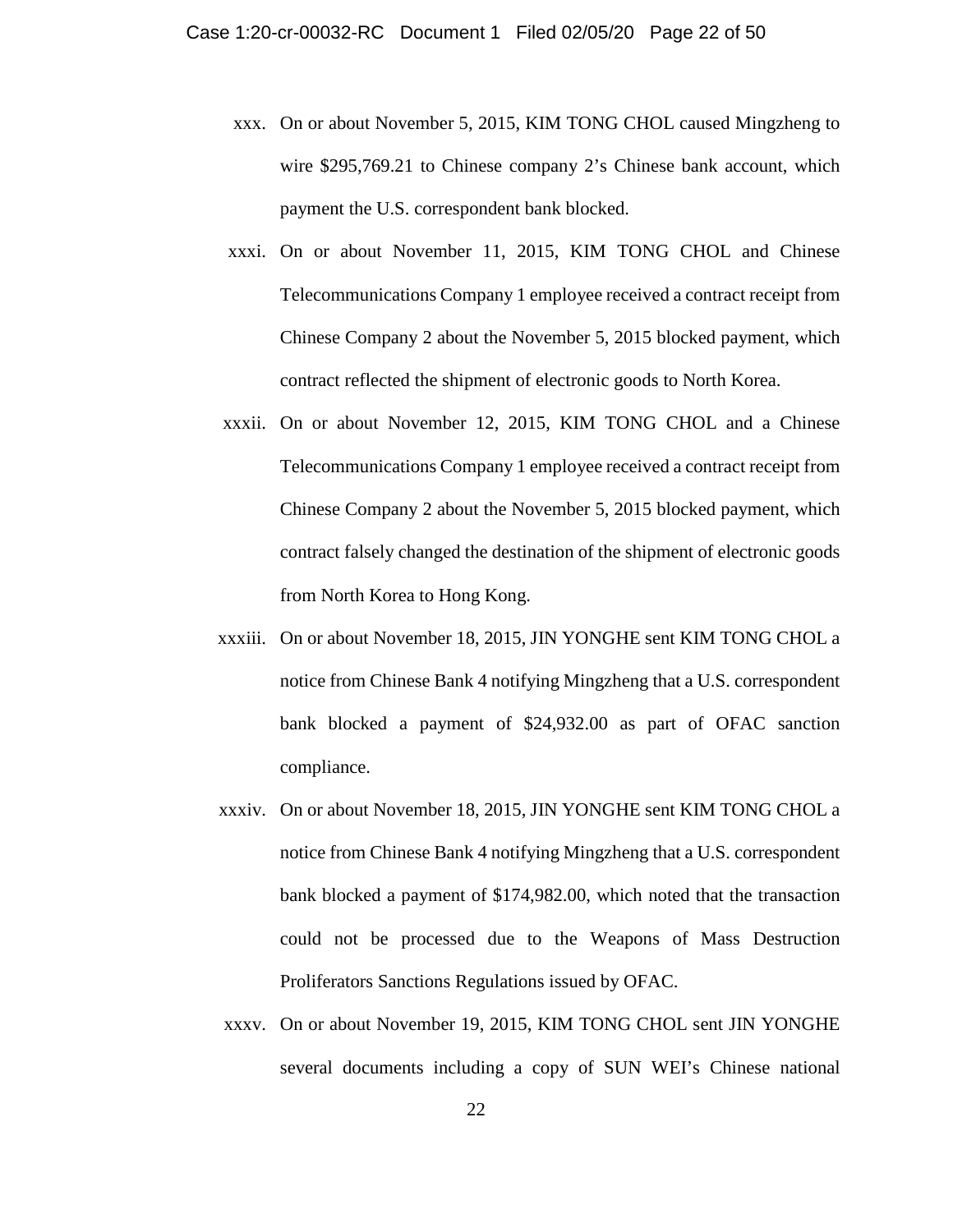identification card, an English translation of the identification card, invoices documenting payments from Mingzheng, the business registration certificate for Mingzheng , and Certificate of Incorporation for Mingzheng.

- xxxvi. On or about November 19, 2015, KIM TONG CHOL sent JIN YONGHE a copy of the wire transfer receipt for the \$174,982.00, which had hand written notes underlining the North Korean weapons of mass destruction reference and the information about filing a license application with OFAC.
- xxxvii. On or about November 20, 2015, JIN YONGHE sent KIM TONG CHOL a copy of a notice from Chinese Bank 1 that a U.S. correspondent bank blocked a payment of \$9,945.0 payment from a Chinese electronics company to Mingzheng because of OFAC's weapons of mass destruction proliferation sanctions program.
- xxxviii. On or about November 20, 2015, SUN WEI submitted a letter to OFAC in which he falsely stated that Mingzheng had not violated the North Korean weapons of mass destruction proliferators sanctions regulations issued by OFAC.
	- xxxix. On or about November 20, 2015, SUN WEI submitted a license application to OFAC, which contained Mingzheng incorporation records and fabricated contracts and invoices signed by SUN WEI.
		- xl. On or about December 7, 2015, JIN YONGHE sent KIM TONG CHOL information about OFAC blocking Mingzheng payments via a U.S. correspondent bank.
		- xli. On or about January 12, 2016, a Swiss businessman told KIM TONG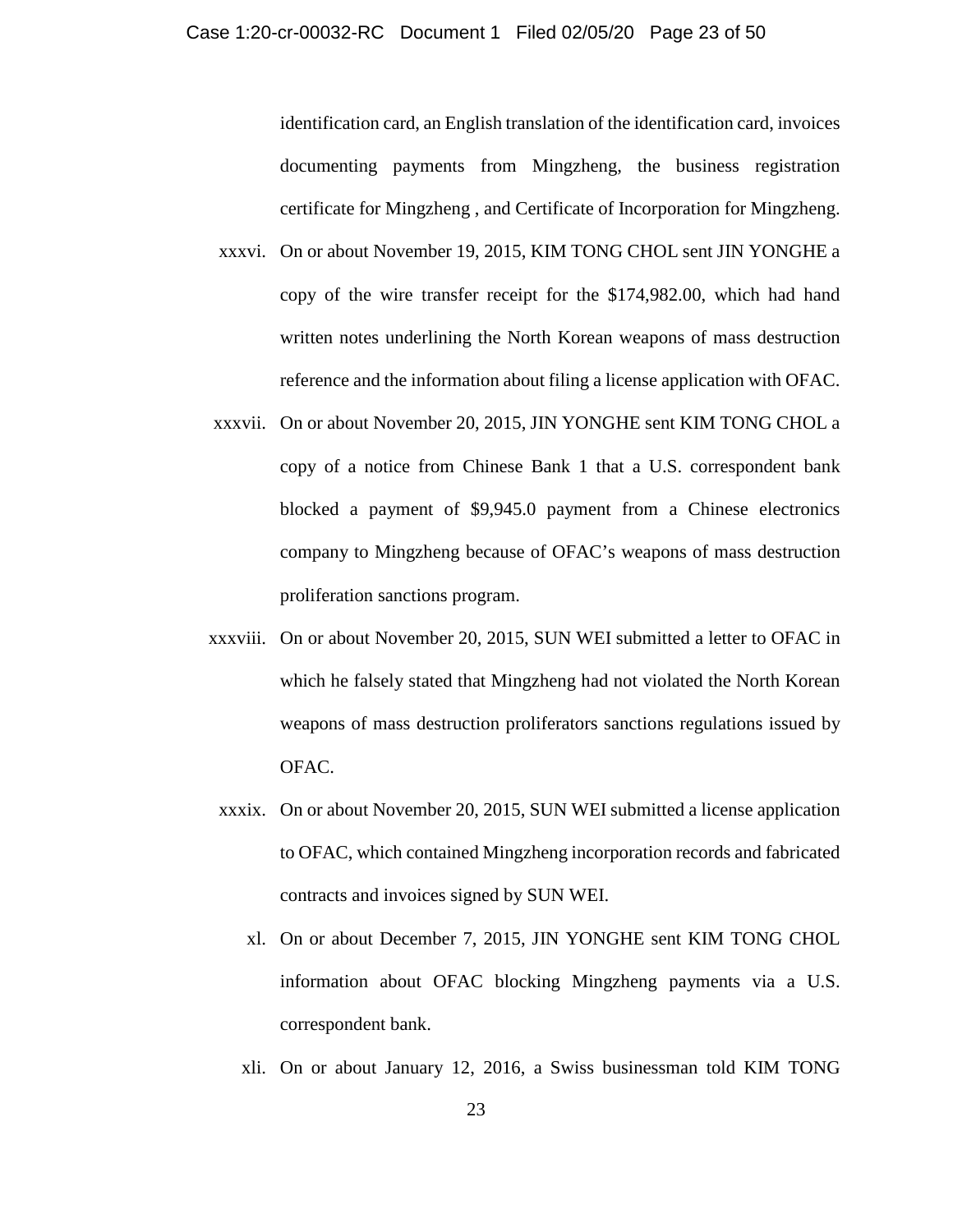CHOL to create falsified documents, including a signed agreement between Mingzheng and the Swiss company, to replace the original contract with a North Korean entity, in an attempt to have OFAC release \$41,822.04 in blocked funds Mingzheng had attempted to send the Swiss businessman on or about November 15, 2015.

- xlii. On or about January 15, 2016, KIM TONG CHOL informed JO UN HUI of FTB Headquarters about three sets of U.S. dollar payments to front companies, each with a coded FTB payment reference.
- xliii. On or about January 15, 2016, KIM TONG CHOL further informed JO UN of FTB Headquarters HUI about the blocking of Mingzheng payments by OFAC.
- xliv. On or about January 15, 2016, KIM TONG CHOL also informed JO UN HUI of FTB Headquarters that KIM TONG CHOL was attempting to get fabricated documents relating to the Mingzheng blocked funds, which would be submitted to OFAC.
- xlv. On or about March 1, 2016, KIM TONG CHOL sent the documents to the Swiss businessman, including a fabricated Mingzheng contract backdated June 5, 2015, with the Swiss businessman's company, which falsely stated that the goods originated shipped from Hong Kong, when in fact they were coming from North Korea.

#### DANDONG KEHUA

xlvi. On or about March 29, 2013, FTB Headquarters sent KIM TONG CHOL coded payment instructions to pay co-conspirator Dandong Kehua—a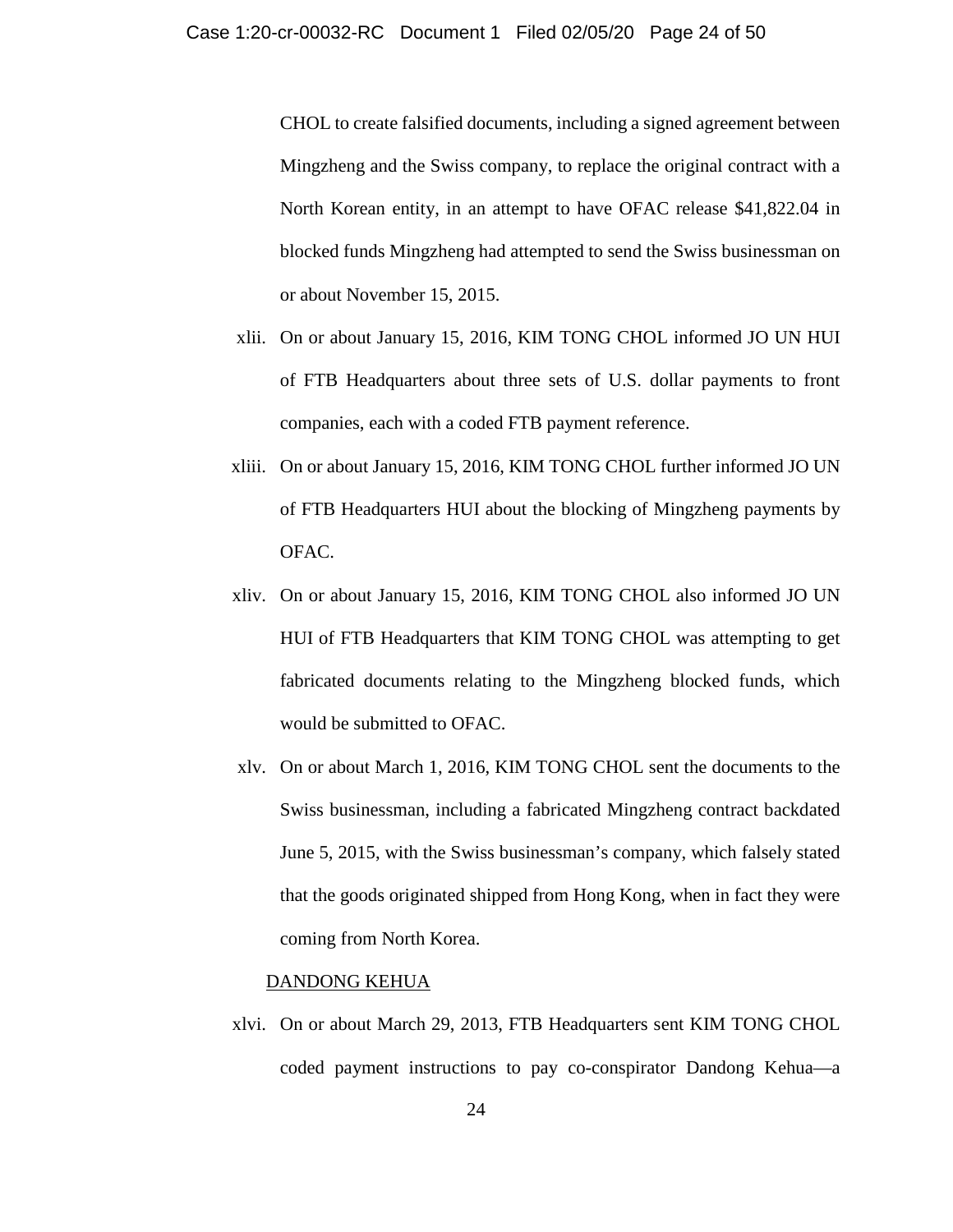Chinese company which OFAC later sanctioned—\$8,670.00, which instructions reflected that such payment was for a 20% payment for a prior contract.

- xlvii. On or about April 1, 2013, KIM TONG CHOL at FTB Shenyang caused Mingzheng to wire a payment of \$8,670.00 to Dandong Kehua's Chinese bank account, which payment cleared through a U.S. correspondent bank, and which payment included the same notation of a 20% payment for a prior contract and a coded FTB reference number.
- xlviii. On or about August 8, 2014, FTB Headquarters sent KIM TONG CHOL coded payment instructions to pay co-conspirator Dandong Kehua \$59,319.00, which instructions included a coded FTB reference number.
- xlix. On or about April 20, 2013, co-conspirator Dandong Kehua renewed an annual contract with Chinese Telecommunications Company 2 for the sale of Chinese Telecommunications Company 2 handsets, and which contract contained a provision requiring compliance with U.S. export control laws and forbade shipment to embargoed countries.
	- l. On or about August 13, 2014, KIM TONG CHOL at FTB Shenyang caused Mingzheng to wire a payment of \$613,483.80 to Dandong Kehua's Chinese bank account, which payment cleared through a U.S. correspondent bank, and which payment included the same coded FTB reference number.
	- li. On or about September 5, 2014, FTB Headquarters sent KIM TONG CHOL coded payment instructions to pay co-conspirator Dandong Kehua \$250,871.60, which instructions included a coded FTB reference number.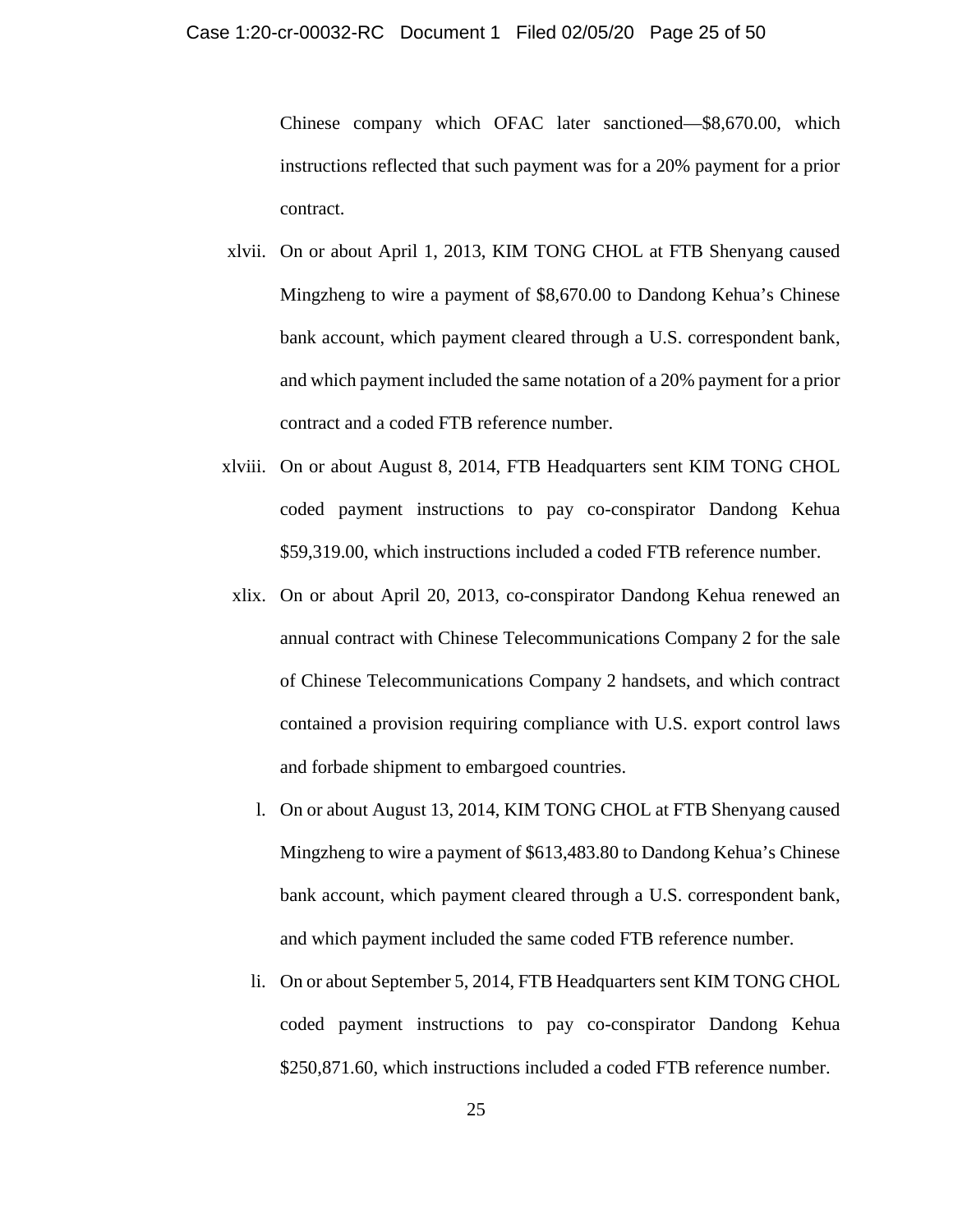- lii. On or about September 8, 2014, KIM TONG CHOL at FTB Shenyang caused International Silver-Bridge Commercial Group to wire a payment of \$250,380.03 to Dandong Kehua's Chinese bank account, which payment cleared through a U.S. correspondent bank.
- liii. On or about February 17, 2015, co-conspirator Dandong Kehua renewed an annual contract with Chinese Telecommunications Company 2 for the sale of Chinese Telecommunications Company 2 handsets, and which contract contained a provision requiring compliance with U.S. export control laws and forbade shipment to embargoed countries.
- liv. On or about August 26, 2015, FTB Headquarters sent KIM TONG CHOL coded payment instructions to pay co-conspirator Dandong Kehua \$454,900.00, which payment instructions encoded Dandong Kehua's phone number and bank account, and the SWIFT code for the Bank of Dandong a bank which the United States subsequently banned from U.S. dollar transactions based on North Korean money laundering.

## PANDA INTERNATIONAL INFORMATION TECHNOLOGY

lv. On or about August 21, 2014, FTB Headquarters sent KIM TONG CHOL coded instructions to pay Panda International Information Technology—a Chinese company that the Commerce Department added to the Entity List in June 2014 for activities contrary to the national security of the United States—\$120,000.00 at Panda International Information Technology's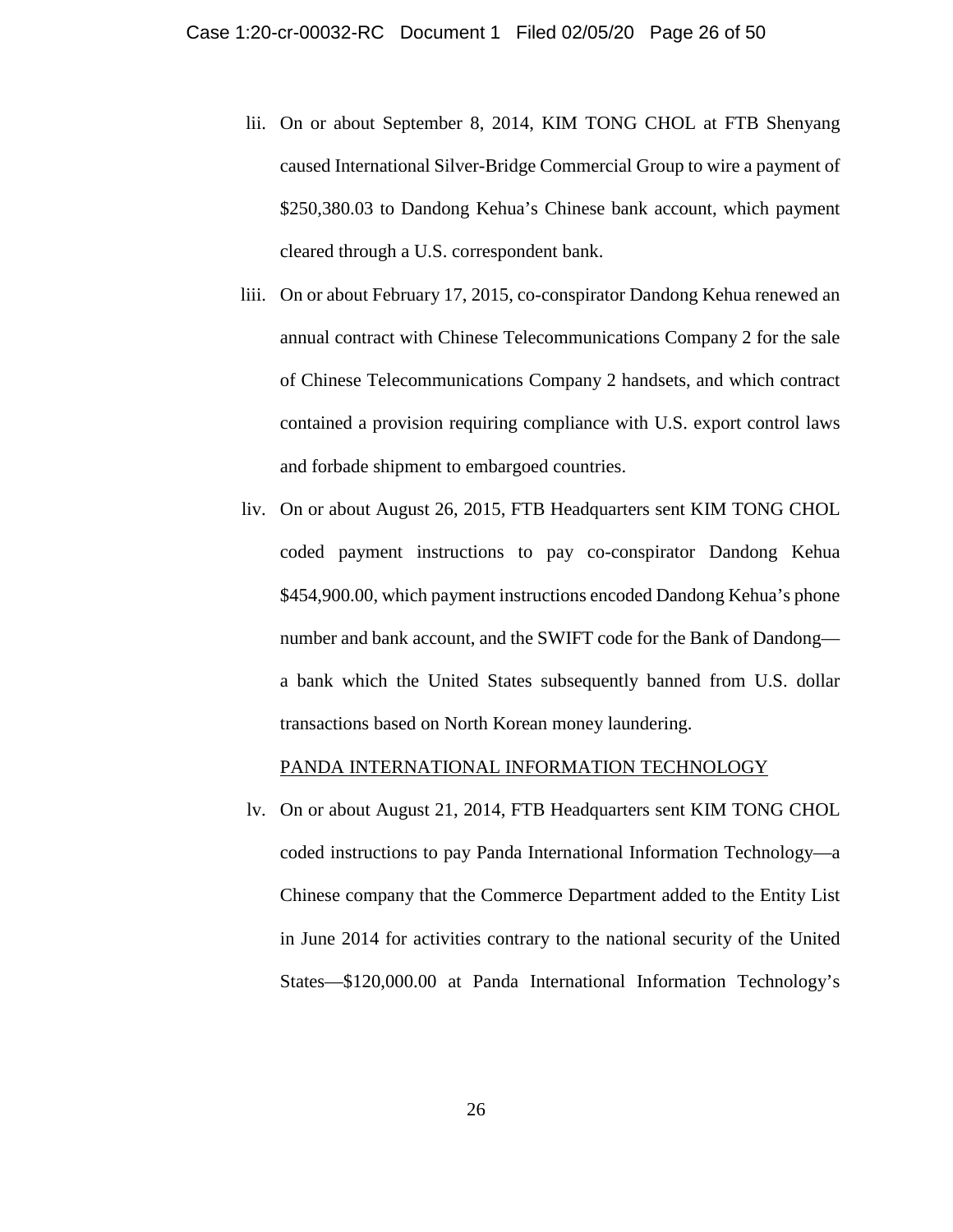### Case 1:20-cr-00032-RC Document 1 Filed 02/05/20 Page 27 of 50

Chinese bank account, noted that the customer was the Korean Ministry of Post and Telecommunication, and a related coded payment reference.

- lvi. On or about August 22, 2014, KIM TONG CHOL caused Mingzheng to wire payment for \$119,782.00 to Panda International Information Technology's Chinese bank account, which payment cleared through a U.S. correspondent bank, with a notation referencing the coded payment.
- lvii. On or about March 23, 2015, RI CHUN HWAN and KIM HUI SUK of FTB Zhuhai caused China Unitech, a FTB Zhuhai front company, to wire \$200,000.00 to Panda International Information Technology's Chinese bank account, which payment cleared through a U.S. correspondent bank.
- lviii. On or about October 29, 2015, KIM TONG CHOL caused Mingzheng to wire \$174,982.00 to Panda International Information Technology's Chinese bank account on behalf of Cheo Technology joint venture, which payment the U.S. correspondent bank blocked, and which wire included a coded FTB payment reference.

## **c. FTB Zhuhai**

- i. On or about September 5, 2013, KIM HUI SUK informed HUANG YUEQING of FTB Shenyang that KIM HUI SUK caused Headsoon, a FTB Zhuhai front company, to wire \$498,000.00 to a Chinese company's bank account at Chinese Bank 1, which payment cleared through a U.S. correspondent bank.
- ii. On or about October 3, 2013, RI CHUN HWAN shared his new FTB Zhuhai contact information with KIM TONG CHOL, who forwarded that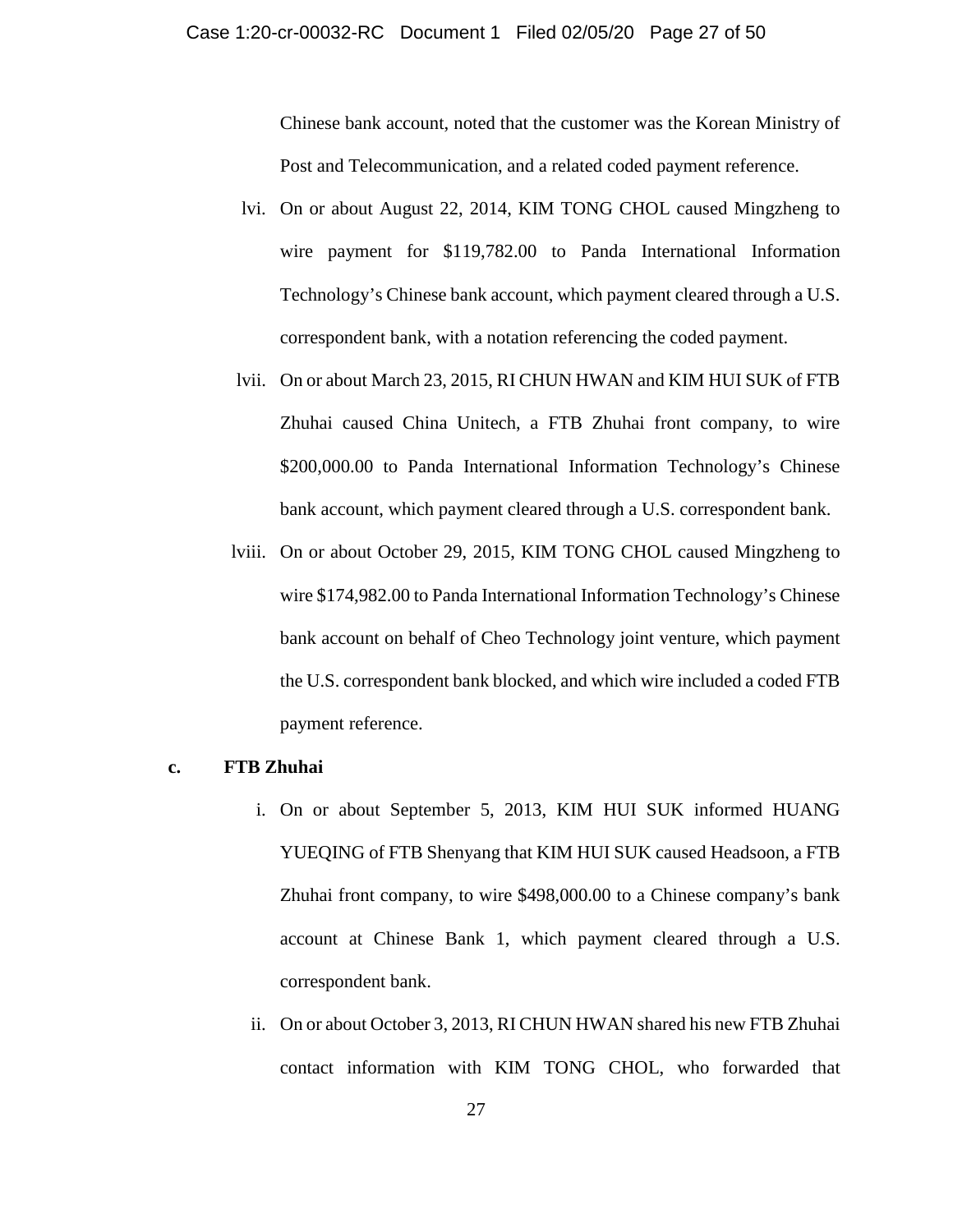information to FTB Headquarters.

- iii. On or about October 14, 2013, FTB Headquarters sent RI CHUN HWAN coded instructions to pay a Malaysian company \$50,220.88 at its Malaysian bank account with a coded reference number and a contract number.
- iv. On or about October 15, 2013, RI CHUN HWAN caused Headsoon, a FTB Zhuhai front company, to wire \$50,100.00 to the Malaysian company's bank account, which payment cleared through a U.S. correspondent bank.
- v. On or about January 6, 2014, FTB Headquarters sent FTB Zhuhai coded instructions to wire a Malaysian company \$20,937.00 at its Malaysian bank account for a contract with a North Korean trading company with a coded reference number.
- vi. On or about January 7, 2014, KIM HUI SUK caused China Unitech, a FTB Zhuhai front company, to wire \$20,875.00 to the Malaysian company's Malaysian bank account, which payment cleared through a U.S. correspondent bank.
- vii. On or about January 7, 2014, KIM HUI SUK caused FTB Zhuhai to send coded confirmation to FTB Headquarters that FTB Zhuhai paid \$20,937.00, with the same coded FTB reference number.
- viii. On or about January 20, 2015, KIM HUI SUK caused China Unitech, a FTB Zhuhai front company, to wire \$6,325.36 to Headsoon, a FTB Zhuhai front company, which payment cleared through a U.S. correspondent bank.
	- ix. On or about March 20, 2015, RI CHUN HWAN caused FTB Zhuhai to arrange a \$200,000.00 loan with a North Korean trade company.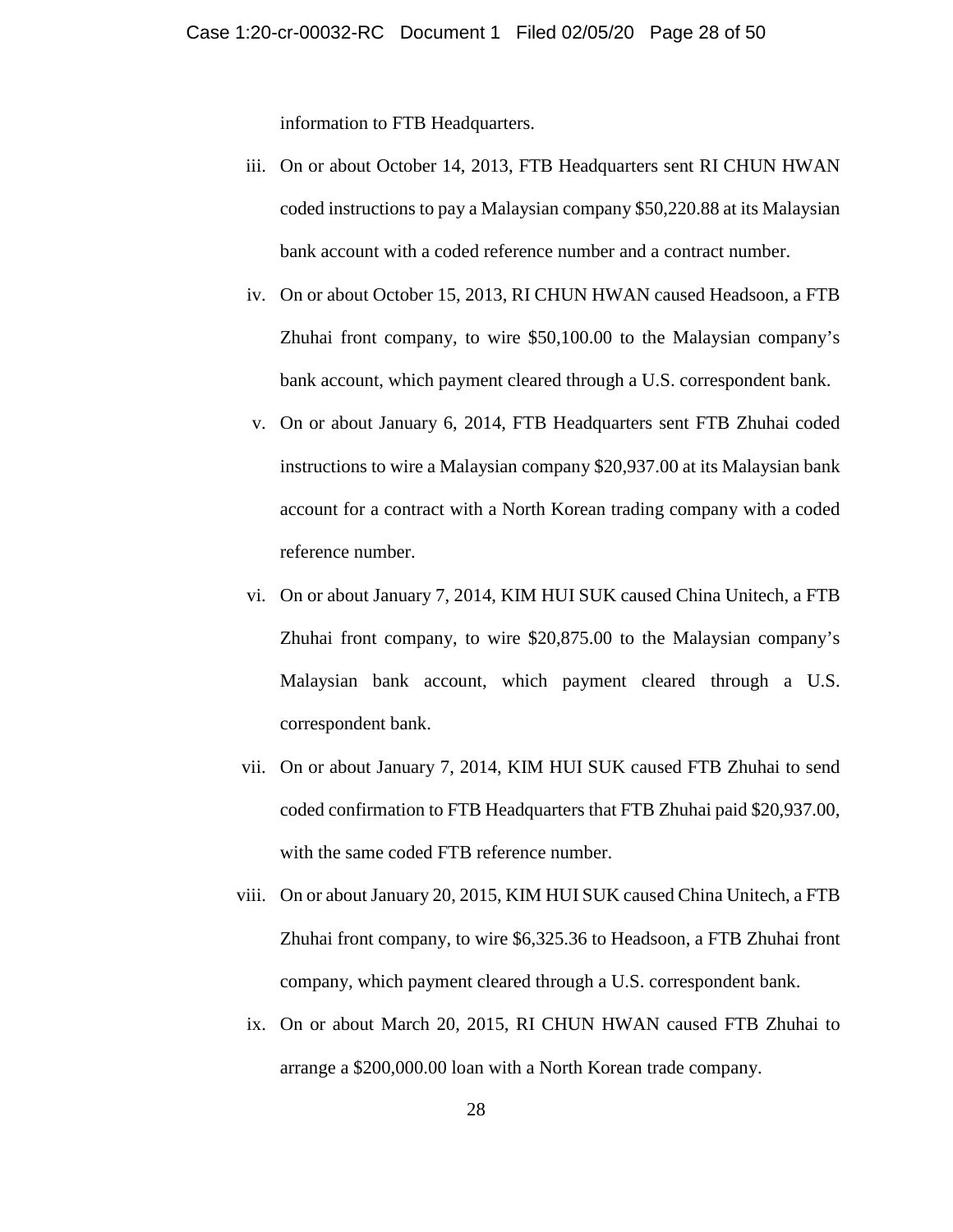- x. On or about March 31, 2015, KIM HUI SUK provided the name and Chinese bank account number of China Unitech, a FTB Zhuhai Front Company, to an agent of Korea Kwangson Bank, a sanctioned North Korean bank subordinate to FTB.
- xi. On or about December 23, 2018, RI MYONG JIN of FTB Headquarters communicated with RI CHUN HWAN.
- xii. On or about April 19, 2019, RI CHUN HWAN confirmed to RI MYONG JIN of FTB Headquarters in a coded communication that RI CHUN HWAN caused FTB Zhuhai to make a \$1,060,000.00 payment.

## **d. FTB Beijing**

- i. On or about November 3, 2014, HAN YONG CHOL sent Korea Kwangson Bank, a sanctioned North Korean bank subordinate to FTB, coded instructions to make two payments totaling \$500,000.00 to Dandong Kehua Economic and Trade Co—a Chinese company which OFAC later sanctioned.
- ii. On or about November 19, 2014, HAN YONG CHOL received the name and bank account of a front company associated with Korea Kwangson Bank, a sanctioned North Korean bank subordinate to FTB.
- iii. On or about June 23, 2015, RI CHUN SONG received coded instructions from Korea Kwangson Bank, a sanctioned North Korean bank subordinate to FTB, to make a \$56,941.00 payment.
- iv. On or about June 23, 2015, RI CHUN SONG sent the coded \$56,941.00 payment instructions from Korea Kwangson Bank, a sanctioned North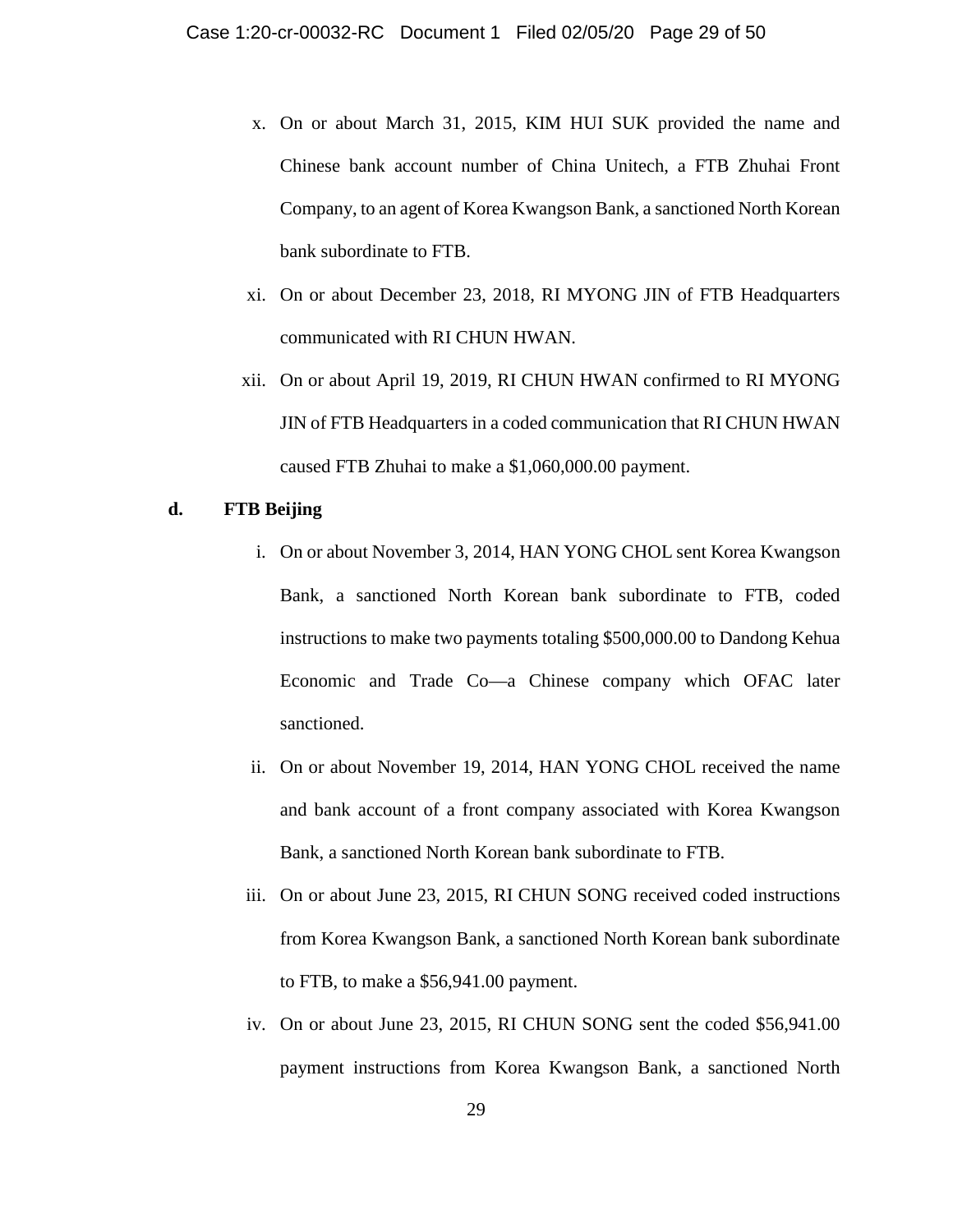Korean bank subordinate to FTB, to HAN YONG CHOL.

- v. On or about August 27, 2015, HAN YONG CHOL caused Hong Kong Vast International Trade Co., a FTB Beijing front company, to wire \$248,085.00 to a Korea Kwangson Bank front company's Chinese bank account, which payment cleared through a U.S. correspondent bank.
- vi. On or about December 9, 2015, HAN YONG CHOL received due diligence documents from a Chinese Bank 1, which documents referenced OFAC compliance.
- vii. On or about December 15, 2015, HAN YONG CHOL received a ledger that a Chinese bank compiled of wire payments transacted in 2015 by Hong Kong Vast International Trade Co., a FTB Beijing front company, totaling approximately \$13,988,940.27.
- viii. On or about March 18, 2016, RI CHUN SONG contacted FTB Headquarters to share his new contact information.
- ix. On or about March 23, 2016, FTB Headquarters sent RI CHUN SONG coded instructions to pay a Chinese company \$768,974.70, with a coded FTB reference number.
- x. On May 3, 2016, HAN YONG CHOL sent KIM KYONG NAM and RI MYONG HUN of FTB Khabarovsk a copy of HAN YONG CHOL'S passport.
- xi. On or about May 24, 2016, RI CHUN SONG informed HAN YONG CHOL that a Chinese bank wanted FTB to send payment instructions in a letter on FTB letterhead, signed by KIM SONG UI, and be addressed to the Chinese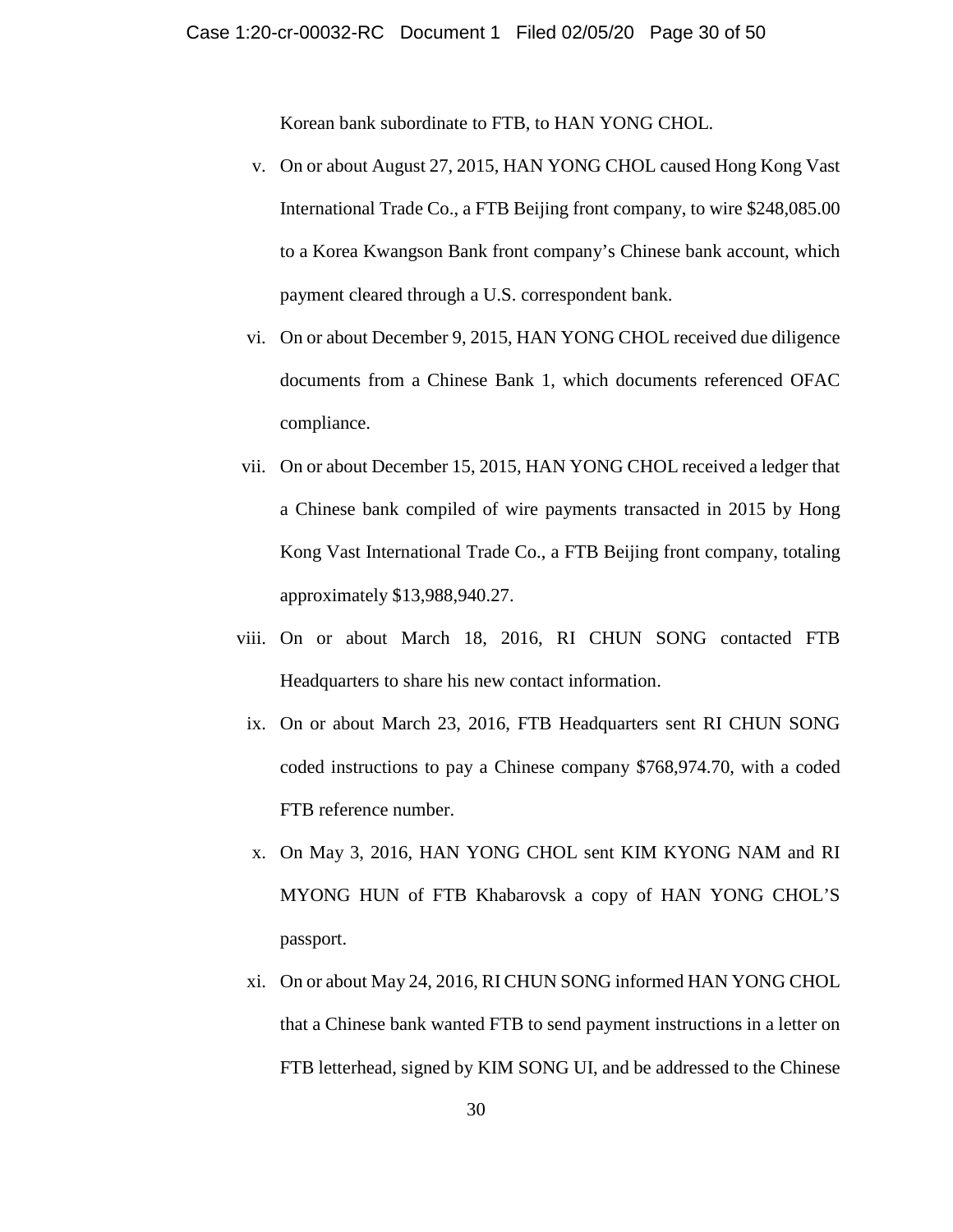bank's financial institution department.

- xii. On or about November 22, 2016, RI CHUN SONG received coded instructions from FTB Headquarters to pay a U.S. Company \$77,400.00 on behalf of the North Korean government with a coded reference number.
- xiii. On or about November 23, 2016, RI CHUN SONG caused Dalian Ouya, a FTB Beijing front company, to wire \$77,400.00 to a U.S. Company, which payment cleared through a U.S. correspondent bank.
- xiv. On or about November 23, 2016, RI CHUN SONG sent FTB Headquarters a coded receipt for payment of \$77,400.00 by Dalian Ouya, a FTB Beijing front company, to a U.S. Company.
- xv. On or about May 8, 2017, RI CHUN SONG sent HAN YONG CHOL payment confirmation that a FTB Beijing front company sent \$385,000.00 to Velmur—a FTB Vladivostok front company, which OFAC later sanctioned—which payment cleared through a U.S. correspondent bank.
- xvi. On or about May 8, 2017, RI CHUN SONG sent HAN YONG CHOL payment confirmation that a FTB Beijing front company sent \$407,000.00 to Velmur, which payment cleared through a U.S. correspondent bank.
- xvii. On or about June 27, 2017, RI CHUN SONG sent FTB Headquarters a coded receipt for payment of \$150,000.00.
- xviii. On or about September 26, 2018, HAN YONG CHOL sent KU JA HYONG of FTB Libya identity documents for co-conspirators in Libya.
	- xix. On or about February 17, 2019, HAN YONG CHOL warned RI CHUN SONG of FTB Beijing about anti-money laundering regulations being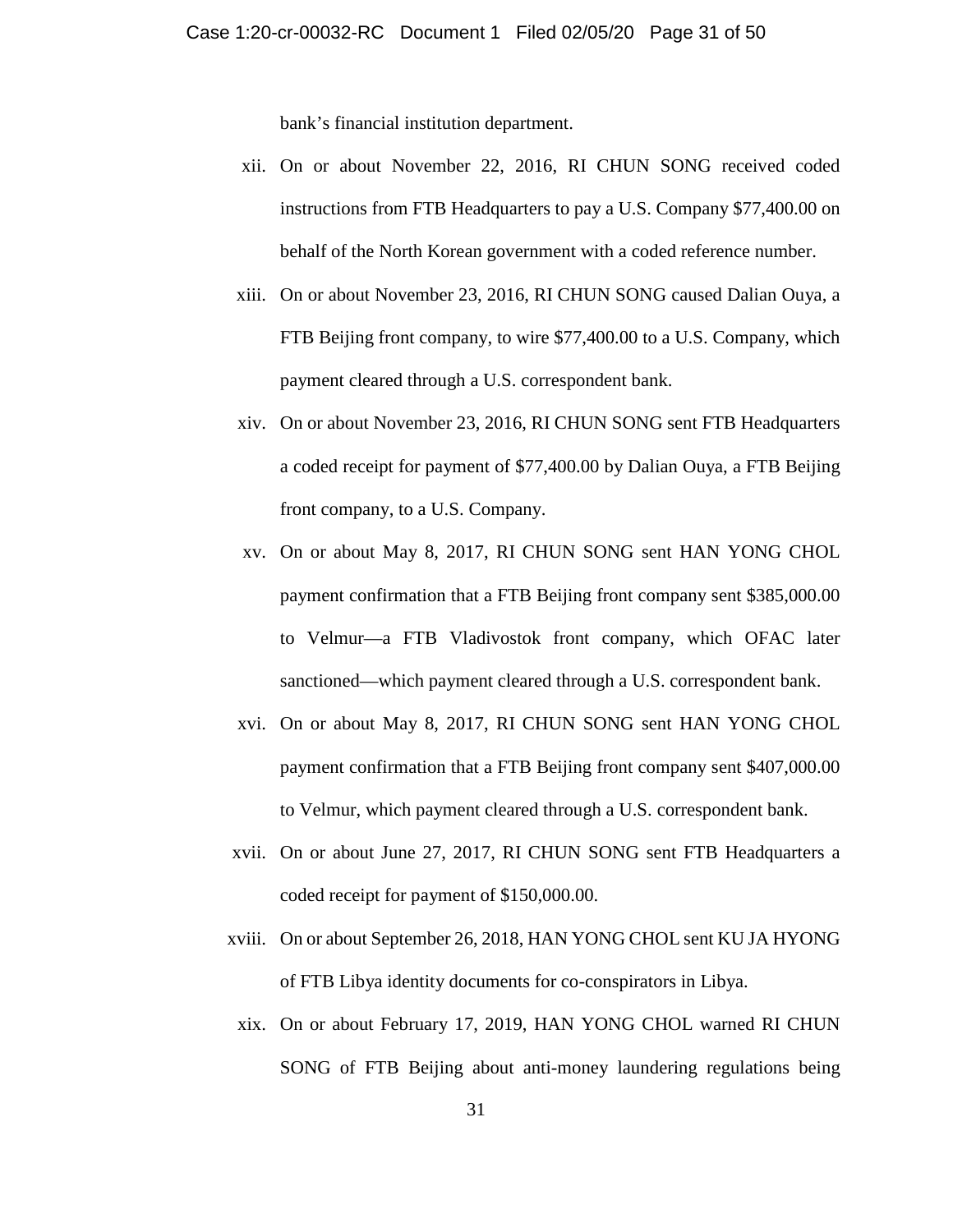implemented by banks.

xx. On or about May 28, 2019, HAN YONG CHOL described hardware failures in a component that can be used in ship, aviation, and rocket machinery.

## **e. FTB Austria**

- i. On or about May 9, 2013, FTB Headquarters sent RI JONG CHOL coded payment instructions for payment of \$44,455.08 on behalf of a North Korean entity.
- ii. On or about March 14, 2014, RI JONG CHOL provided documentation to an Austrian bank, which stated that the Ungum Corporation was wholly owned by the North Korean government.
- iii. On or about May 5, 2014, RI JONG CHOL informed HYON YONG IL that RI YONG SU was the Section Chief of the Ungum Corporation—an entity OFAC sanctioned in August 2018 as a FTB front company—who was responsible for Ungum's Austrian bank account.
- iv. On or about October 23, 2014, RI JONG CHOL signed a power of attorney form in Austria on behalf of Ungum Corporation.
- v. On or about February 28, 2018, RI JONG CHOL received coded payment instructions from KIM KWANG CHOL.
- vi. On or about November 11, 2018, RI JONG CHOL informed KIM KWANG CHOL, the chairman of Ungum, about the shipment of coal and a related coded FTB U.S. dollar payment reference.
- vii. On or about February 18, 2019, RI JONG CHOL informed KIM KWANG CHOL, the chairman of Ungum, about a coded FTB U.S. dollar payment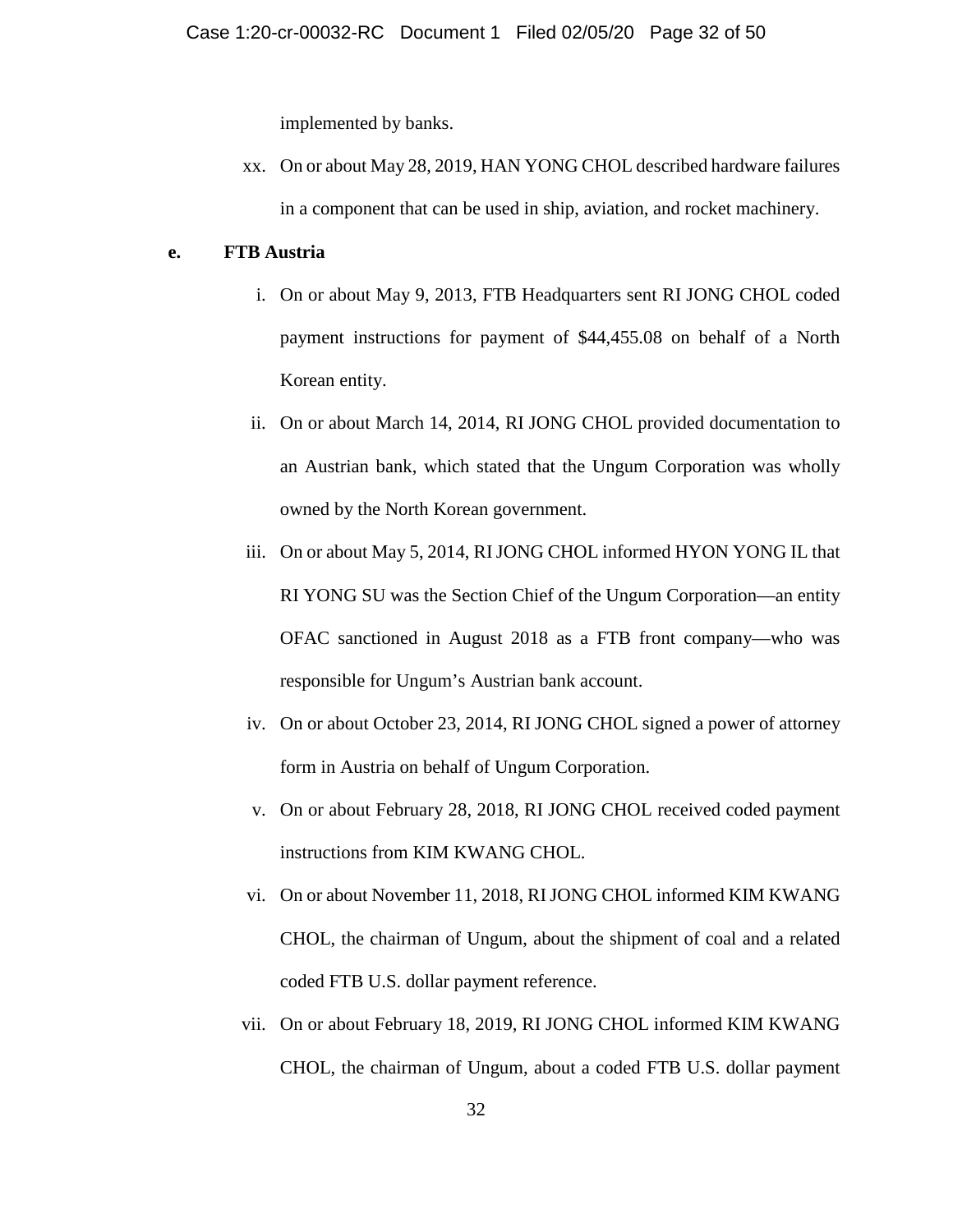reference.

viii. On or about March 17, 2019, RI JONG CHOL informed KIM KWANG CHOL, the chairman of Ungum, about a coded FTB U.S. dollar payment reference.

## **f. FTB Libya**

- i. On or about April 26, 2013, JIN YONGHUAN caused Hong Kong Yuzheng Industry Co., Limited to be incorporated in Hong Kong.
- ii. On or about July 10, 2013, KIM TONG CHOL informed FTB Headquarters that he had signed a contract with Liaoning Yuzheng International Trading Co., Ltd. ("Liaoning Yuzheng") and that they would use an offshore company to move funds.
- iii. On or about November 9, 2016, KU JA HYONG and JIN YONGHUAN caused Hong Kong Yuzheng, the offshore branch of Liaoning Yuzheng, to receive a payment of approximately \$994,980.00 from Dandong Zhicheng Metallic Materials—a company which OFAC later sanctioned—which payment cleared through a U.S. correspondent bank.
- iv. On or about October 18, 2016, KU JA HYONG caused JIN YONGHUAN to use Hong Kong Yuzheng, the offshore branch of Liaoning Yuzheng, to make a payment of approximately \$101,206.00 to a U.S. Company, which payment cleared through a U.S. correspondent bank.
- v. On or about November 9, 2016, KU JA HYONG and JIN YONGHUAN caused Hong Kong Yuzheng, the offshore branch of Liaoning Yuzheng, to receive a payment of approximately \$100,000.00 from Ruizhi Resources—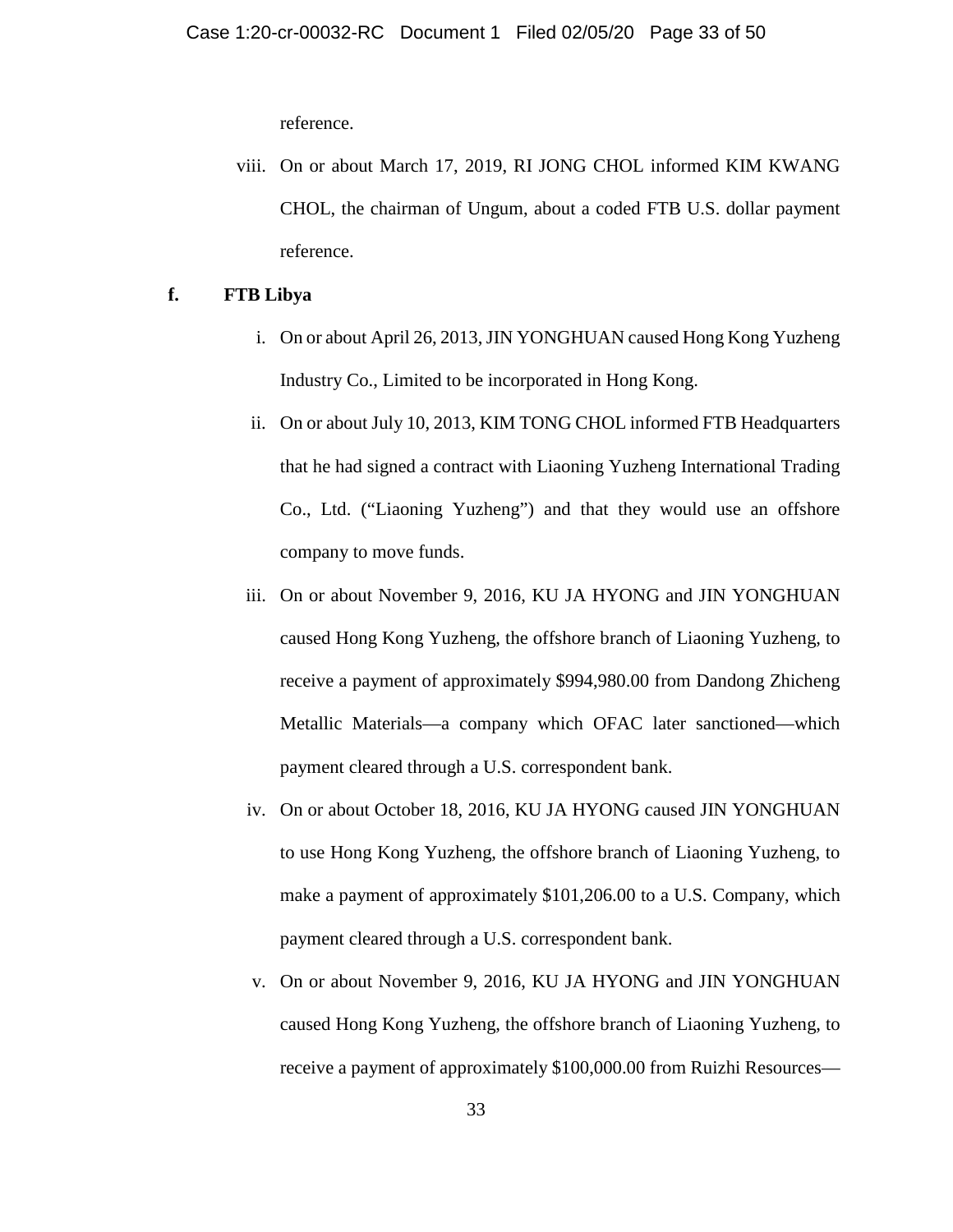a front company for Dandong Zhicheng Metallic Materials—which payment cleared through a U.S. correspondent bank.

- vi. On or about January 4, 2017, KU JA HYONG and JIN YONGHUAN caused Hong Kong Yuzheng, the offshore branch of Liaoning Yuzheng, to make a payment of approximately \$499,436.00 to a Chinese oil company, which payment cleared through a U.S. correspondent bank.
- vii. On or about June 8, 2017, KU JA HYONG sent JIN YONGHUAN coded instructions to pay \$77,400.00 to the U.S. Company, with a coded FTB reference number.
- viii. On or about June 8, 2017, KU JA HYONG sent JIN YONGHUAN coded instructions to pay \$21,000.00 to a Chinese communication company, with a coded FTB reference number.

## **g. FTB Kuwait**

- i. On or about February 8, 2017, RYU MYONG IL provided KWON SONG IL a copy of RYU MYONG IL's Kuwaiti identity card.
- ii. On or about April 26, 2017, RYU MYONG IL corresponded with FTB Headquarters.
- iii. On or about May 15, 2017, RYU MYONG IL informed a co-conspirator about coded payment transactions.
- iv. On or about May 21, 2017, RYU MYONG IL informed FTB Headquarters about crediting U.S. dollar payments he received from North Koreans in Kuwait.
- v. On or about June 26, 2017, KWON SONG IL received coded instructions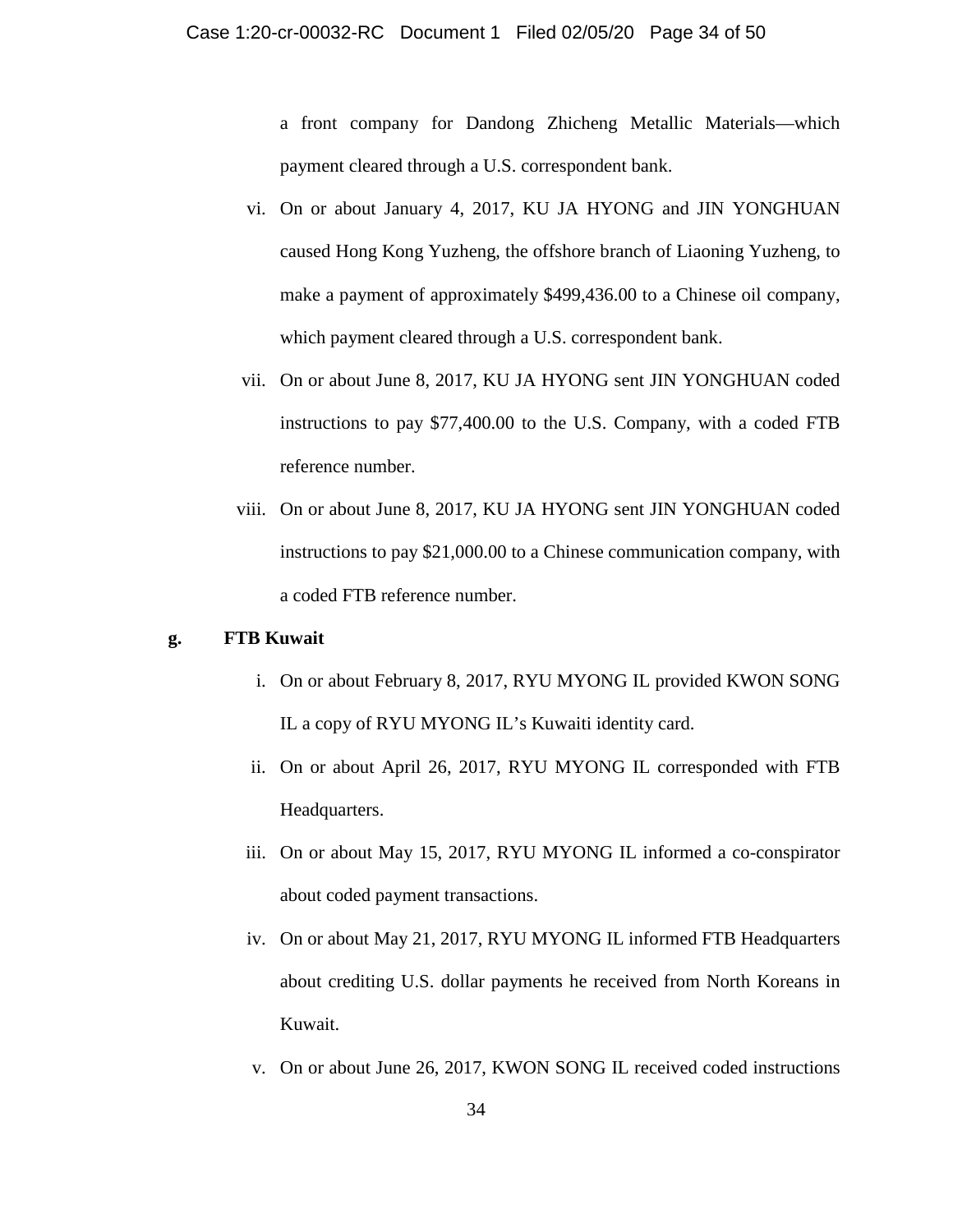from FTB Headquarters to pay \$63,000.00 to a state fund for economic development.

- vi. On or about August 29, 2017, RI MYONG JIN of FTB Headquarters sent RYU MYONG IL and KWON SONG IL coded instructions to pay \$705,000.00 to a foreign telecommunications company, with a coded FTB reference number, on behalf of Cheo Technology joint venture.
- vii. On or about September 11, 2017, RYU MYONG IL informed FTB Headquarters about crediting payments he received from North Koreans in Kuwait.
- viii. On or about September 25, 2017, RYU MYONG IL confirmed in a coded message to RI MYONG JIN of FTB Headquarters that RYU MYONG IL paid \$705,000.00 related to the foreign telecommunications company's invoice to Cheo Technology joint venture.
	- ix. On or about September 30, 2017, KWON SONG IL received an account statement from a Kuwaiti financial institution.
	- x. On or about October 27, 2017, KWON SONG IL received a request from a Kuwaiti financial institution to update his account information.

## **h. FTB Thailand**

- i. On or about August 26, 2013, HYON YONG IL arranged for HAN UNG of FTB Headquarters and RYU MYONG IL of FTB Kuwait to travel via Air Koryo— an airline which OFAC later sanctioned—to Thailand.
- ii. On or about July 11, 2014, HYON YONG IL received coded payment instructions from FTB Headquarters to pay \$50,340.00 to a Thai electronics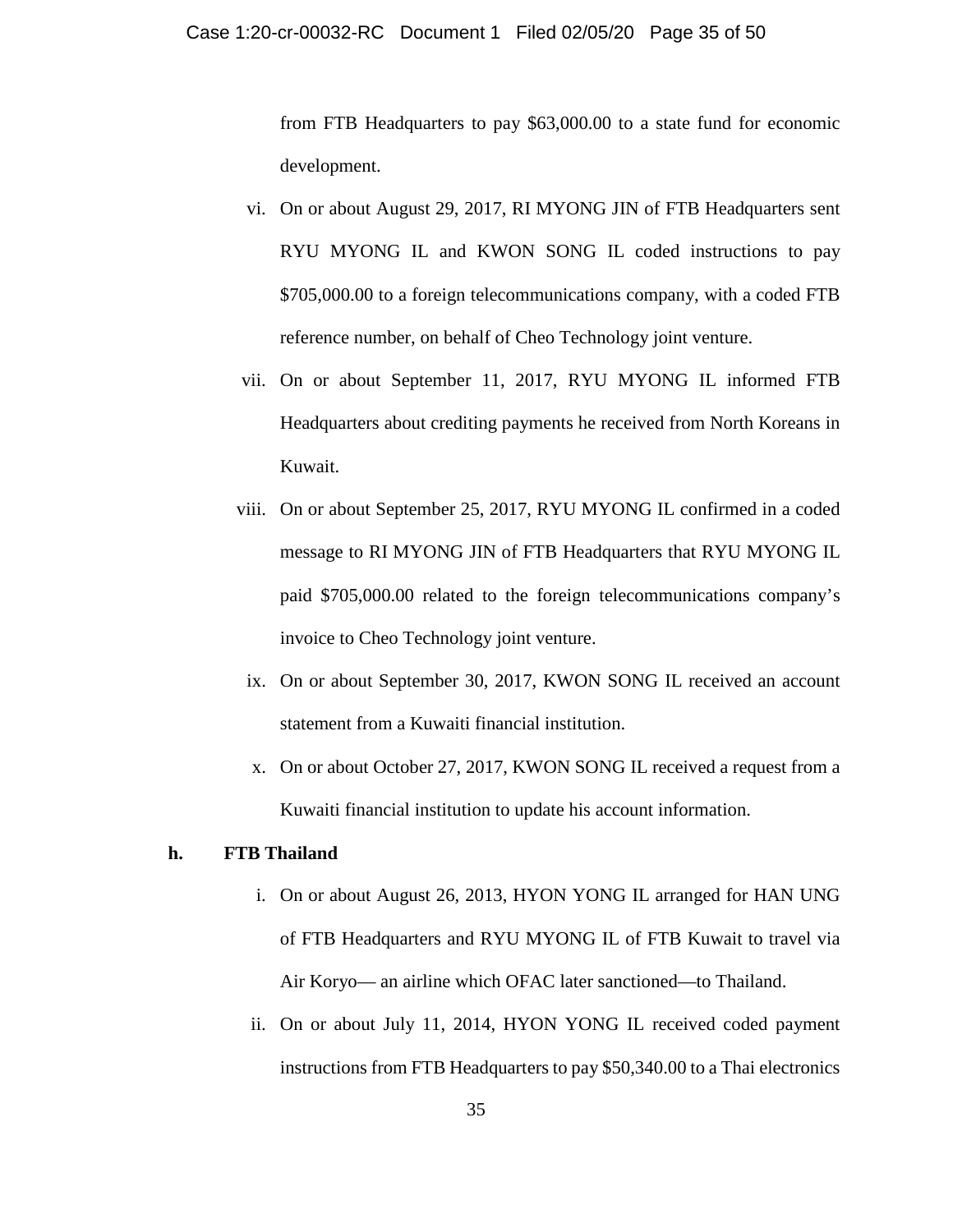company's Singaporean bank account for a contract with the North Korean government with a coded FTB reference number.

- iii. On or about July 15, 2014, HYON YONG IL caused the wiring of \$30,340.00 to the Thai electronics company's Singapore bank account, which payment cleared through a U.S. correspondent bank.
- iv. On September 17, 2015, HYON YONG IL emailed FTB Headquarters a letter issued by FTB Headquarters that guaranteed payment to a Thai front company for a shipment of aluminum to a North Korean purchaser with a purchase price of \$325,080.00, which if not paid to the Thailand front company within six months, FTB Headquarters would debit the North Korean buyer's account and repay the full purchase price directly to the Thailand front company.
- v. On or about December 28, 2015, HYON YONG IL communicated with FTB Beijing's HAN YONG CHOL about obtaining Thai residency for an incoming FTB Thailand agent, HWANG WON JUN, and provided a copy of HWANG WON JUN's North Korean passport, as well as his application for residency in Thailand.
- vi. On or about January 25, 2016, HYON YONG IL requested a Chinese company to issue an invoice in the name of Kisgum Co., LTD, a FTB Thailand front company.
- vii. On or about January 28, 2016, HYON YONG IL received a message about a banking problem due to OFAC and how they were working to solve this problem.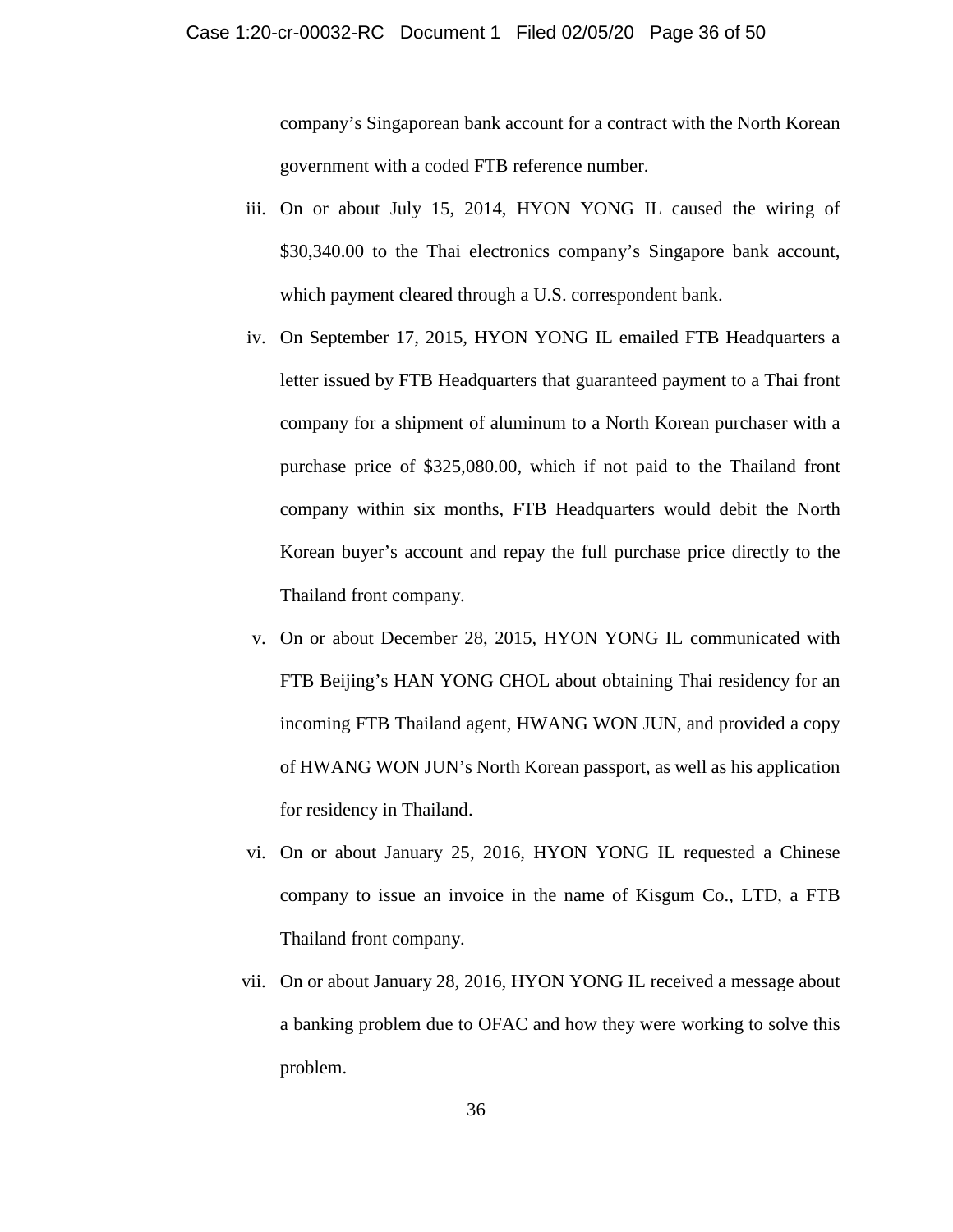- viii. On or about May 2, 2016, HYON YONG IL received a spreadsheet detailing a profit–sharing plan between a business in Thailand and FTB, which included expenses related to travel to/from North Korea.
	- ix. On or about April 21, 2017, JO UN HUI of FTB Headquarters sent HWANG WON JUN coded instructions to pay Thailand Front Company 1 \$49,785.00 at its Thailand bank account, with a coded FTB reference number.
	- x. On or about July 19, 2017, HWANG WON JUN caused Kisgum Co, LTD, a FTB Thailand front company, to pay approximately \$45,839.12 to a company which Australia subsequently designated, which payment cleared through a U.S. correspondent bank.
	- xi. On or about October 9, 2017, HWANG WON JUN received coded instructions to pay a communications company \$50,250.00 at its Thai bank account with a coded FTB reference number.
- xii. On or about December 28, 2017, FTB Headquarters sent HWANG WON JUN coded instructions to pay a technology company \$600,000.00 on behalf of a North Korean based electronics and communications company, with a coded FTB reference number.
- xiii. On or about December 29, 2017, HWANG WON JUN sent FTB Headquarters a coded confirmation of the \$600,000.00 payment, with a coded FTB reference number.
- xiv. On or about September 3, 2018, HAN KI SONG sent an order to First Credit Bank, another sanctioned North Korean bank, to make a \$25,000.00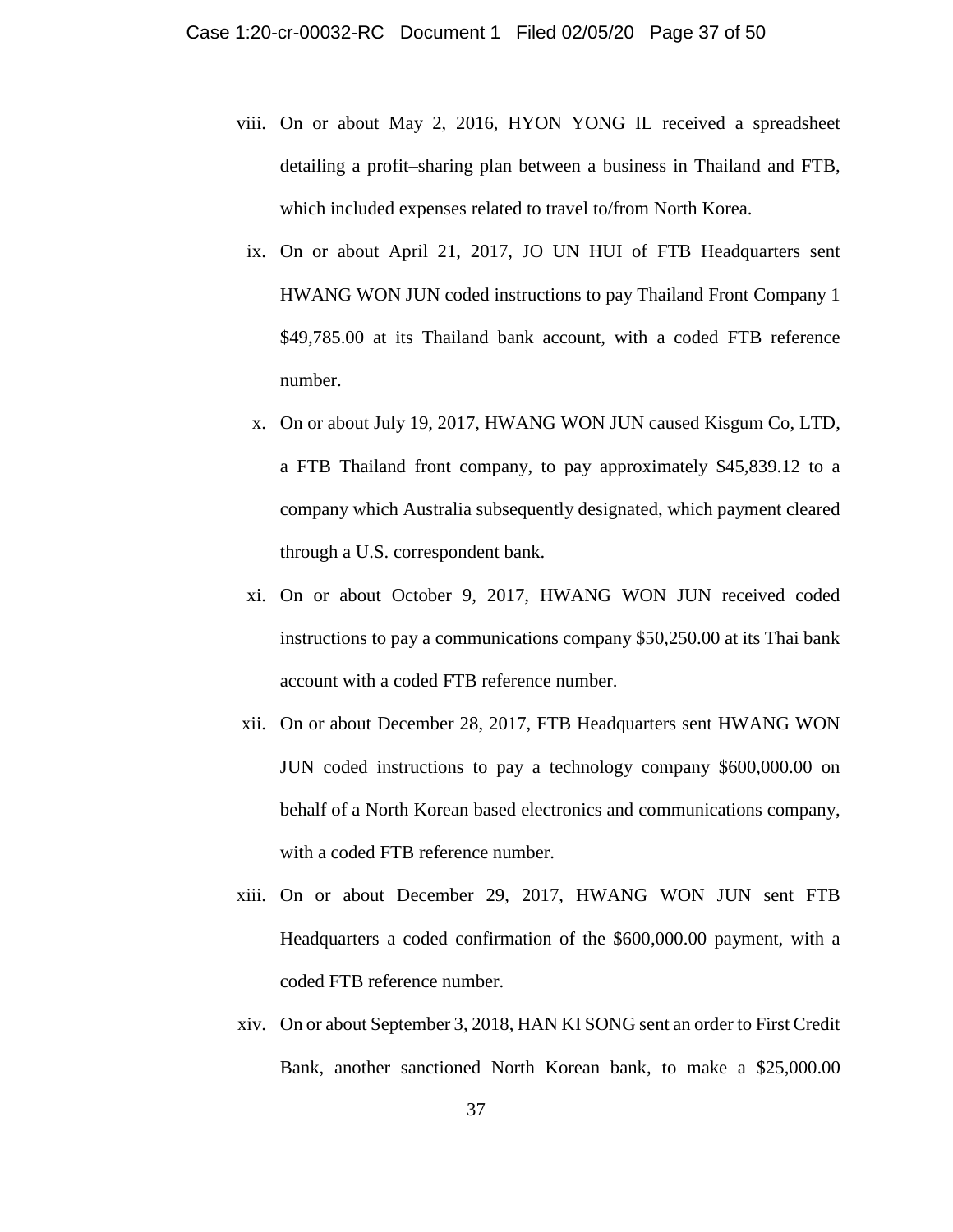payment.

- xv. On or about October 16, 2018, HAN KI SONG sent an order to First Credit Bank, another sanctioned North Korean bank, to make a \$50,000.00 payment.
- xvi. On or about December 26, 2018, HAN KI SONG sent a copy of his North Korean passport to a Thai company.
- xvii. On or about March 13, 2019, HAN KI SONG sent an order to First Credit Bank, another sanctioned North Korean bank, to make a \$40,000.00 payment.
- xviii. On or about May 23, 2019, RI MYONG JIN of FTB Headquarters sent HWANG WON JUN coded instructions to pay two Chinese companies, \$303,329.83 and \$1,000,000.00 respectively, both of which payments included a coded FTB reference number.
	- xix. On or about June 12, 2019, RI MYONG JIN of FTB Headquarters sent HWANG WON JUN coded instructions to pay \$49,850.00 to a Thai company and included a coded FTB reference number.
	- xx. On or about June 13, 2019, RI MYONG JIN of FTB Headquarters sent HWANG WON JUN coded instructions to pay \$50,250.00 to a Thai telecommunication company and included a coded FTB reference number.
- xxi. On or about June 14, 2019, RI MYONG JIN of FTB Headquarters sent HWANG WON JUN coded instructions to pay \$100,000.00 to a Chinese technology company and included a coded FTB reference number.
- xxii. On or about June 14, 2019, HWANG WON JUN informed RI MYONG JIN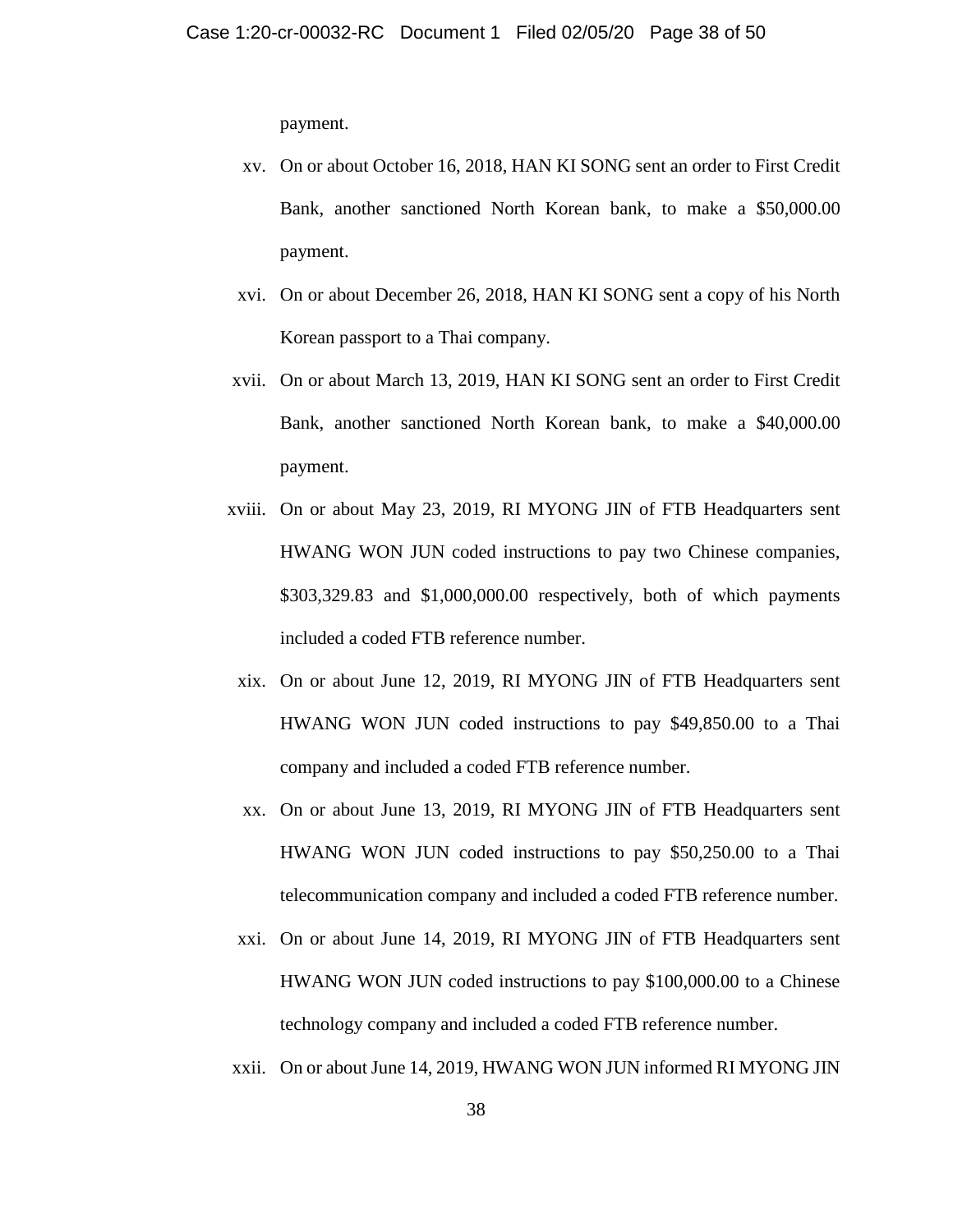of FTB Headquarters that HWANG WON JUN had caused a payment of \$49,850.00 and included a coded FTB reference number.

## **i. FTB Moscow**

- i. On or about December 30, 2015, HAN JANG SU informed KO CHOL MAN and KIM TONG CHOL of FTB Headquarters that the FTB office in Moscow was operational.
- ii. On or about July 30, 2016, HAN JANG SU sent HAN YONG CHOL of FTB Beijing a "Certificate of Appointment" document that identified HAN JANG SU as the Deputy General Manager of a Dandong-based Chinese trading company.
- iii. On or about June 28, 2017, HAN JANG SU received a request from a Russian bank for a letter from the North Korean government confirming RI JONG WON's status at FTB.
- iv. On or about October 4, 2017, HAN JANG SU received a contract and related documents, which detailed the sale of goods for \$67,840.00 to be paid via a U.S. correspondent bank, and that shipments would transit through Dalian, China with an ultimate destination of North Korea.
- v. On or about October 5, 2017, HAN JANG SU received a contract for the purchase of goods in U.S. dollars for the Korea Gyonghung General Trading Corporation in North Korea.
- vi. On or about October 18, 2017, HAN JANG SU sent a Russian bank a letter from FTB headquarters addressing problems with correspondent banking.
- vii. On or about January 10, 2018, KO CHOL MAN, HAN UNG, RI JONG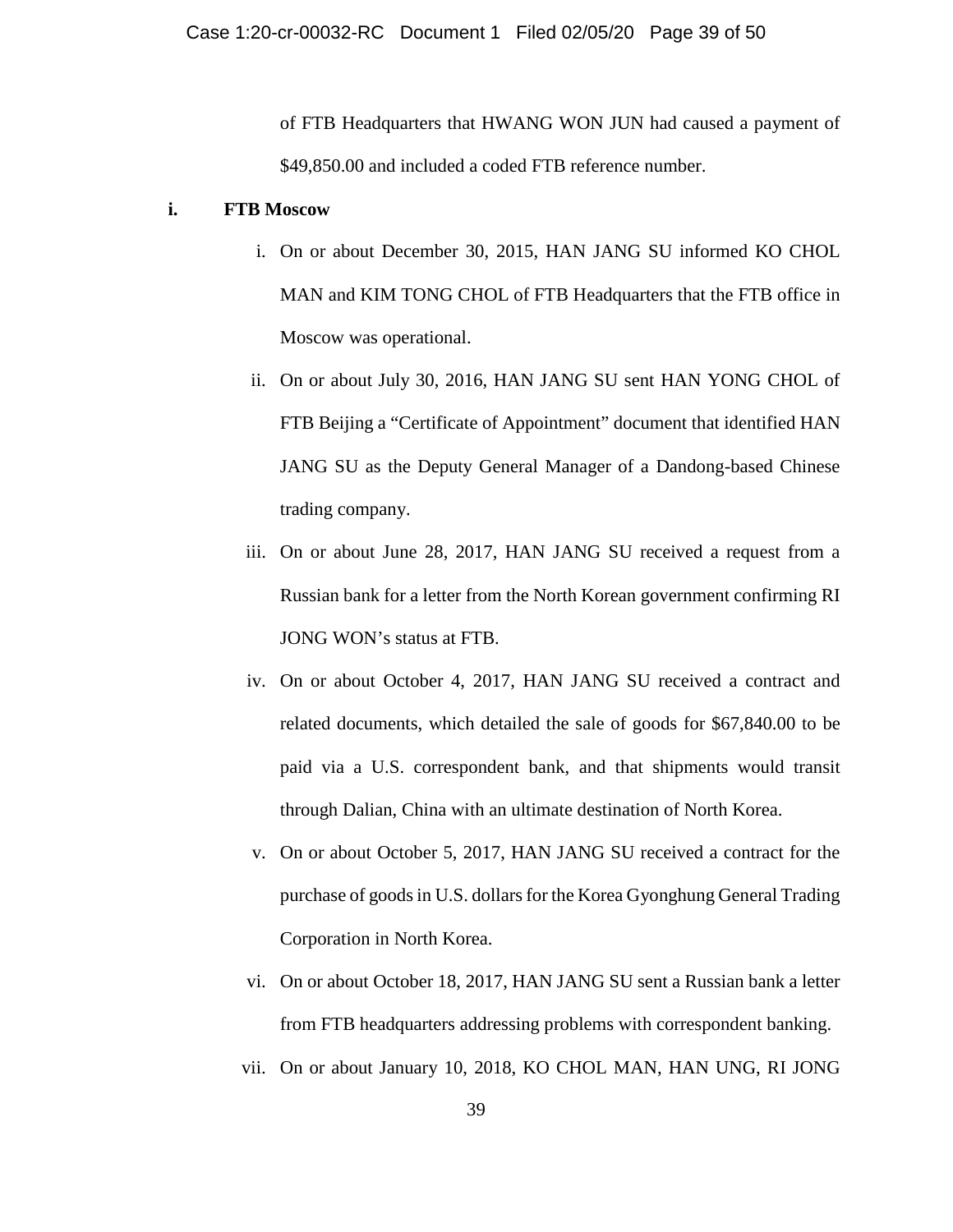NAM, and O SONG HUI of FTB Headquarters caused HAN JANG SU to send a letter to a Russian bank confirming their status as members of the Board of Directors at FTB.

- viii. On or about January 29, 2018, HAN JANG SU provided a Russian bank with a signature card for FTB's account signed by:
	- 1. KO CHOL MAN, listed as Chairman and President;
	- 2. HAN UNG, listed as Vice President;
	- 3. RI JONG NAM, listed as Vice President;
	- 4. RI YONG SU;
	- 5. JO UN HUI;
	- 6. O SONG HUI, and
	- 7. RI JONG WON.
	- ix. On or about August 13, 2018, HAN JANG SU informed RI CHUN SONG that banks required corporate registration documents notarized by the North Korean embassy or Army commander in order to open a bank account for a foreign company.
	- x. On or about January 10, 2019, HAN JANG SU received a due diligence document for a Russian bank, which reflected that KO CHOL MAN was the beneficial owner of FTB's bank account and the chairman of FTB, and that FTB was 100% owned by the government of North Korea.
	- xi. On or about January 10, 2019, HAN JANG SU received an inquiry from a Russian bank about Ungum.
- xii. On or about January 10, 2019, HAN JANG SU received a due diligence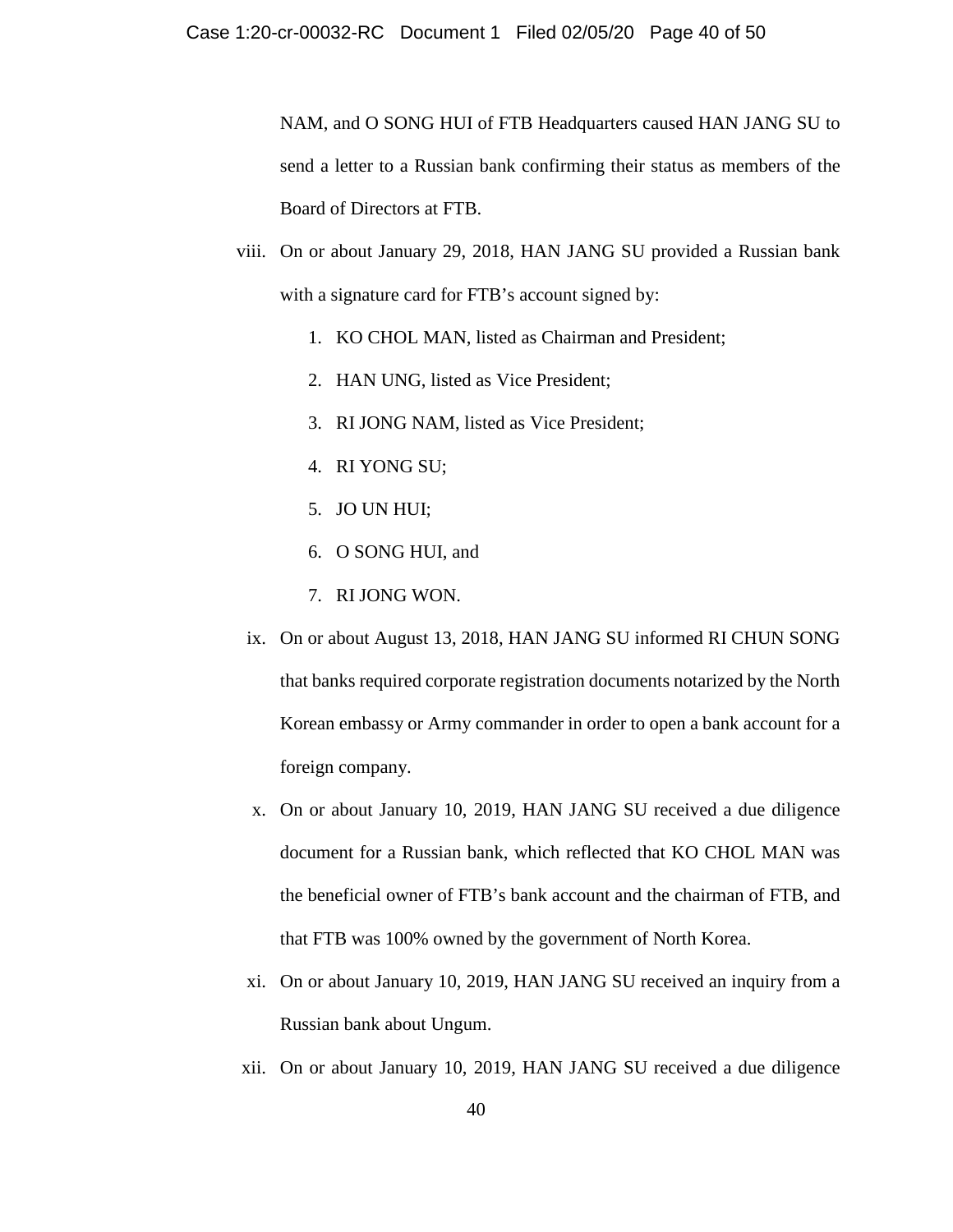document for a Russian bank, which reflected that KIM KWANG CHOL was the beneficial owner of Ungum's bank account and the chairman of Ungum, and that Ungum was 100% owned by the government of North Korea.

xiii. On or about January 29, 2019, KO CHOL MAN, HAN UNG, RI JONG NAM, and O SONG HUI of FTB Headquarters caused HAN JANG SU to send a letter to a Russian bank confirming their status as members of the Board of Directors at FTB.

## **j. FTB Khabarovsk**

- i. On or about May 21, 2013, RI MYONG HUN obtained accreditation documents from the Central Bank of Russia, which identified RI MYONG HUN as the head of the Representative Office of FTB in Khabarovsk.
- ii. On or about March 10, 2015, KIM TONG CHOL sent RI MYONG HUN information about Shenyang Bright Century Trade Limited Co., a FTB Shenyang front company.
- iii. On or about August 27, 2015, RI MYONG HUN completed a signature card of FTB Khabarovsk's bank account at a Russian bank.
- iv. On or about September 22, 2015, KIM SONG UI, identified as president of FTB, signed a power of attorney authorizing KIM KYONG NAM, identified as deputy head of FTB's representative office in Khabarovsk, to act on behalf of FTB with Russian banks and government entities, establish correspondent banking relationships, provide assistance to FTB clients, make deposits of FTB funds.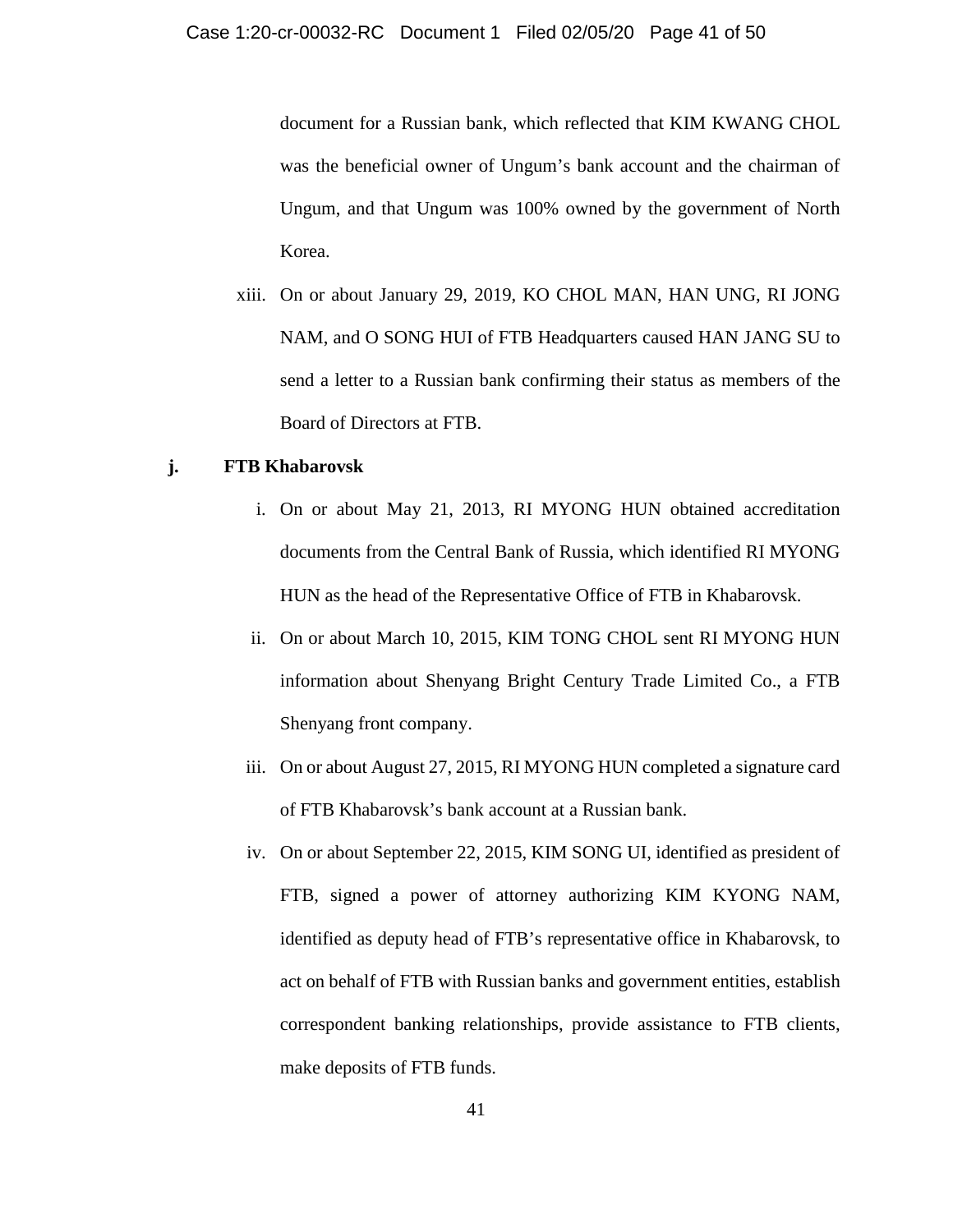- v. On or about October 4, 2015, KIM SONG UI, identified as president of FTB, certified that FTB Headquarters previously appointed KIM KYONG NAM as the deputy head of FTB's representative office in Khabarovsk.
- vi. On or about October 4, 2015, KIM SONG UI, identified as president of FTB, certified that FTB Headquarters previously appointed RI MYONG HUN as the head of FTB's representative office in Khabarovsk.
- vii. On or about November 1, 2015, KIM KYONG NAM submitted due diligence records to a Russian bank which identified KIM KYONG NAM as an employee of the official representative office of FTB in Khabarovsk.
- viii. On or about November 1, 2015, RI MYONG HUN submitted due diligence records to a Russian bank which identified RI MYONG HUN as an employee of the official representative office of FTB in Khabarovsk.
- ix. On or about December 27, 2015, KIM KYONG NAM corresponded with HYON YONG IL of FTB Thailand.
- x. On or about January 27, 2019, RI MYONG JIN and JO UN HUI of FTB Headquarters received a message from HAN JANG SU of FTB Moscow.

#### **k. FTB Vladivostok**

- xi. On or about April 17, 2017, HAN YONG CHOL of FTB Beijing sent a coconspirator bank account information for Velmur—a FTB Vladivostok front company, which OFAC later sanctioned.
- xii. On or about June 12, 2017, KIM HYOK JU caused a co-conspirator in Russia to receive bank account information for Velmur, a FTB Vladivostok front company.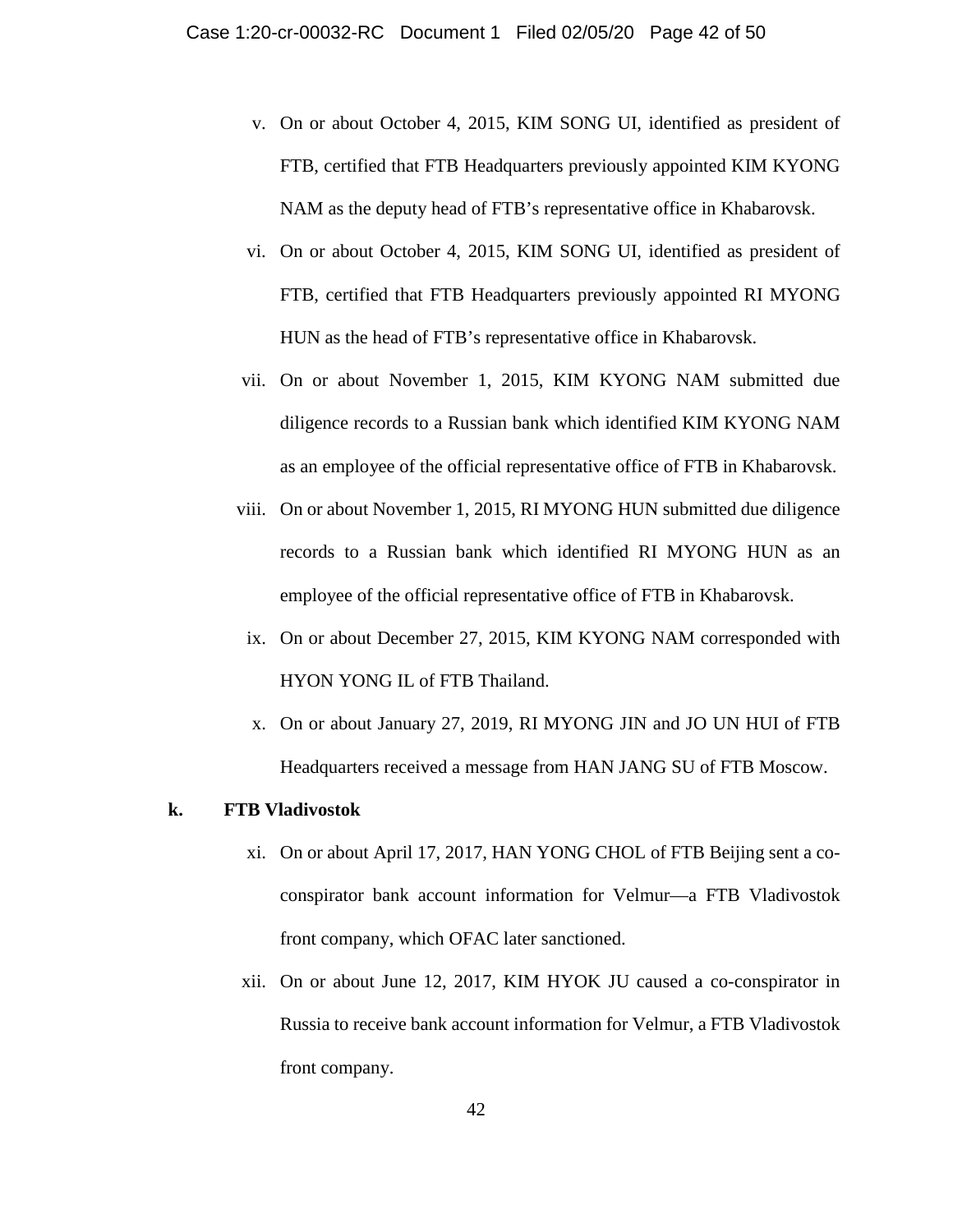xiii. On or about the following dates, KIM HYOK JU caused the following wires

| <b>Date</b>  | <b>Wire Amount</b> | <b>Wire To</b> |
|--------------|--------------------|----------------|
| May 5, 2017  | \$1,199,975.00     | Velmur         |
| May 9, 2017  | \$1,099,975.00     | Velmur         |
| May 10, 2017 | \$999,975.00       | Velmur         |
| May 12, 2017 | \$1,200,000.00     | Velmur         |
| May 12, 2017 | \$1,510,000.00     | Velmur         |
| May 24, 2017 | \$500,000.00       | Velmur         |
| June 1, 2017 | \$490,000.00       | Velmur         |

to Velmur, which payments cleared through a U.S. correspondent bank:

xiv. On or about November 7, 2017, KIM HYOK JU provided a co-conspirator in Russia with a copy of the U.S. Department of Justice's forfeiture complaint against FTB-front company Velmur.

(**Conspiracy to Commit Offenses and Defraud the United States**, in violation of Title 18, United States Code, Section 371)

# **COUNT TWO** (**Violation of the International Emergency Economic Powers Act)**

39. The allegations set forth in Paragraphs 1 through 34 and 37 through 38 are incorporated and re-alleged by reference in this Count.

40. On or about March 20, 2015, KO CHOL MAN, RI CHUN HWAN, KIM HUI SUK,

KIM TONG CHOL, HUANG HAILIN, HUANG YUEQING, KIM CHIN a/k/a KIM JIN, JIN

YONGHE, and SUN WEI did willfully violate and attempt to violate the International Emergency

Economic Powers Act, by effecting payment of \$100,000.00 from China Unitech, a FTB Zhuhai

front company, to Mingzheng, a FTB Shenyang front company, which transited through the United

States financial system, on behalf of the Democratic People's Republic of Korea, without a license

or authorization obtained from the U.S. Department of the Treasury's Office of Foreign Assets

Control located in the District of Columbia.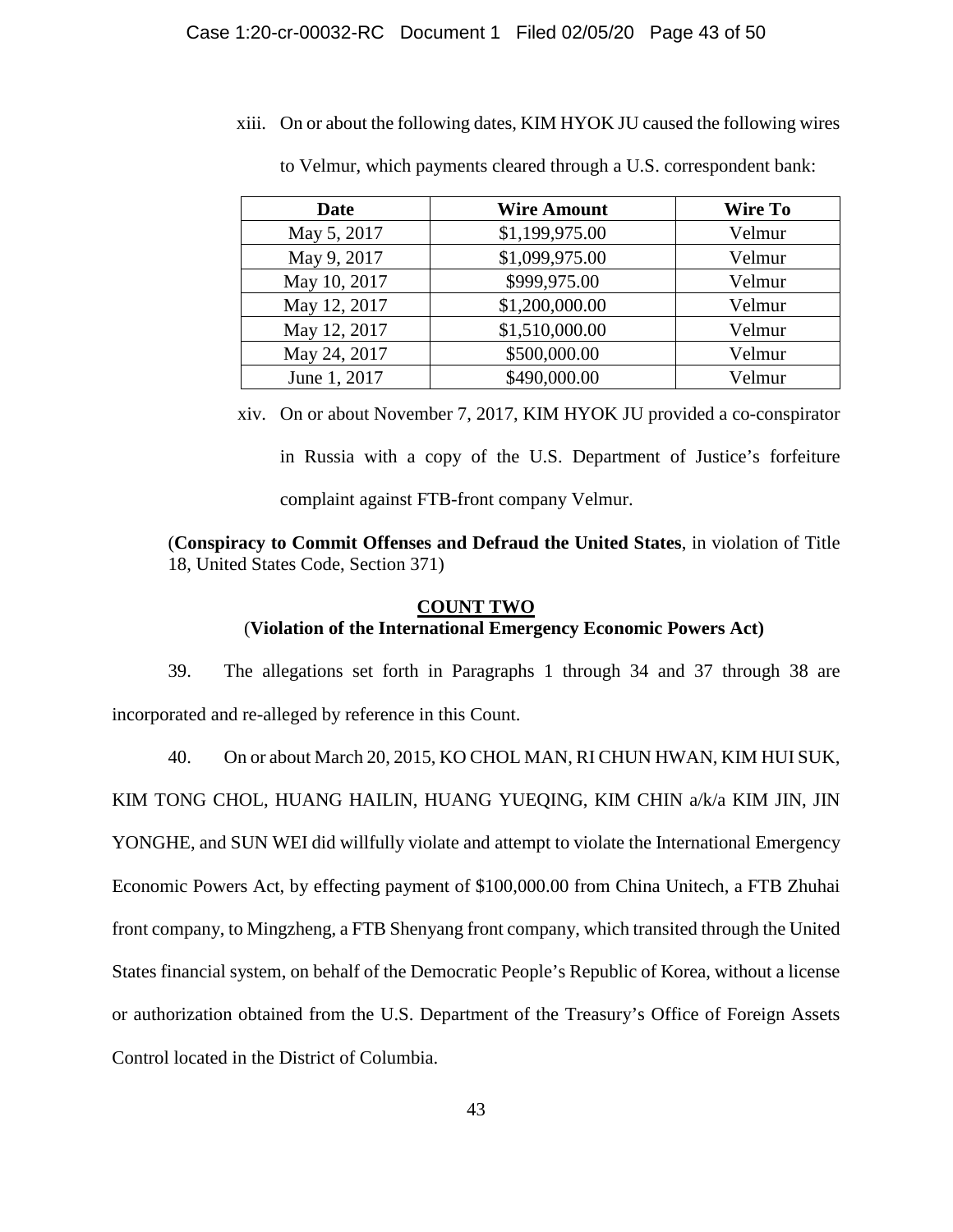(**Unlawful Provision of Financial Services to a SDN in North Korea**, in violation of Title 50, United States Code, Section 1705; Title 31, Code of Federal Regulations, Part 544)

## **COUNT THREE**

# (**Violation of the International Emergency Economic Powers Act)**

41. The allegations set forth in Paragraphs 1 through 34 and 37 through 38 are incorporated and re-alleged by reference in this Count.

42. On or about May 8, 2017, KIM SONG UI, HAN UNG, RI CHUN SONG, HAN YONG CHOL, HAN JANG SU, RI MYONG HUN, KIM KYONG NAM. and KIM HYOK JU did willfully violate and attempt to violate the International Emergency Economic Powers Act, by effecting payment of \$407,000.00 from a FTB Beijing front company to Velmur, a FTB Vladivostok front company, which transited through the United States financial system, on behalf of the Democratic People's Republic of Korea, without a license or authorization obtained from the U.S. Department of the Treasury's Office of Foreign Assets Control located in the District of Columbia.

(**Unlawful Provision of Financial Services to a SDN in North Korea**, in violation of Title 50, United States Code, Section 1705; Title 31, Code of Federal Regulations, Parts 544 and 510)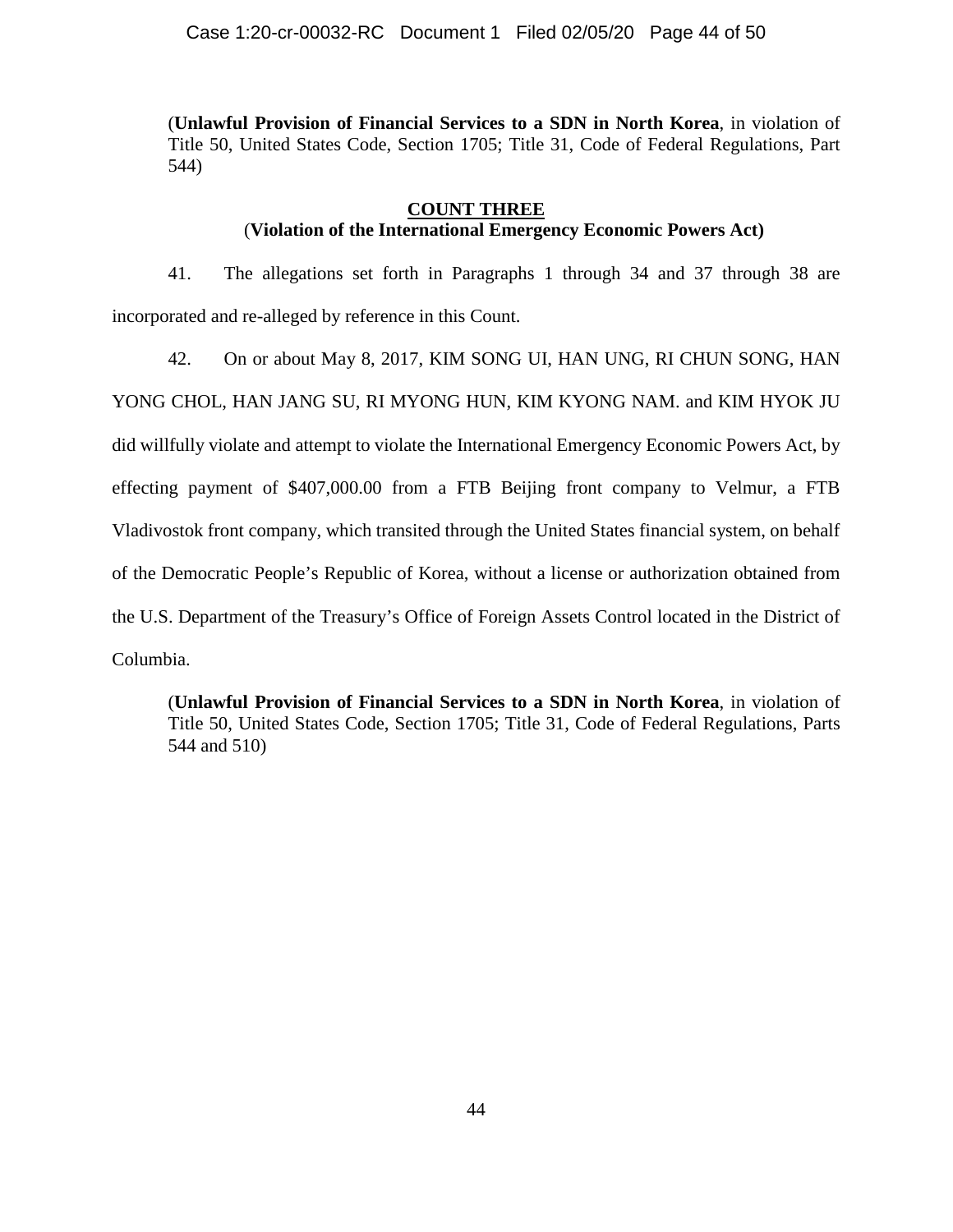## **COUNTS FOUR – SEVEN (Bank Fraud)**

43. The allegations set forth in Paragraphs 1 through 34 and 37 through 38 are incorporated and re-alleged by reference in this Count.

44. On or about the dates in the below chart by, within the District of Columbia and elsewhere, the respective defendants attempted to execute a scheme and artifice to defraud, and to obtain monies, funds, credits, assets, securities, and other property owned by, and under the custody and control of a U.S. correspondent bank, which was a financial institution with deposits insured by the Federal Deposit Insurance Corporation, by means of materially false and fraudulent pretenses, representations, and promises:

| <b>COUNT</b> | <b>DATE</b> | <b>DEFENDANTS</b>          | <b>TRANSACTION</b>         | <b>AMOUNT</b> |
|--------------|-------------|----------------------------|----------------------------|---------------|
| 4            | March 20.   | KO CHOL MAN, RI            | China Unitech, a FTB       | \$100,000.00  |
|              | 2015        | CHUN HWAN, KIM HUI         | Zhuhai front company, to   |               |
|              |             | SUK, KIM TONG CHOL,        | Mingzheng                  |               |
|              |             | HUANG HAILIN,              |                            |               |
|              |             | HUANG YUEQING, KIM         |                            |               |
|              |             | CHIN a/k/a KIM JIN, JIN    |                            |               |
|              |             | YONGHE, and SUN WEI        |                            |               |
| 5            | Nov. 9,     | KU JA HYONG and JIN        | <b>Ruizhi Resources to</b> | \$100,000.00  |
|              | 2016        | YONGHUAN                   | Liaoning Yuzheng, a FTB    |               |
|              |             |                            | Libya front company        |               |
| 6            | May 8,      | KIM SONG UI, HAN           | FTB Beijing front company  | \$407,000.00  |
|              | 2017        | UNG, RI CHUN SONG,         | to Velmur, a FTB           |               |
|              |             | HAN YONG CHOL, HAN         | Vladivostok front company  |               |
|              |             | JANG SU, RI MYONG          |                            |               |
|              |             | HUN, KIM KYONG             |                            |               |
|              |             | NAM. and KIM HYOK JU       |                            |               |
| 7            | July 19,    | <b>JO UN HUI and HWANG</b> | Kisgum Co, LTD, a FTB      | \$45,839.12   |
|              | 2017        | <b>WONG JUN</b>            | Thailand front company, to |               |
|              |             |                            | a company which Australia  |               |
|              |             |                            | subsequently designated    |               |

(**Bank Fraud**, in violation of Title 18, United States Code, Sections 1344(1) and 1344(2)).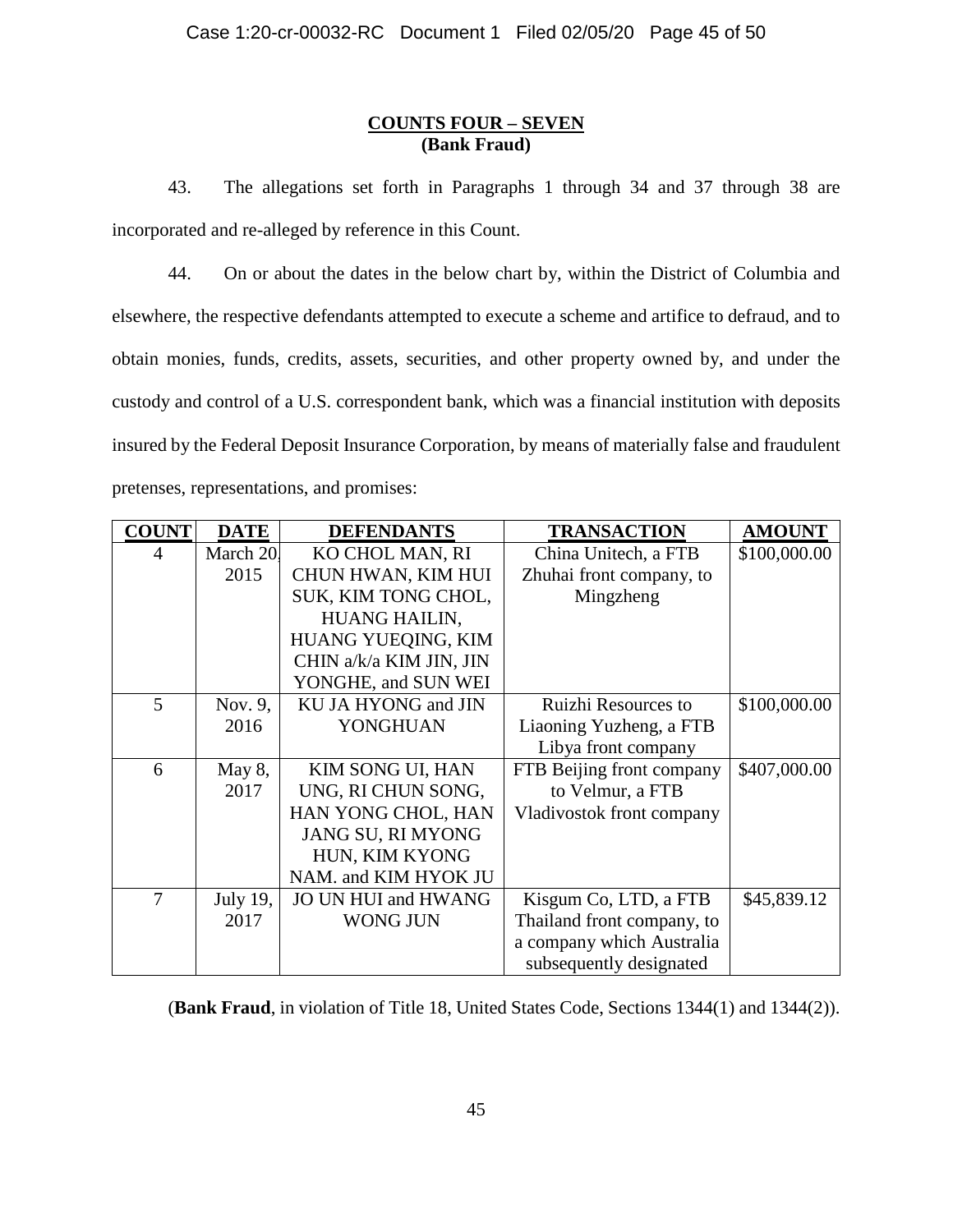## **COUNT EIGHT (Conspiracy to Launder Money)**

45. The allegations set forth in Paragraphs 1 through 34 and 37 through 38 are incorporated and re-alleged by reference in this Count.

46. Beginning in or around March 2013, and continuing up to and including in or about June 2017, within the District of Columbia and elsewhere, the defendants, KO CHOL MAN, KIM SONG UI, HAN UNG, RI JONG NAM, JO UN HUI, O SONG HUI, RI MYONG JIN, RI JONG WON, JONG SUK HUI, KIM TONG CHOL, KIM CHIN a/k/a KIM JIN, HUANG HAILIN, HUANG YUEQING, JIN YONGHE, SUN WEI, RI CHUN HWAN, KIM HUI SUK, HAN YONG CHOL, RI CHUN SONG, RI JONG CHOL, KIM KWANG CHOL, RI YONG SU, KU JA HYONG, JIN YONGHUAN, KWON SONG IL, RYU MYONG IL, HYON YONG IL, HWANG WON JUN, HAN KI SONG, HAN JANG SU, RI MYONG HUN, KIM KYONG NAM, KIM HYOK JU, and co-conspirators known and unknown to the Grand Jury, conspired with each other and with others known and unknown to the Grand Jury to knowingly violate Title 18, United States Code, Section  $1956(a)(2)(A)$ , that is, by transporting, transmitting, and transferring, or attempting to transport, transmit, and transfer monetary instruments and funds from places outside of the United States to and through a place inside the United States, and from a place in the United States to or through a place outside the United States, with the intent to promote the carrying on of specified unlawful activity, to wit, violations of: section 1344 (relating to financial institution fraud); and the penalty provision of IEEPA.

## **The Object of the Conspiracy**

- 47. The objects of the conspiracy were:
	- a. to illegally enrich the coconspirators;
	- b. to illegally access the U.S. financial system; and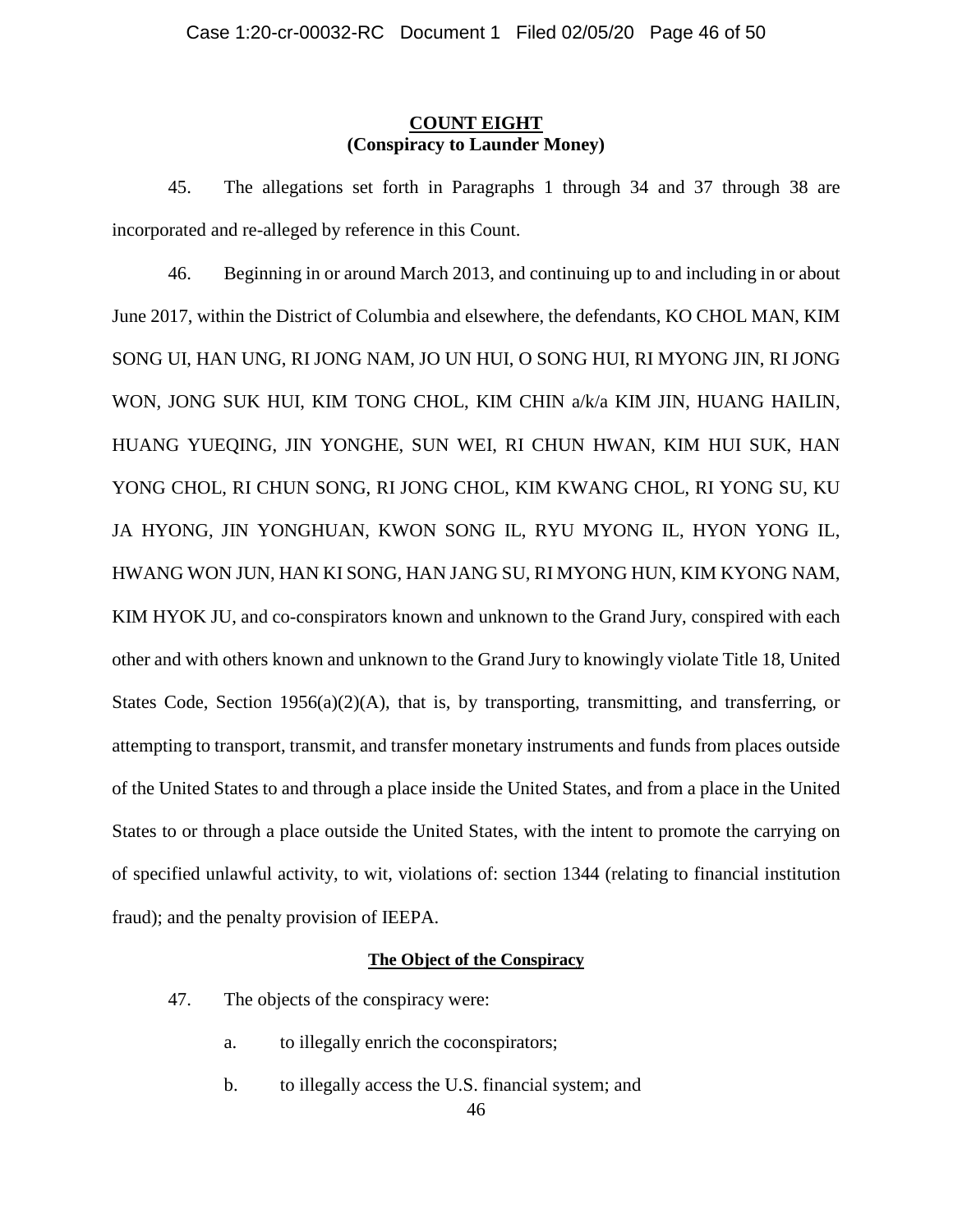## Case 1:20-cr-00032-RC Document 1 Filed 02/05/20 Page 47 of 50

c. to promote the provision of financial services for a Specially Designated National without the necessary OFAC licenses.

(**Conspiracy to Launder Money** in Violation of Title 18, United States Code, Section 1956(h))

## **COUNTS NINE – TWELVE (International Money Laundering)**

48. The allegations set forth in Paragraphs 1 through 34 and 37 through 38 are incorporated and re-alleged by reference in this Count.

49. On or about the dates in the below chart by, within the District of Columbia and elsewhere, the respective defendants transported, transmitted, and transferred, and attempted to transport, transmit, and monetary instruments and funds from places outside of the United States to and through a place inside the United States, and from a place in the United States to or through a place outside the United States, with the intent to promote the carrying on of specified unlawful activity, to wit, violations of: section 1344 (relating to financial institution fraud); and the penalty provision of IEEPA.

| <b>COUNT</b> | <b>DATE</b> | <b>DEFENDANTS</b>       | <b>TRANSACTION</b>       | <b>AMOUNT</b> |
|--------------|-------------|-------------------------|--------------------------|---------------|
| 9            | March 20.   | KO CHOL MAN, RI         | China Unitech, a FTB     | \$100,000.00  |
|              | 2015        | CHUN HWAN, KIM HUI      | Zhuhai front company, to |               |
|              |             | SUK, KIM TONG CHOL,     | Mingzheng                |               |
|              |             | HUANG HAILIN, HUANG     |                          |               |
|              |             | YUEQING, KIM CHIN       |                          |               |
|              |             | a/k/a KIM JIN, JIN      |                          |               |
|              |             | YONGHE, and SUN WEI     |                          |               |
| 10           | Nov. 9,     | KU JA HYONG and JIN     | Ruizhi Resources to      | \$100,000.00  |
|              | 2016        | <b>YONGHUAN</b>         | Liaoning Yuzheng, a FTB  |               |
|              |             |                         | Libya front company      |               |
| 11           | May 8,      | <b>KIM SONG UI, HAN</b> | FTB Beijing front        | \$407,000.00  |
|              | 2017        | UNG, RI CHUN SONG,      | company to Velmur, a     |               |
|              |             | HAN YONG CHOL, HAN      | FTB Vladivostok front    |               |
|              |             | JANG SU, RI MYONG       | company                  |               |
|              |             | HUN, KIM KYONG NAM.     |                          |               |
|              |             | and KIM HYOK JU         |                          |               |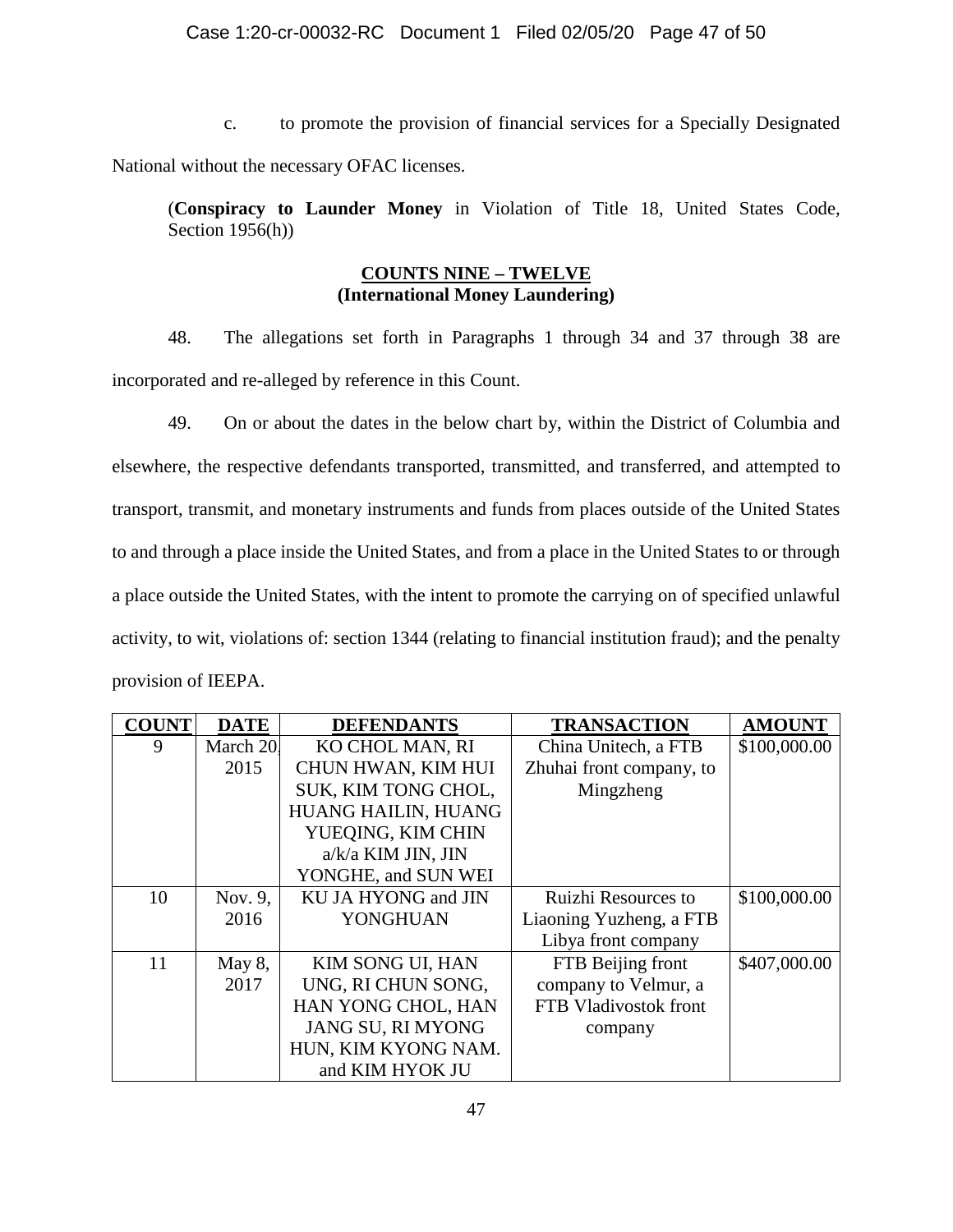| 12 | July 19, $\vert$ | JO UN HUI and HWANG | Kisgum Co, LTD, a FTB   | \$45,839.12 |
|----|------------------|---------------------|-------------------------|-------------|
|    | 2017             | <b>WONG JUN</b>     | Thailand front company, |             |
|    |                  |                     | to a company which      |             |
|    |                  |                     | Australia subsequently  |             |
|    |                  |                     | designated              |             |

(**International Money Laundering**, in violation of Title 18, United States Code, Sections 1956(a)(2)(A), and 1956(h)).

## **COUNT THIRTEEN (Continuing Financial Crimes Enterprise)**

50. The allegations set forth in Paragraphs 1 through 34 and 37 through 38 are incorporated and re-alleged by reference in this Count.

51. From in or about or about March 2013 to in or about December 2015 and on or about January 2018 to the Present, within the District of Columbia and elsewhere, KO CHOL MAN organized, managed, and supervised a continuing financial crimes enterprise, and received \$5,000,000 or more in gross receipts from such enterprise during any 24-month period.

(**Continuing Financial Crimes Enterprise**, in violation of Title 18, United States Code, Sections 225).

## **COUNT FOURTEEN (Continuing Financial Crimes Enterprise)**

52. The allegations set forth in Paragraphs 1 through 34 and 37 through 38 are incorporated and re-alleged by reference in this Count.

53. From in or about or about January 2016 to in or about December 2017, within the District of Columbia and elsewhere, KIM SONG UI organized, managed, and supervised a continuing financial crimes enterprise, and received \$5,000,000 or more in gross receipts from such enterprise during any 24-month period.

(**Continuing Financial Crimes Enterprise**, in violation of Title 18, United States Code, Sections 225).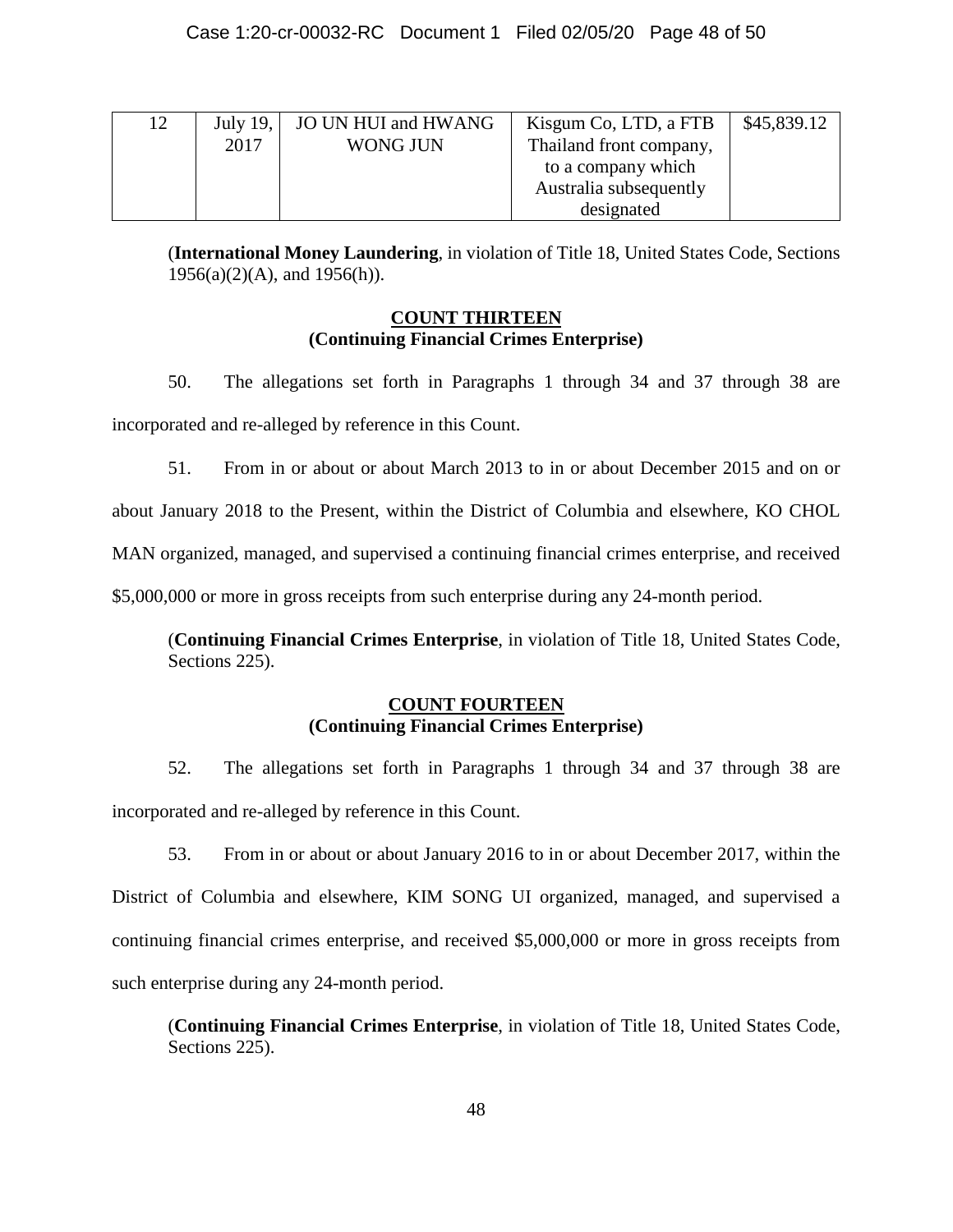## **FORFEITURE ALLEGATION**

1. Upon conviction of any of the offenses alleged in Counts One through Three of this Indictment, defendants shall forfeit to the United States: (a) any property, real or personal, which constitutes or is derived from proceeds traceable to the offenses, pursuant to Title 18, United States Code, Section 981(a)(1)(C) and Title 28, United States Code, Section 2461(c), any property, real or personal, which constitutes, or is derived from, proceeds traceable to these offenses. The United States will also seek a forfeiture money judgment against the defendants for a sum of money equal to the value of any property, real or personal, which constitutes, or is derived from, proceeds traceable to a violation of these offenses. The United States will also seek a forfeiture money judgment for a sum of money equal to the value of any property, real or personal, which constitutes, or is derived from proceeds traceable to these offenses.

2. Upon conviction of the offense alleged in County Four through Seven of this Indictment, defendants shall forfeit to the United States any property constituting, or derived from, proceeds the defendant obtained, directly or indirectly, as the result of this violation, pursuant to Title 18, United States Code, Section  $982(a)(2)(A)$ . The United States will also seek a forfeiture money judgment against this defendant equal to the value of any property constituting, or derived from, any proceeds obtained, directly or indirectly, as a result of this violation.

3. Upon conviction of the offense alleged in Counts Eight through Twelve of this Indictment, defendants shall forfeit to the United States any property, real or personal, involved in the offense, or any property traceable to such property, pursuant to Title 18, United States Code, Section 982(a)(1). The United States will also seek a forfeiture money judgment for a sum of money equal to the value of any property, real or personal, involved in this offense, and any property traceable to such property.